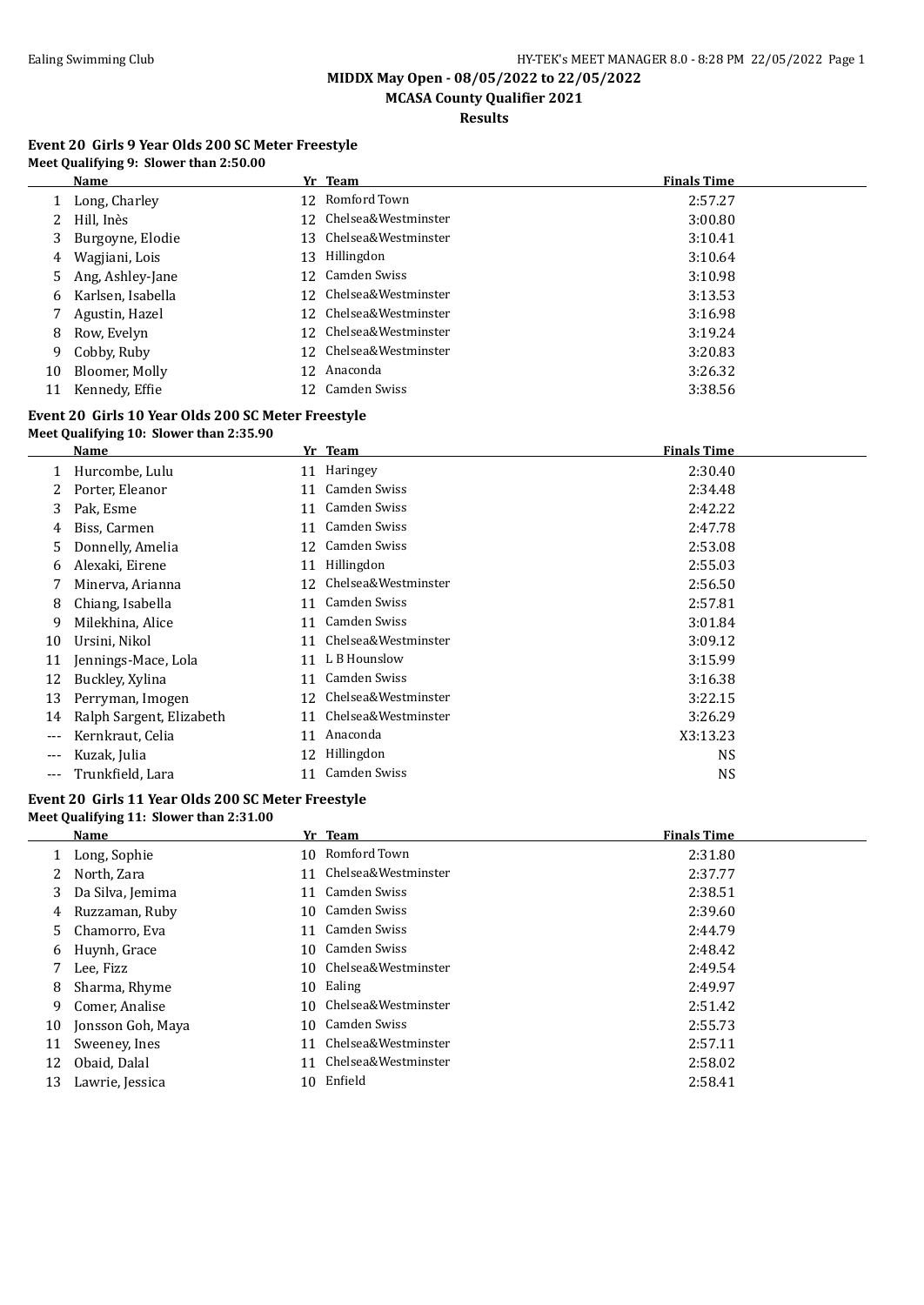**MCASA County Qualifier 2021**

**Results**

#### **(Event 20 Girls 11 Year Olds 200 SC Meter Freestyle)**

| <b>Name</b>            | Yr Team       | <b>Finals Time</b> |
|------------------------|---------------|--------------------|
| 14 Pedraza-Eguia, Ane  | 10 Haringey   | 3:06.48            |
| 15 Radomska, Nikola    | 10 Hillingdon | 3:12.53            |
| --- Fitzhardinge, Maya | Camden Swiss  | X3:00.01           |

### **Event 20 Girls 12 Year Olds 200 SC Meter Freestyle**

|                   | Name                        |     | Yr Team             | <b>Finals Time</b> |
|-------------------|-----------------------------|-----|---------------------|--------------------|
|                   | Dixon, Sophia               | 10  | Romford Town        | 2:26.38            |
| 2                 | Ung, Millie                 | 09  | Southwark Aquatics  | 2:31.93            |
| 3                 | Ingleton, Isobella          | 10  | Ealing              | 2:33.56            |
| 4                 | Mazer, Minnie               | 10  | Camden Swiss        | 2:38.47            |
| 5.                | Bavishi, Shreya             | 09  | Haringey            | 2:38.61            |
| 6                 | Trincano, Jade              | 09  | Chelsea&Westminster | 2:39.72            |
|                   | Tran, Evie                  |     | 10 Camden Swiss     | 2:42.52            |
| 8                 | Ouin, Tara                  | 10. | Camden Swiss        | 2:42.65            |
| 9                 | Blumel, Maggie              |     | 10 Camden Swiss     | 2:43.03            |
| 10                | Van't Hoogerhuijs, Tallulah | 10  | Staines             | 2:43.07            |
| 11                | Bunimovich, Olivia          | 10  | Chelsea&Westminster | 2:46.27            |
| 12                | Hanson, Amy                 | 10  | Haringey            | 2:48.66            |
| ---               | Laaouiti, Sara              | 09  | Chelsea&Westminster | <b>NS</b>          |
| $\qquad \qquad -$ | Veingard, Amelia            | 10  | Camden Swiss        | <b>NS</b>          |

# **Event 20 Girls 13 Year Olds 200 SC Meter Freestyle**

|  | Meet Qualifying 13: Slower than 2:23.00 |
|--|-----------------------------------------|
|--|-----------------------------------------|

|       | Name                    |     | Yr Team             | <b>Finals Time</b> |  |
|-------|-------------------------|-----|---------------------|--------------------|--|
|       | 1 Kc, Evanshui          | 09. | Ealing              | 2:24.26            |  |
|       | Kurati, Kaltrina        | 08. | Chelsea&Westminster | 2:26.24            |  |
| 3     | Self, Daisy             | 08  | Ealing              | 2:26.44            |  |
| 4     | Tonska, Anastazja       | 08  | Southwark Aquatics  | 2:26.76            |  |
| 5     | Hudszky, Emily          | 09  | Haringey            | 2:29.81            |  |
| 6     | Kowal, Bianka           | 08  | Ealing              | 2:33.00            |  |
| 7     | Mohamedali, Zahra       | 08  | Hillingdon          | 2:33.23            |  |
| 8     | Sennis, Eve             |     | 08 Ealing           | 2:33.25            |  |
| 9     | Panayi, Zoe             | 09  | Haringey            | 2:33.61            |  |
| 10    | Capelan-OBrien, Eireann | 08  | Anaconda            | 2:34.47            |  |
| 11    | Ling, Maisie            | 08  | Enfield             | 2:38.28            |  |
| 12    | Nanassy, Melinda        | 08  | Hillingdon          | 2:40.91            |  |
| $---$ | Naydenov, Alexia        | 08. | Chelsea&Westminster | X2:26.68           |  |

#### **Event 20 Girls 14 Year Olds 200 SC Meter Freestyle Meet Qualifying 14: Slower than 2:17.00**

|   | Name            |    | Yr Team               | <b>Finals Time</b> |
|---|-----------------|----|-----------------------|--------------------|
|   | Morter, Aida    | 07 | Romford Town          | 2:18.93            |
| 2 | Blumel, Ruby    | 07 | Camden Swiss          | 2:21.56            |
|   | 3 Grzybek, Maja | 07 | Haringey              | 2:22.62            |
| 4 | Ashworth, Mieke |    | 08 Southwark Aquatics | 2:22.82            |
| 5 | Wilson, Mia     | 07 | Ealing                | 2:25.65            |
| 6 | Makici, Ornea   |    | 08 Camden Swiss       | 2:31.29            |
|   | Bilici, Elif    | 07 | Haringey              | 2:32.10            |
| 8 | Spyrou, Isabel  | 07 | Haringey              | 2:35.06            |
| 9 | Owens, Poppy    | 07 | L B Hounslow          | 2:36.26            |
|   |                 |    |                       |                    |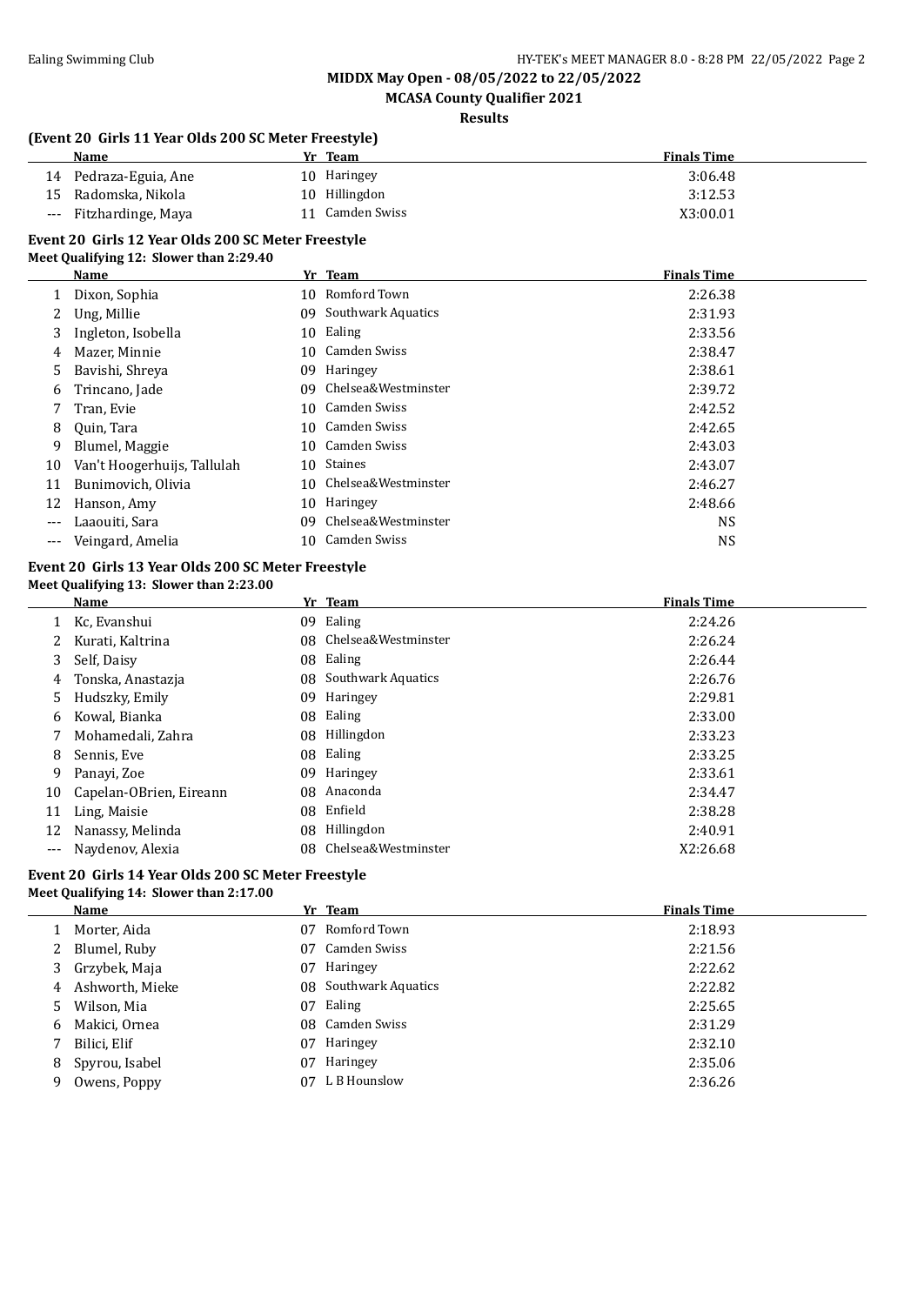**MCASA County Qualifier 2021**

**Results**

|       | (Event 20 Girls 14 Year Olds 200 SC Meter Freestyle)<br><b>Name</b>                          |    | Yr Team                                                                                    | <b>Finals Time</b> |
|-------|----------------------------------------------------------------------------------------------|----|--------------------------------------------------------------------------------------------|--------------------|
|       | Floriani, Isabella                                                                           |    | 08 Haringey                                                                                | 2:37.06            |
| 10    |                                                                                              |    |                                                                                            |                    |
| 11    | Ferrinho, Leni                                                                               |    | 08 Southwark Aquatics<br><b>Camden Swiss</b>                                               | 2:37.71            |
| 12    | Gillam, Matilda                                                                              | 07 |                                                                                            | 2:39.95            |
|       | Lemaitre, Juliette                                                                           |    | 08 Camden Swiss                                                                            | X2:39.44           |
|       | Event 20 Girls 15 & Over 200 SC Meter Freestyle<br>Meet Qualifying 15&0: Slower than 2:14.00 |    |                                                                                            |                    |
|       | Name                                                                                         |    | Yr Team                                                                                    | <b>Finals Time</b> |
|       | 1 Jones, Rosie                                                                               |    | 05 Staines                                                                                 | 2:23.12            |
| 2     | Holden, Charlotte                                                                            |    | 07 Camden Swiss                                                                            | 2:32.10            |
| 3     | White, Amelie                                                                                |    | 05 Camden Swiss                                                                            | 2:34.24            |
| 4     | Fazzani, Adriana                                                                             |    | 06 Haringey                                                                                | 2:38.76            |
| 5.    | Wilson, Hannah                                                                               |    | 07 Hillingdon                                                                              | 2:38.99            |
| 6     | Smither, Miranda                                                                             |    | 06 Enfield                                                                                 | 2:46.93            |
| 7     | Hopkins, Zahra                                                                               |    | 06 Southwark Aquatics                                                                      | 2:48.95            |
| 8     | Hedger, Isabelle                                                                             | 13 | <b>Barnet Copthall</b>                                                                     | 3:17.34            |
|       | Event 21 Boys 9 Year Olds 100 SC Meter Butterfly                                             |    |                                                                                            |                    |
|       | Meet Qualifying 9: Slower than 1:39.00                                                       |    |                                                                                            |                    |
|       | <b>Name</b>                                                                                  |    | Yr Team                                                                                    | <b>Finals Time</b> |
|       | 1 Ardill, Liam                                                                               |    | 13 Camden Swiss                                                                            | 2:02.47            |
|       | 2 Roumilhac, Ayden                                                                           |    | 12 Chelsea&Westminster                                                                     | 2:03.89            |
|       |                                                                                              |    |                                                                                            |                    |
|       | Event 21 Boys 10 Year Olds 100 SC Meter Butterfly<br>Meet Qualifying 10: Slower than 1:36.80 |    |                                                                                            |                    |
|       | Name                                                                                         |    | Yr Team                                                                                    | <b>Finals Time</b> |
|       | 1 Bowles, Osian                                                                              |    | 11 Anaconda                                                                                | 1:38.46            |
| 2     | Jasak, Thomas                                                                                |    | 11 Chelsea&Westminster                                                                     | 2:18.19            |
| $---$ | Anisimov, Marcel                                                                             |    | 11 Chelsea&Westminster                                                                     | DQ 2:00.38         |
|       |                                                                                              |    | 8.2 Arms not brought forward simultaneously or arms not brought forward over the water     |                    |
|       |                                                                                              |    |                                                                                            |                    |
|       | Event 21 Boys 11 Year Olds 100 SC Meter Butterfly                                            |    |                                                                                            |                    |
|       | Meet Qualifying 11: Slower than 1:33.00                                                      |    |                                                                                            |                    |
|       | Name                                                                                         |    | Yr Team                                                                                    | <b>Finals Time</b> |
|       | 1 Gorin-Delmas, Elie                                                                         |    | 10 Camden Swiss                                                                            | 1:26.79            |
| 2     | Borisov, Philip                                                                              |    | 10 Camden Swiss                                                                            | 1:31.74            |
| 3     | Kaemmerer, Konstantin                                                                        |    | 10 Chelsea&Westminster                                                                     | 1:34.33            |
| 4     | Ali, Mir Zahran                                                                              |    | 10 Enfield                                                                                 | 1:40.70            |
|       | Bonfiglio, Luc                                                                               |    | 11 Chelsea&Westminster                                                                     | 1:44.75            |
| 6     | Dawett, Nikhil                                                                               |    | 11 Hillingdon                                                                              | 1:47.75            |
|       | Parker, Jacob                                                                                |    | 10 Southwark Aquatics                                                                      | 1:48.01            |
|       | Gillam, Henry                                                                                | 10 | Camden Swiss                                                                               | X1:18.27           |
|       | Augustine, Daniel                                                                            | 10 | Chelsea&Westminster                                                                        | XDQ 1:29.68        |
|       | 4.4 Start before starting signal                                                             |    |                                                                                            |                    |
| $---$ | Wun, Vincent                                                                                 |    | 10 Camden Swiss                                                                            | DQ 1:32.57         |
|       |                                                                                              |    | 8.4 Did not touch at turn or finish with both hands or touch not simultaneous or hands sep |                    |
|       | Event 21 Boys 12 Year Olds 100 SC Meter Butterfly                                            |    |                                                                                            |                    |
|       | Meet Qualifying 12: Slower than 1:28.20                                                      |    |                                                                                            |                    |
|       | <b>Name</b>                                                                                  |    | Yr Team                                                                                    | <b>Finals Time</b> |
|       | 1 Yalovets, Timofiy                                                                          |    | 10 L B Hounslow                                                                            | 1:30.04            |
|       | 2 Minerva, Lorenzo                                                                           |    | 10 Chelsea&Westminster                                                                     | 1:30.85            |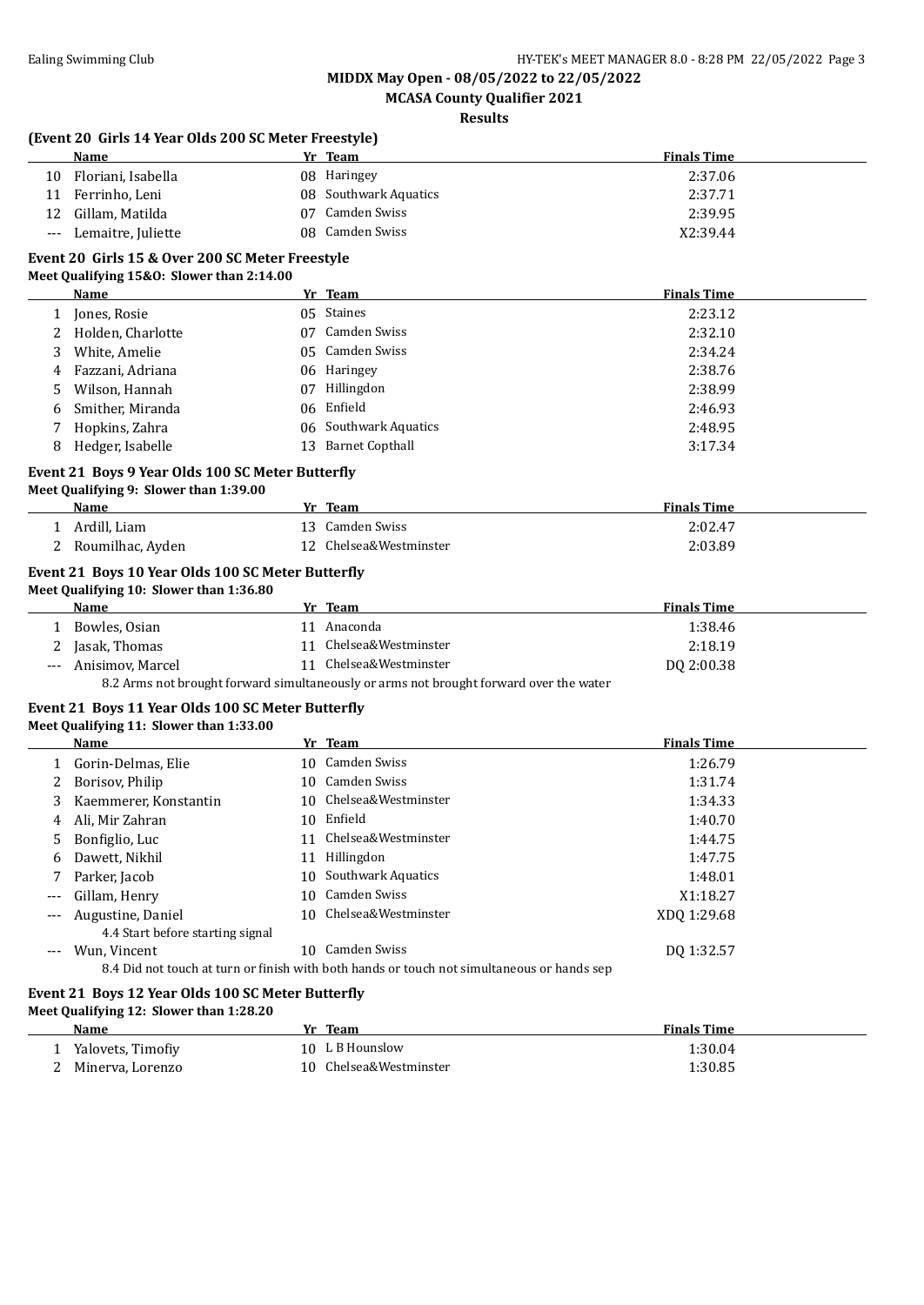**MCASA County Qualifier 2021**

### **Results**

# **(Event 21 Boys 12 Year Olds 100 SC Meter Butterfly)**

|       | (Event 21 Boys 12 Year Olds 100 SC Meter Butterfly)<br>Name                                  |    | Yr Team                                                                                    | <b>Finals Time</b> |
|-------|----------------------------------------------------------------------------------------------|----|--------------------------------------------------------------------------------------------|--------------------|
| 3     | Bearelly, Ravi                                                                               |    | 09 Chelsea&Westminster                                                                     | 1:36.91            |
| 4     | Cary, Joe                                                                                    |    | 10 Hillingdon                                                                              | 1:40.96            |
|       | Khan, Zayd                                                                                   |    | 10 Hillingdon                                                                              | 1:51.73            |
|       | Howard, Jesse                                                                                |    | 10 Romford Town                                                                            | X1:32.24           |
|       | Ayling, Ben                                                                                  |    | 10 Southwark Aquatics                                                                      | DQ 1:35.72         |
| ---   |                                                                                              |    | 8.1 Body not on the breast during the swim or when leaving the wall after a turn (except w |                    |
|       | Chan, Tristan                                                                                |    | 09 Chelsea&Westminster                                                                     | <b>NS</b>          |
|       | Garton, Jacob                                                                                |    | 10 Hillingdon                                                                              | <b>NS</b>          |
|       |                                                                                              |    |                                                                                            |                    |
|       | Event 21 Boys 13 Year Olds 100 SC Meter Butterfly<br>Meet Qualifying 13: Slower than 1:25.00 |    |                                                                                            |                    |
|       | <b>Name</b>                                                                                  |    | Yr Team                                                                                    | <b>Finals Time</b> |
|       | 1 Williamson, Oscar                                                                          |    | 08 Anaconda                                                                                | 1:27.56            |
|       | Kecso, Vince                                                                                 |    | 08 Hillingdon                                                                              | 1:30.70            |
|       | Gholami, Jason                                                                               |    | 09 Camden Swiss                                                                            | X1:17.88           |
|       | Djouder, Sami                                                                                |    | 08 Ealing                                                                                  | DQ 1:58.36         |
|       |                                                                                              |    | 8.2 Arms not brought forward simultaneously or arms not brought forward over the water     |                    |
| $---$ | Eisenberg, Jonathan                                                                          |    | 09 Camden Swiss                                                                            | <b>NS</b>          |
|       | Event 21 Boys 14 Year Olds 100 SC Meter Butterfly                                            |    |                                                                                            |                    |
|       | Meet Qualifying 14: Slower than 1:17.00                                                      |    |                                                                                            |                    |
|       | Name                                                                                         |    | Yr Team                                                                                    | <b>Finals Time</b> |
|       | 1 Hitchcock, Malachy                                                                         |    | 08 Camden Swiss                                                                            | 1:15.48            |
| 2     | Chana, Dhan                                                                                  |    | 08 Hillingdon                                                                              | 1:18.24            |
| 3     | Bowden, Jake                                                                                 |    | 08 Ealing                                                                                  | 1:19.94            |
| 4     | Miell, Alex                                                                                  |    | 07 Camden Swiss                                                                            | 1:27.77            |
|       | Ward, Zachary                                                                                |    | 08 Hillingdon                                                                              | <b>NS</b>          |
|       |                                                                                              |    |                                                                                            |                    |
|       | Event 21 Boys 15 & Over 100 SC Meter Butterfly<br>Meet Qualifying 15&0: Slower than 1:13.50  |    |                                                                                            |                    |
|       | Name                                                                                         |    | Yr Team                                                                                    | <b>Finals Time</b> |
| 1     | Rotundu, Cristian                                                                            |    | 94 Ealing                                                                                  | 54.38              |
| 2     | Rolfe-Cane, Travis                                                                           |    | 06 Ealing                                                                                  | 1:09.51            |
| 3     | Busby, Morgan                                                                                |    | 06 Enfield                                                                                 | 1:21.69            |
| 4     | Poulier, Ruben                                                                               |    | 06 Haringey                                                                                | 1:22.03            |
| $---$ | Cardenas, Abelardo                                                                           |    | 05 Hillingdon                                                                              | <b>NS</b>          |
|       |                                                                                              |    |                                                                                            |                    |
|       | Event 22 Girls 9 Year Olds 50 SC Meter Freestyle<br>Meet Qualifying 9: Slower than 35.00     |    |                                                                                            |                    |
|       | <b>Name</b>                                                                                  |    | Yr Team                                                                                    | <b>Finals Time</b> |
| 1     | Marquez, Lara                                                                                | 12 | Chelsea&Westminster                                                                        | 36.71              |
| 2     | Long, Charley                                                                                | 12 | Romford Town                                                                               | 37.16              |
| 3     | Row, Evelyn                                                                                  |    | 12 Chelsea&Westminster                                                                     | 38.41              |
| 4     | Hill, Inès                                                                                   | 12 | Chelsea&Westminster                                                                        | 38.43              |
| 5     | Wagjiani, Lois                                                                               | 13 | Hillingdon                                                                                 | 38.78              |
| 6     | Fernando, Trianna                                                                            |    | 12 Southwark Aquatics                                                                      | 38.99              |
| 7     | Bloomer, Molly                                                                               |    | 12 Anaconda                                                                                | 40.42              |
| 8     | Burgoyne, Elodie                                                                             | 13 | Chelsea&Westminster                                                                        | 40.46              |
| 9     | Agustin, Hazel                                                                               | 12 | Chelsea&Westminster                                                                        | 41.29              |
| 10    | Karlsen, Isabella                                                                            |    | 12 Chelsea&Westminster                                                                     | 41.31              |
|       |                                                                                              |    | 12 Camden Swiss                                                                            |                    |
| 11    | Ang, Ashley-Jane                                                                             |    |                                                                                            | 41.59              |

11 Ang, Asincy-jane<br>12 Cobby, Ruby 12 Chelsea&Westminster 42.01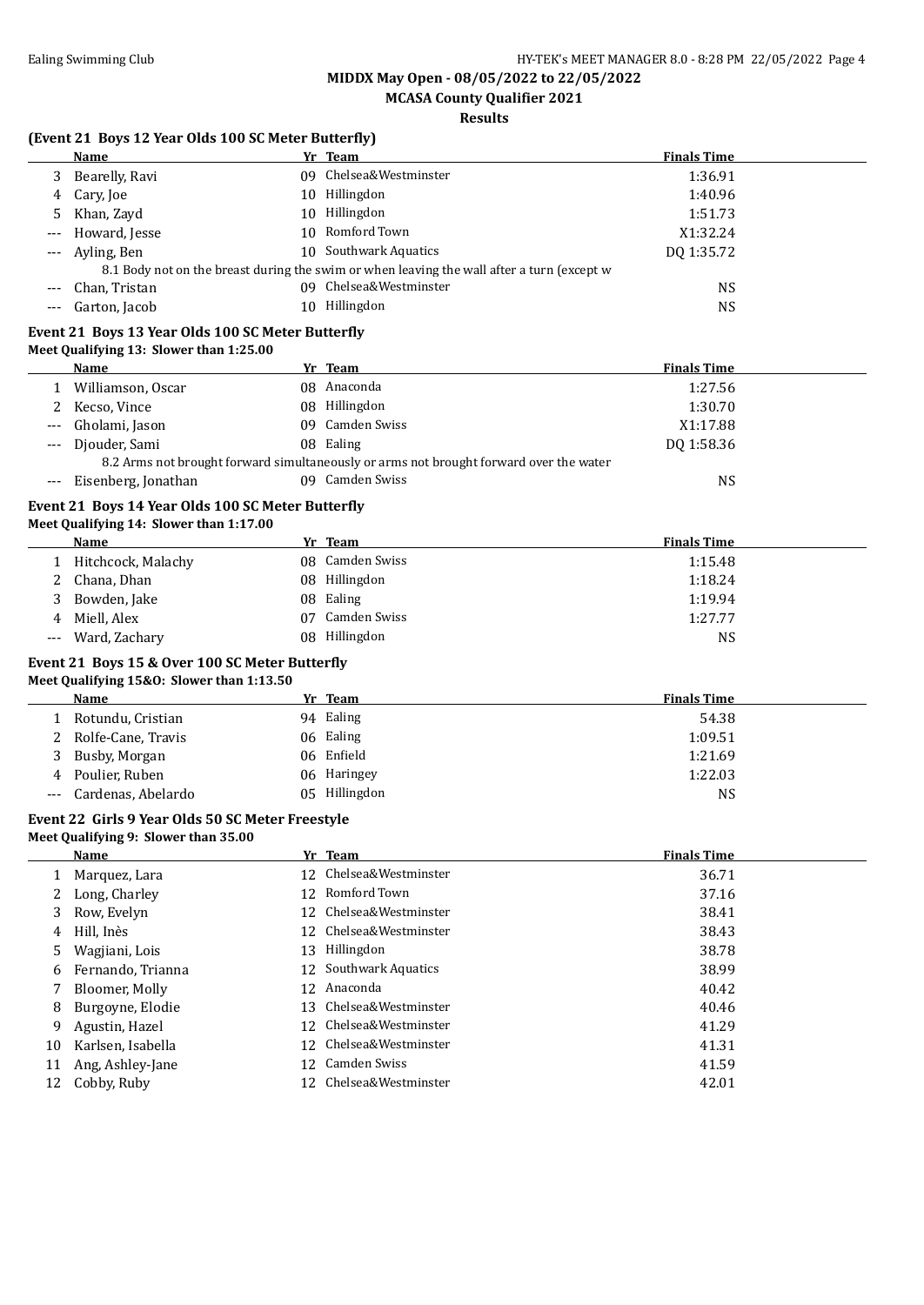# **MCASA County Qualifier 2021**

### **Results**

### **(Event 22 Girls 9 Year Olds 50 SC Meter Freestyle)**

|    | Name                         | Yr Team                | <b>Finals Time</b> |
|----|------------------------------|------------------------|--------------------|
| 13 | Kennedy, Effie               | 12 Camden Swiss        | 42.63              |
| 14 | Stagno d Alcontres, Isabella | 12 Chelsea&Westminster | 43.81              |
| 15 | McEVOY, Rio                  | 12 L B Hounslow        | 44.44              |
|    | 16 Scannell-Wood, Abigail    | 12 Romford Town        | 45.82              |
|    | --- Cozzi Rueda, Ambra       | 13 Ealing              | <b>NS</b>          |
|    | --- Bianco, Martina          | 12 Chelsea&Westminster | NS                 |

#### **Event 22 Girls 10 Year Olds 50 SC Meter Freestyle Meet Qualifying 10: Slower than 33.80**

|       | Name                |    | Yr Team             | <b>Finals Time</b> |
|-------|---------------------|----|---------------------|--------------------|
|       | Hurcombe, Lulu      |    | 11 Haringey         | 32.61              |
| 2     | Ursini, Nikol       | 11 | Chelsea&Westminster | 33.45              |
| 3     | Nurse, Jessie       | 11 | <b>Staines</b>      | 34.66              |
| 4     | Alexaki, Eirene     | 11 | Hillingdon          | 35.92              |
| 5     | Minerva, Arianna    | 12 | Chelsea&Westminster | 35.94              |
| 6     | Biss, Carmen        | 11 | Camden Swiss        | 36.03              |
| 7     | Donnelly, Amelia    | 12 | Camden Swiss        | 36.04              |
| 8     | Milekhina, Alice    | 11 | Camden Swiss        | 37.19              |
| 9     | Chiang, Isabella    |    | 11 Camden Swiss     | 37.33              |
| 10    | Kernkraut, Celia    | 11 | Anaconda            | 38.53              |
| 11    | Leahy, Tiana        | 11 | Enfield             | 38.95              |
| 12    | Chatwin, Juno       | 11 | Anaconda            | 39.56              |
| 13    | O'Brien, Caitlin    | 11 | Hillingdon          | 41.28              |
| ---   | Okbi, Aisha         | 11 | L B Hounslow        | X38.01             |
| ---   | Jennings-Mace, Lola | 11 | L B Hounslow        | X39.16             |
| ---   | Trunkfield, Lara    | 11 | <b>Camden Swiss</b> | <b>NS</b>          |
| $---$ | Kuzak, Julia        | 12 | Hillingdon          | <b>NS</b>          |

#### **Event 22 Girls 11 Year Olds 50 SC Meter Freestyle Meet Qualifying 11: Slower than 32.80**

|       | Name                | Yr | <b>Team</b>         | <b>Finals Time</b> |
|-------|---------------------|----|---------------------|--------------------|
|       | Long, Sophie        | 10 | Romford Town        | 32.18              |
|       | Zobel, Ellie        | 10 | Camden Swiss        | 32.54              |
| 3     | Colquhoun, Maia     | 11 | Chelsea&Westminster | 32.64              |
| 4     | Awan, Zahra         | 10 | Enfield             | 32.92              |
| 5     | North, Zara         | 11 | Chelsea&Westminster | 33.10              |
| 6     | Da Silva, Jemima    | 11 | Camden Swiss        | 33.55              |
|       | Himsworth, Amélie   | 10 | Enfield             | 33.59              |
| 8     | Perez Guzman, Alysa | 10 | Ealing              | 34.26              |
| 9     | Lee, Fizz           | 10 | Chelsea&Westminster | 34.36              |
| 10    | Huynh, Grace        | 10 | Camden Swiss        | 35.10              |
| 11    | Chamorro, Eva       | 11 | Camden Swiss        | 35.17              |
| 12    | Slim, Liana         | 11 | Chelsea&Westminster | 35.22              |
| 13    | Jonsson Goh, Maya   | 10 | Camden Swiss        | 35.74              |
| 14    | Comer, Analise      | 10 | Chelsea&Westminster | 35.92              |
| $*15$ | Demiri, Lola        | 10 | Romford Town        | 36.42              |
| $*15$ | Morrison, Romilly   | 10 | Camden Swiss        | 36.42              |
| 17    | Sharma, Rhyme       | 10 | Ealing              | 37.43              |
| 18    | Sweeney, Ines       | 11 | Chelsea&Westminster | 39.25              |
| ---   | Fitzhardinge, Maya  | 11 | Camden Swiss        | X37.44             |
|       |                     |    |                     |                    |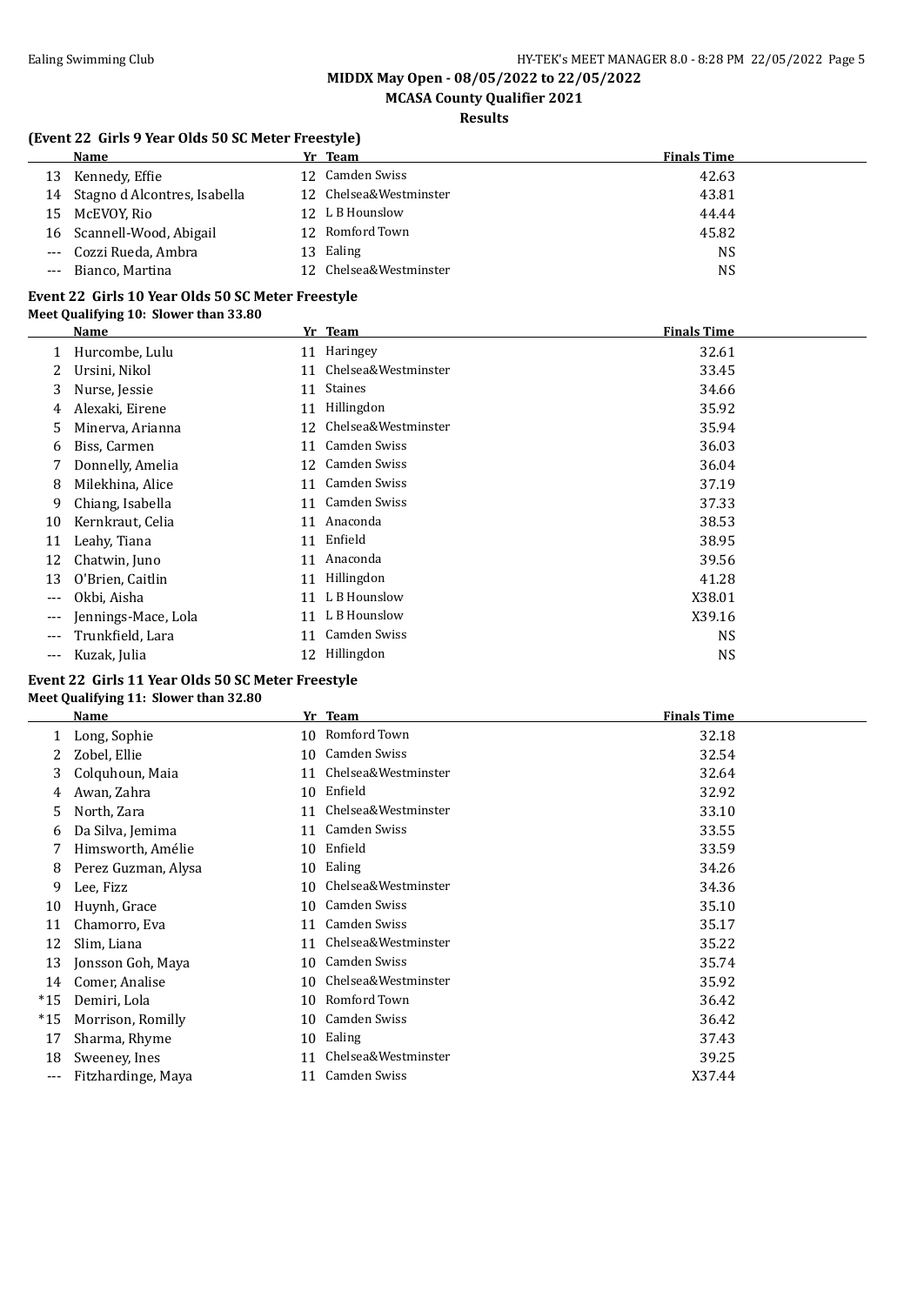$\overline{a}$ 

**MIDDX May Open - 08/05/2022 to 22/05/2022 MCASA County Qualifier 2021**

**Results**

#### **Event 22 Girls 12 Year Olds 50 SC Meter Freestyle Meet Qualifying 12: Slower than 31.40**

|    | <b>Name</b>          |     | Yr Team             | <b>Finals Time</b> |
|----|----------------------|-----|---------------------|--------------------|
|    | wun, Katy            | 09. | Camden Swiss        | 31.57              |
|    | Hovell, Tamar        | 10  | Ealing              | 31.75              |
| 3. | Ung, Millie          | 09  | Southwark Aquatics  | 31.91              |
| 4  | Beenham, Daisy       | 09  | Romford Town        | 32.10              |
| 5. | Garcia-Placido, Ines | 09  | Chelsea&Westminster | 32.20              |
| 6. | Hanson, Amy          | 10  | Haringey            | 32.38              |
|    | Fairbairn, Khai      | 09  | Haringey            | 32.48              |
| 8  | Bunimovich, Olivia   | 10  | Chelsea&Westminster | 32.72              |
| 9  | Mazer, Minnie        | 10  | Camden Swiss        | 32.75              |
| 10 | Bavishi, Shreya      | 09  | Haringey            | 32.91              |
| 11 | Trincano, Jade       | 09  | Chelsea&Westminster | 33.65              |
| 12 | Quin, Tara           | 10  | Camden Swiss        | 33.86              |
| 13 | Caygill, Amber       |     | 10 Ealing           | 33.99              |
| 14 | Blumel, Maggie       | 10  | Camden Swiss        | 34.11              |
| 15 | Wojtala, Marianna    | 10  | Ealing              | 34.46              |
| 16 | Tran, Evie           | 10  | Camden Swiss        | 34.60              |

#### **Event 22 Girls 13 Year Olds 50 SC Meter Freestyle Meet Qualifying 13: Slower than 30.40**

| Meet Qualifying 13: Slower than 30.40 |  |  |
|---------------------------------------|--|--|
|                                       |  |  |

|    | Name                    | Yr | <b>Team</b>         | <b>Finals Time</b> |
|----|-------------------------|----|---------------------|--------------------|
|    | Kc, Evanshui            | 09 | Ealing              | 30.20              |
| 2  | Self, Daisy             | 08 | Ealing              | 30.43              |
| 3  | Kurati, Kaltrina        | 08 | Chelsea&Westminster | 30.85              |
| 4  | Maclean, Daisy          | 09 | Camden Swiss        | 31.20              |
| 5. | Naydenov, Alexia        | 08 | Chelsea&Westminster | 31.78              |
| 6  | Ling, Maisie            | 08 | Enfield             | 31.86              |
| 7  | Kowal, Bianka           | 08 | Ealing              | 32.13              |
| 8  | Tonska, Anastazja       | 08 | Southwark Aquatics  | 32.32              |
| 9  | Panayi, Zoe             | 09 | Haringey            | 32.76              |
| 10 | Mohamedali, Zahra       | 08 | Hillingdon          | 33.06              |
| 11 | Capelan-OBrien, Eireann | 08 | Anaconda            | 33.08              |
| 12 | Mistry, Clara           | 08 | Haringey            | 33.28              |
| 13 | Hovell, Dana            | 08 | Ealing              | 33.69              |
| 14 | Spender, Ava            | 08 | Hillingdon          | 33.90              |
| 15 | Macintyre, Grace        | 09 | Ealing              | 33.93              |
| 16 | Williams, Megan         | 09 | <b>Staines</b>      | 34.32              |

#### **Event 22 Girls 14 Year Olds 50 SC Meter Freestyle Meet Qualifying 14: Slower than 29.40**

|    | Name               |    | Yr Team               | <b>Finals Time</b> |
|----|--------------------|----|-----------------------|--------------------|
|    | 1 Grzybek, Maja    | 07 | Haringey              | 29.53              |
|    | Ashworth, Mieke    |    | 08 Southwark Aquatics | 29.68              |
| 3  | Wilson, Mia        | 07 | Ealing                | 29.90              |
| 4  | Whiting, Hilda     | 07 | Anaconda              | 30.85              |
|    | 5 Golding, Mia     | 07 | Staines               | 31.59              |
| 6  | Floriani, Isabella |    | 08 Haringey           | 31.71              |
|    | Akarli, Mina       |    | 08 Camden Swiss       | 31.91              |
| 8  | Gillam, Matilda    | 07 | Camden Swiss          | 32.95              |
| 9. | Spyrou, Isabel     | 07 | Haringey              | 33.03              |
|    |                    |    |                       |                    |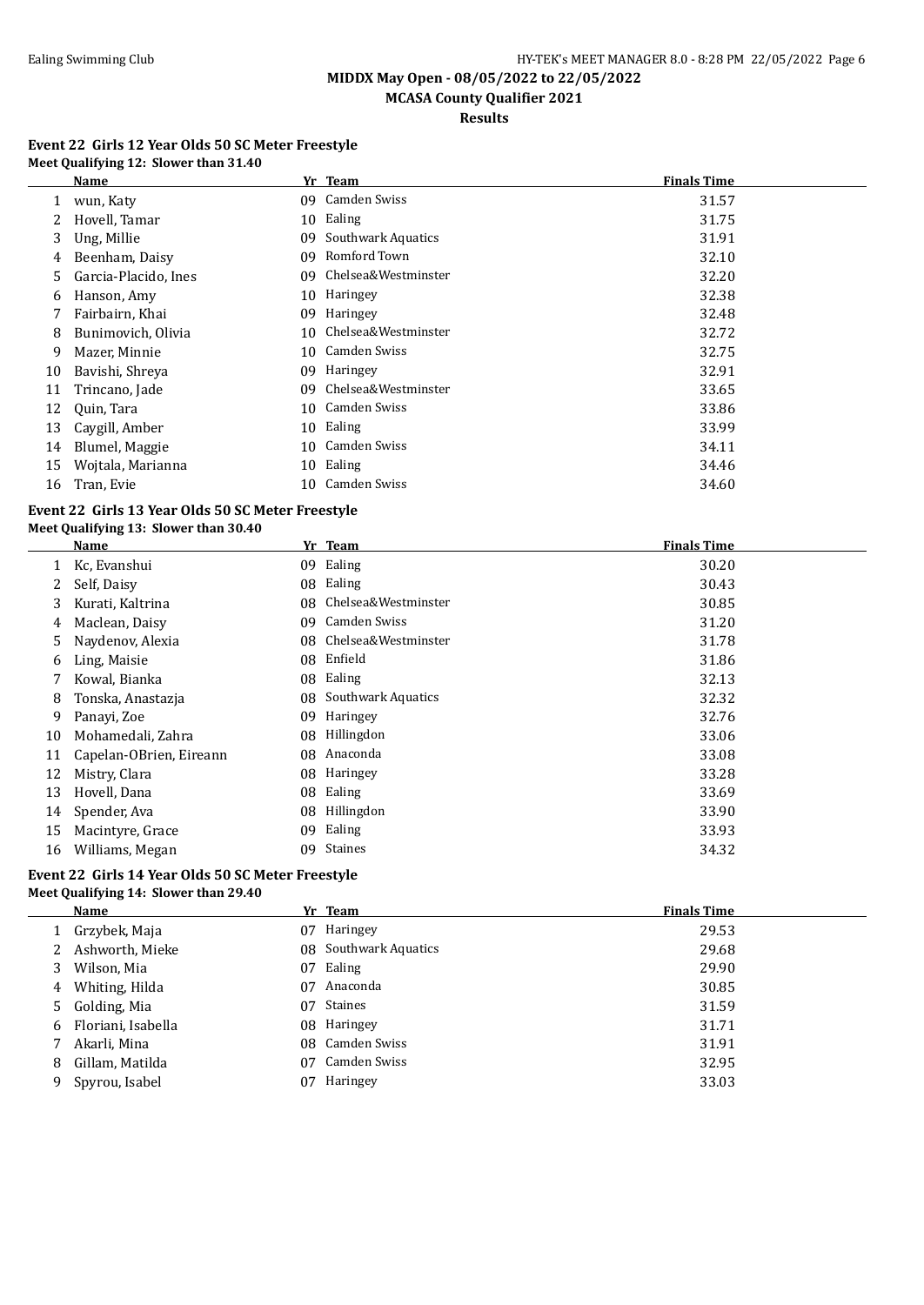### **MCASA County Qualifier 2021**

### **Results**

#### **(Event 22 Girls 14 Year Olds 50 SC Meter Freestyle)**

|       | Name                   | Yr Team               | <b>Finals Time</b> |
|-------|------------------------|-----------------------|--------------------|
|       | 10 Owens, Poppy        | 07 L B Hounslow       | 33.21              |
|       | 11 Randhawa, Ishpreet  | 08 Hillingdon         | 33.46              |
|       | 12 Ferhat, Cylia       | 07 Ealing             | 33.99              |
|       | 13 Ferrinho, Leni      | 08 Southwark Aquatics | 34.22              |
|       | --- Lemaitre, Juliette | 08 Camden Swiss       | X33.26             |
| $---$ | Wilcock, Nia           | 08 Enfield            | NS                 |

#### **Event 22 Girls 15 & Over 50 SC Meter Freestyle Meet Qualifying 15&O: Slower than 29.00**

|   | Name                       | Yr Team               | <b>Finals Time</b> |
|---|----------------------------|-----------------------|--------------------|
|   | White, Amelie              | 05 Camden Swiss       | 29.91              |
| 2 | Fazzani, Adriana           | 06 Haringey           | 31.30              |
| 3 | Jones, Rosie               | 05 Staines            | 31.55              |
| 4 | O'Carroll, Emily           | 05 Brent Dolphins     | 32.18              |
|   | 5 Hopkins, Zahra           | 06 Southwark Aquatics | 33.75              |
| 6 | Dionissiou, Emma           | 05 Enfield            | 34.45              |
|   | Smither, Miranda           | 06 Enfield            | 35.17              |
| 8 | Spencer-Hotton, Lily       | 06 Ealing             | 36.37              |
| 9 | Hedger, Isabelle           | 13 Barnet Copthall    | 40.13              |
|   | --- Gomez-Velasco, Miranda | 04 Haringey           | <b>NS</b>          |

#### **Event 23 Boys 9 Year Olds 50 SC Meter Breaststroke Meet Qualifying 9: Slower than 42.00**

7.6 Did not touch at turn or finish with both hands, or touch not simultaneous or hands no

### **Event 23 Boys 10 Year Olds 50 SC Meter Breaststroke**

### **Meet Qualifying 10: Slower than 39.00**

|    | Name              |    | Yr Team                | <b>Finals Time</b> |
|----|-------------------|----|------------------------|--------------------|
|    | 1 O'Donnell, Josh |    | 11 Chelsea&Westminster | 45.72              |
|    | Vuckovic, Mihailo |    | 12 Ealing              | 45.96              |
| *3 | Guo, Lucas Jia He | 11 | Enfield                | 52.61              |
| *3 | Anisimov, Marcel  |    | 11 Chelsea&Westminster | 52.61              |
| 5. | Vermaat, Lucas    |    | 12 Camden Swiss        | 53.71              |
| 6  | Madani, Karim     |    | 12 Ealing              | 54.56              |
|    | Boon, Alex        | 11 | Enfield                | 56.48              |
| 8  | Hovell, Joshua    | 11 | Ealing                 | 57.36              |
| 9  | Sarcone, Marco    |    | 12 Chelsea&Westminster | 58.12              |
| 10 | Jasak, Thomas     |    | 11 Chelsea&Westminster | 59.26              |
| 11 | Zobel, Josh       |    | 12 Camden Swiss        | 1:00.03            |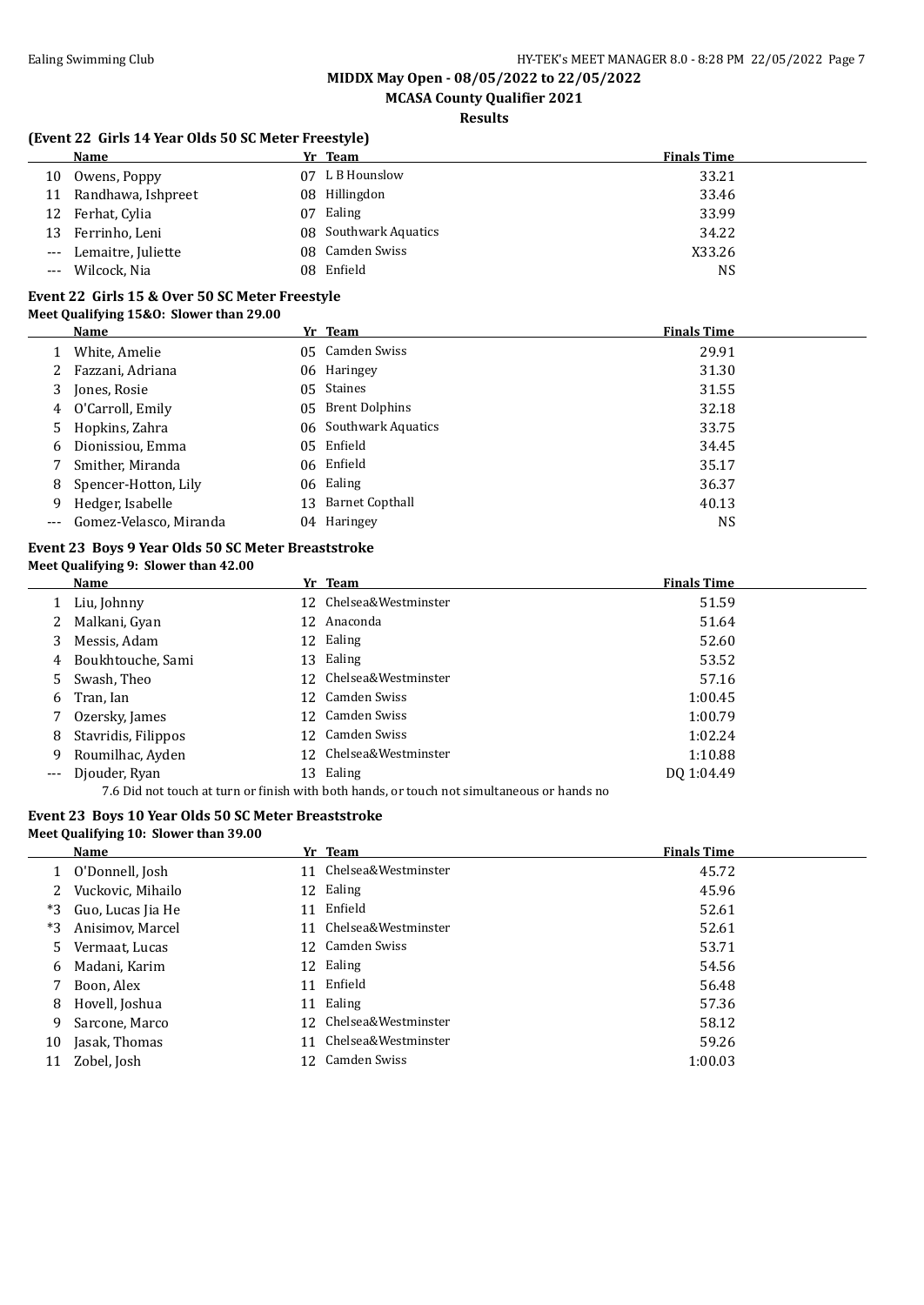**MIDDX May Open - 08/05/2022 to 22/05/2022 MCASA County Qualifier 2021**

### **Results**

### **(Event 23 Boys 10 Year Olds 50 SC Meter Breaststroke)**

#### **Event 23 Boys 11 Year Olds 50 SC Meter Breaststroke Meet Qualifying 11: Slower than 36.80**

|    | Name                  |    | Yr Team                   | <b>Finals Time</b> |
|----|-----------------------|----|---------------------------|--------------------|
|    | Frainer-Law, Leon     |    | 10 Ealing                 | 40.54              |
| 2  | Wun, Vincent          | 10 | Camden Swiss              | 40.62              |
| 3  | Calver, Sebastian     | 10 | Anaconda                  | 41.27              |
| 4  | Kaemmerer, Konstantin | 10 | Chelsea&Westminster       | 43.86              |
| 5  | Kwok, Ryan            | 10 | Ealing                    | 43.91              |
| 6  | Mathers, Finn         | 11 | Camden Swiss              | 44.19              |
|    | Smith, Tevaughn       | 10 | Enfield                   | 44.72              |
| 8  | Gorin-Delmas, Elie    | 10 | Camden Swiss              | 45.26              |
| 9  | Augustine, Daniel     | 10 | Chelsea&Westminster       | 47.06              |
| 10 | Venuti, Nicolas       | 11 | Chelsea&Westminster       | 48.08              |
| 11 | Gillam, Henry         | 10 | Camden Swiss              | 48.09              |
| 12 | Borisov, Philip       | 10 | Camden Swiss              | 48.33              |
| 13 | Ali, Mir Zahran       | 10 | Enfield                   | 50.06              |
| 14 | Bloor, Kieran         | 11 | Ealing                    | 50.91              |
| 15 | Hobbs, Harry          | 10 | Camden Swiss              | 52.08              |
| 16 | Zhou, John            | 10 | Southwark Aquatics        | 53.08              |
| 17 | Parker, Jacob         | 10 | <b>Southwark Aquatics</b> | 53.65              |
| 18 | Bonfiglio, Luc        | 11 | Chelsea&Westminster       | 55.08              |
| 19 | Bartlett, Thomas      | 10 | Hillingdon                | 55.17              |
| 20 | Dawett, Nikhil        | 11 | Hillingdon                | 55.51              |

#### **Event 23 Boys 12 Year Olds 50 SC Meter Breaststroke Meet Qualifying 12: Slower than 36.10**

|    | Name                    |     | Yr Team             | <b>Finals Time</b> |
|----|-------------------------|-----|---------------------|--------------------|
|    | Kumar, Kartik           | 09. | Hillingdon          | 41.34              |
|    | Minerva, Lorenzo        | 10. | Chelsea&Westminster | 41.55              |
| 3  | Quinn, Logan            | 09  | Hillingdon          | 41.65              |
| 4  | Muratoglu, Baris        | 09  | Romford Town        | 41.99              |
| 5. | Aleksandrov, Aleksandar | 09. | L B Hounslow        | 42.21              |
| 6  | Howard, Jesse           | 10. | Romford Town        | 42.35              |
|    | Gilpin, Tobias          | 09. | Anaconda            | 45.60              |
| 8  | Guest, Finley           | 10. | Hillingdon          | 45.80              |
| 9. | Greenhill, Tom          | 09  | Anaconda            | 47.32              |
| 10 | Alfano, Filippo         | 09. | Camden Swiss        | 47.67              |
| 11 | Scannell-Wood, Jack     | 09. | Romford Town        | 47.76              |
| 12 | Ayling, Ben             | 10  | Southwark Aquatics  | 48.12              |
| 13 | Kecso, Zoard            | 10  | Hillingdon          | 49.16              |
| 14 | Correia, Lucas          | 10  | Haringey            | 49.30              |
|    |                         |     |                     |                    |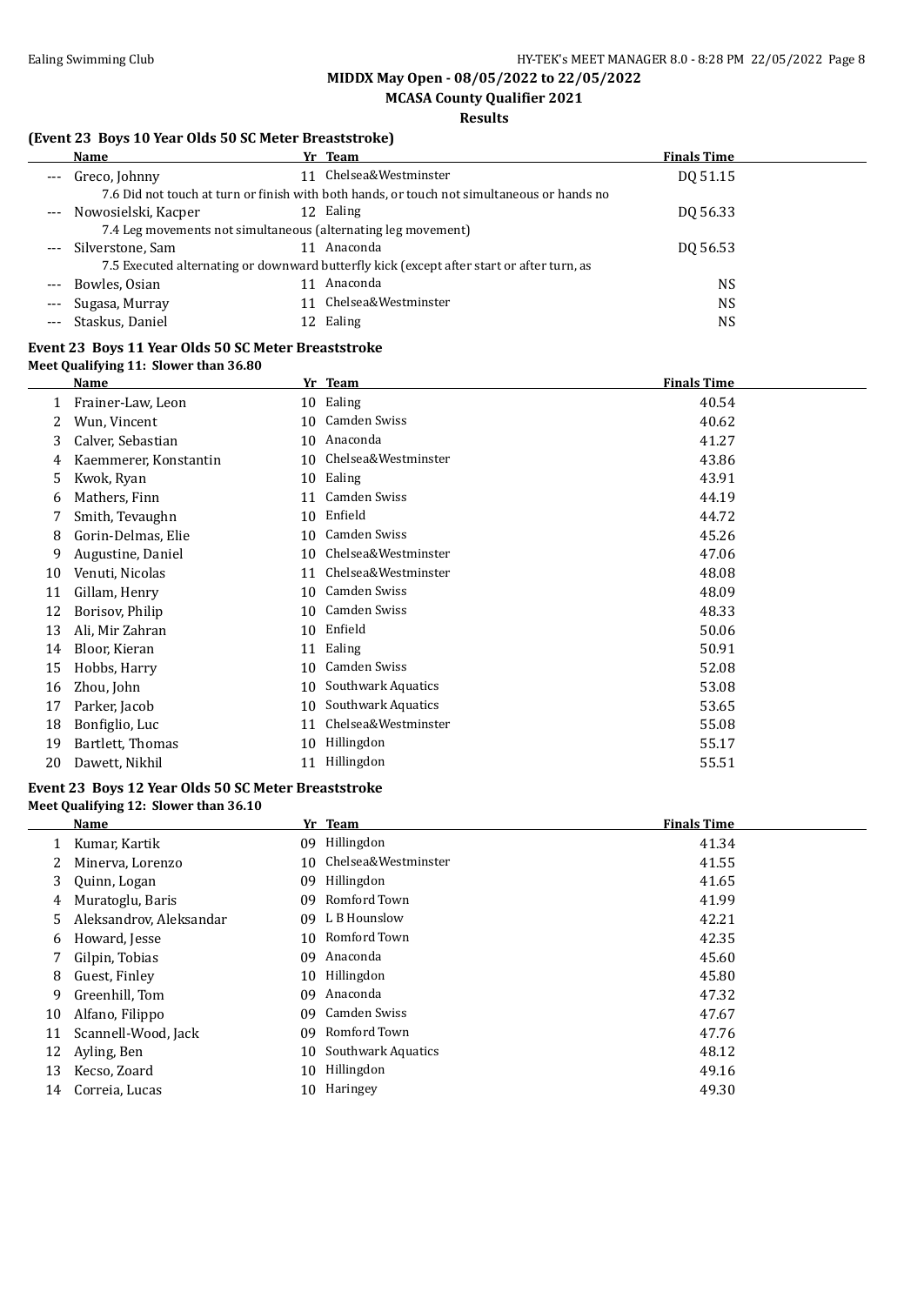### **MCASA County Qualifier 2021**

### **Results**

### **(Event 23 Boys 12 Year Olds 50 SC Meter Breaststroke)**

| Name                      | Yr Team                | <b>Finals Time</b> |
|---------------------------|------------------------|--------------------|
| Chan, Tristan<br>$\cdots$ | 09 Chelsea&Westminster | NS                 |
| Alvarado, Sam<br>$---$    | Camden Swiss<br>09.    | <b>NS</b>          |
| --- Garton, Jacob         | Hillingdon<br>10       | <b>NS</b>          |
| --- Hurdoyal, Renesh      | Enfield<br>09.         | <b>NS</b>          |
| Taboada, Sander<br>$---$  | Camden Swiss<br>09.    | <b>NS</b>          |

#### **Event 23 Boys 13 Year Olds 50 SC Meter Breaststroke Meet Qualifying 13: Slower than 35.00**

|                     | Name                |     | Yr Team                | <b>Finals Time</b> |
|---------------------|---------------------|-----|------------------------|--------------------|
|                     | Das, Arun           |     | 08 Chelsea&Westminster | 35.69              |
| 2                   | Gill, Davi          |     | 08 Enfield             | 37.79              |
| 3                   | Williamson, Oscar   |     | 08 Anaconda            | 39.58              |
| 4                   | Manassero, Michael  |     | 08 Haringey            | 40.08              |
|                     | 5 Jervis, Matthew   |     | 08 Ealing              | 40.33              |
| 6                   | Nakrani, Aryan      |     | 08 Enfield             | 42.81              |
|                     | Parmar, Aaran       | 09. | Hillingdon             | 44.47              |
| 8                   | Zaim, Atilla        |     | 09 Enfield             | 51.17              |
| 9                   | Knight, Jack Diego  |     | 08 Haringey            | 51.94              |
| $---$               | Grynczel, Simon     | 09  | Staines                | <b>NS</b>          |
| $\qquad \qquad - -$ | Eisenberg, Jonathan |     | 09 Camden Swiss        | <b>NS</b>          |

#### **Event 23 Boys 14 Year Olds 50 SC Meter Breaststroke Meet Qualifying 14: Slower than 32.80**

|       | Name                    |    | Yr Team                                                                                    | <b>Finals Time</b> |
|-------|-------------------------|----|--------------------------------------------------------------------------------------------|--------------------|
|       | Rogers, Charlie         | 07 | Romford Town                                                                               | 34.35              |
|       | Copliting, Jp           | 07 | Chelsea&Westminster                                                                        | 38.72              |
| 3     | Boon, Harry             | 07 | Enfield                                                                                    | 39.89              |
| 4     | Kilkenny, Lucas         | 07 | Enfield                                                                                    | 41.49              |
| 5.    | Ali, David              |    | 08 Enfield                                                                                 | 41.59              |
| 6     | Bowden, Jake            | 08 | Ealing                                                                                     | 42.14              |
|       | Hitchcock, Malachy      |    | 08 Camden Swiss                                                                            | 42.35              |
| 8     | Miell, Alex             | 07 | Camden Swiss                                                                               | 43.94              |
| $---$ | Kwong, Terrence         |    | 08 Enfield                                                                                 | DQ 41.34           |
|       |                         |    | 7.6 Did not touch at turn or finish with both hands, or touch not simultaneous or hands no |                    |
| ---   | Cooper-Dobson, Jonathan | 07 | Enfield                                                                                    | DO 49.37           |
|       |                         |    | 7.1 After the start or after each turn single butterfly kick not performed before the 1st  |                    |
| ---   | Ward, Zachary           | 08 | Hillingdon                                                                                 | NS.                |
| ---   | Chana, Dhan             | 08 | Hillingdon                                                                                 | <b>NS</b>          |

# **Event 23 Boys 15 & Over 50 SC Meter Breaststroke**

### **Meet Qualifying 15&O: Slower than 31.80**

|       | Name                |    | Yr Team                                                                                    | <b>Finals Time</b> |
|-------|---------------------|----|--------------------------------------------------------------------------------------------|--------------------|
|       | Waters, Dominic     |    | 94 Ealing                                                                                  | 29.51              |
|       | Ashworth, Finn      |    | 05 Southwark Aquatics                                                                      | 33.33              |
|       | Routier, Elliott    |    | 05 Brent Dolphins                                                                          | 34.36              |
| 4     | Remington, Alastair |    | 06 Ealing                                                                                  | 34.72              |
| 5.    | Howard, Sam         | 07 | Romford Town                                                                               | 34.74              |
| 6     | Canameti, Flavio    |    | 06 Brent Dolphins                                                                          | 43.12              |
|       | Busby, Morgan       |    | 06 Enfield                                                                                 | 43.81              |
| $---$ | Rotundu, Cristian   |    | 94 Ealing                                                                                  | DO 28.93           |
|       |                     |    | 7.1 After the start or after each turn single buttorfly light not parformed before the 1st |                    |

7.1 After the start or after each turn single butterfly kick not performed before the 1st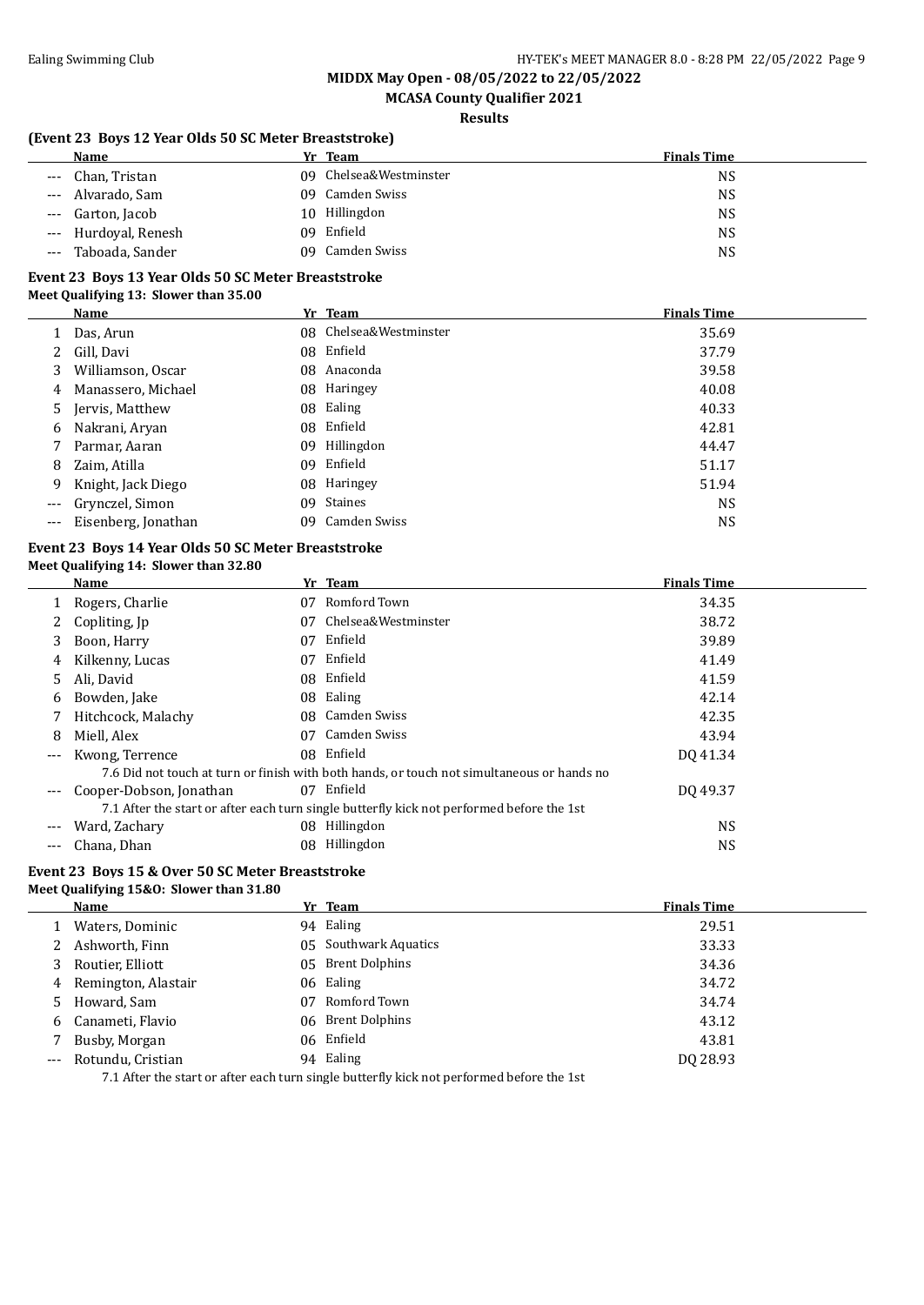### **MCASA County Qualifier 2021**

#### **Results**

#### **(Event 23 Boys 15 & Over 50 SC Meter Breaststroke)**

| Name                                                                                         |  | Yr Team                | <b>Finals Time</b> |  |
|----------------------------------------------------------------------------------------------|--|------------------------|--------------------|--|
| --- Cardenas, Abelardo                                                                       |  | 05 Hillingdon          | NS                 |  |
| Event 24 Girls 9 Year Olds 200 SC Meter Backstroke<br>Meet Qualifying 9: Slower than 3:10.00 |  |                        |                    |  |
| Name                                                                                         |  | Yr Team                | <b>Finals Time</b> |  |
| Hill. Inès                                                                                   |  | 12 Chelsea&Westminster | 3:22.80            |  |

|                     | 1 11111.1110 <i>3</i> |    | 17. Guciocace vestiminici                                                                 | <b>J.44.00</b> |  |
|---------------------|-----------------------|----|-------------------------------------------------------------------------------------------|----------------|--|
|                     | 2 Burgoyne, Elodie    | 13 | Chelsea&Westminster                                                                       | 3:29.49        |  |
|                     | 3 Ang, Ashley-Jane    |    | 12 Camden Swiss                                                                           | 3:32.17        |  |
|                     | 4 Row, Evelyn         |    | 12 Chelsea&Westminster                                                                    | 3:40.69        |  |
|                     | --- Cobby, Ruby       |    | 12 Chelsea&Westminster                                                                    | X3:36.17       |  |
| $\qquad \qquad - -$ | Marquez, Lara         |    | 12 Chelsea&Westminster                                                                    | DQ 3:19.58     |  |
|                     |                       |    | 6.4 More than one single or double simultaneous arm pull used to initiate the turn or not |                |  |
|                     | Wagjiani, Lois        |    | 13 Hillingdon                                                                             | DO 3:26.93     |  |
|                     |                       |    | 6.4 More than one single or double simultaneous arm pull used to initiate the turn or not |                |  |
|                     | Karlsen, Isabella     |    | 12 Chelsea&Westminster                                                                    | DO 3:28.41     |  |
|                     |                       |    | 6.4 More than one single or double simultaneous arm pull used to initiate the turn or not |                |  |

# **Event 24 Girls 10 Year Olds 200 SC Meter Backstroke**

### **Meet Qualifying 10: Slower than 3:05.40**

|                     | <b>Name</b>                                                   |    | Yr Team                                                                                   | <b>Finals Time</b> |
|---------------------|---------------------------------------------------------------|----|-------------------------------------------------------------------------------------------|--------------------|
|                     | Donnelly, Amelia                                              |    | 12 Camden Swiss                                                                           | 3:05.44            |
|                     | Nurse, Jessie                                                 | 11 | Staines                                                                                   | 3:08.43            |
|                     | Alexaki, Eirene                                               | 11 | Hillingdon                                                                                | 3:12.37            |
| 4                   | Minerva, Arianna                                              |    | 12 Chelsea&Westminster                                                                    | 3:19.95            |
| 5.                  | O'Brien, Caitlin                                              | 11 | Hillingdon                                                                                | 3:37.56            |
| $\qquad \qquad - -$ | Kernkraut, Celia                                              | 11 | Anaconda                                                                                  | X3:28.37           |
| $---$               | Porter, Eleanor                                               |    | 11 Camden Swiss                                                                           | DO 2:59.42         |
|                     | 6.2 Left position on the back (other than to initiate a turn) |    |                                                                                           |                    |
| $---$               | Perryman, Imogen                                              |    | 12 Chelsea&Westminster                                                                    | DO 3:20.77         |
|                     |                                                               |    | 6.4 More than one single or double simultaneous arm pull used to initiate the turn or not |                    |
| ---                 | Chiang, Isabella                                              | 11 | Camden Swiss                                                                              | DQ 3:24.91         |
|                     | 6.2 Left position on the back (other than to initiate a turn) |    |                                                                                           |                    |

### **Event 24 Girls 11 Year Olds 200 SC Meter Backstroke**

#### **Meet Qualifying 11: Slower than 3:02.00**

|       | Name                                                          |     | Yr Team                | <b>Finals Time</b> |  |  |
|-------|---------------------------------------------------------------|-----|------------------------|--------------------|--|--|
|       | 1 Zobel, Ellie                                                |     | 10 Camden Swiss        | 2:57.65            |  |  |
|       | North, Zara                                                   |     | 11 Chelsea&Westminster | 3:02.57            |  |  |
| 3     | Colquhoun, Maia                                               |     | 11 Chelsea&Westminster | 3:02.76            |  |  |
| 4     | Lee, Fizz                                                     |     | 10 Chelsea&Westminster | 3:10.16            |  |  |
| 5.    | Harris, Clementine                                            |     | 11 Chelsea&Westminster | 3:10.55            |  |  |
| 6     | Radomska, Nikola                                              | 10. | Hillingdon             | 3:21.88            |  |  |
|       | Sweeney, Ines                                                 |     | 11 Chelsea&Westminster | 3:23.29            |  |  |
| 8     | Latkowska, Livia                                              |     | 10 Chelsea&Westminster | 3:30.55            |  |  |
| $---$ | Fitzhardinge, Maya                                            |     | Camden Swiss           | XDO 3:22.29        |  |  |
|       | 6.2 Left position on the back (other than to initiate a turn) |     |                        |                    |  |  |

#### **Event 24 Girls 12 Year Olds 200 SC Meter Backstroke Meet Qualifying 12: Slower than 2:53.40**

| Name            | Team<br>Yr      | <b>Finals Time</b> |
|-----------------|-----------------|--------------------|
| Dixon, Sophia   | 10 Romford Town | 2:43.72            |
| Bavishi, Shreya | Haringey<br>09. | 2:47.00            |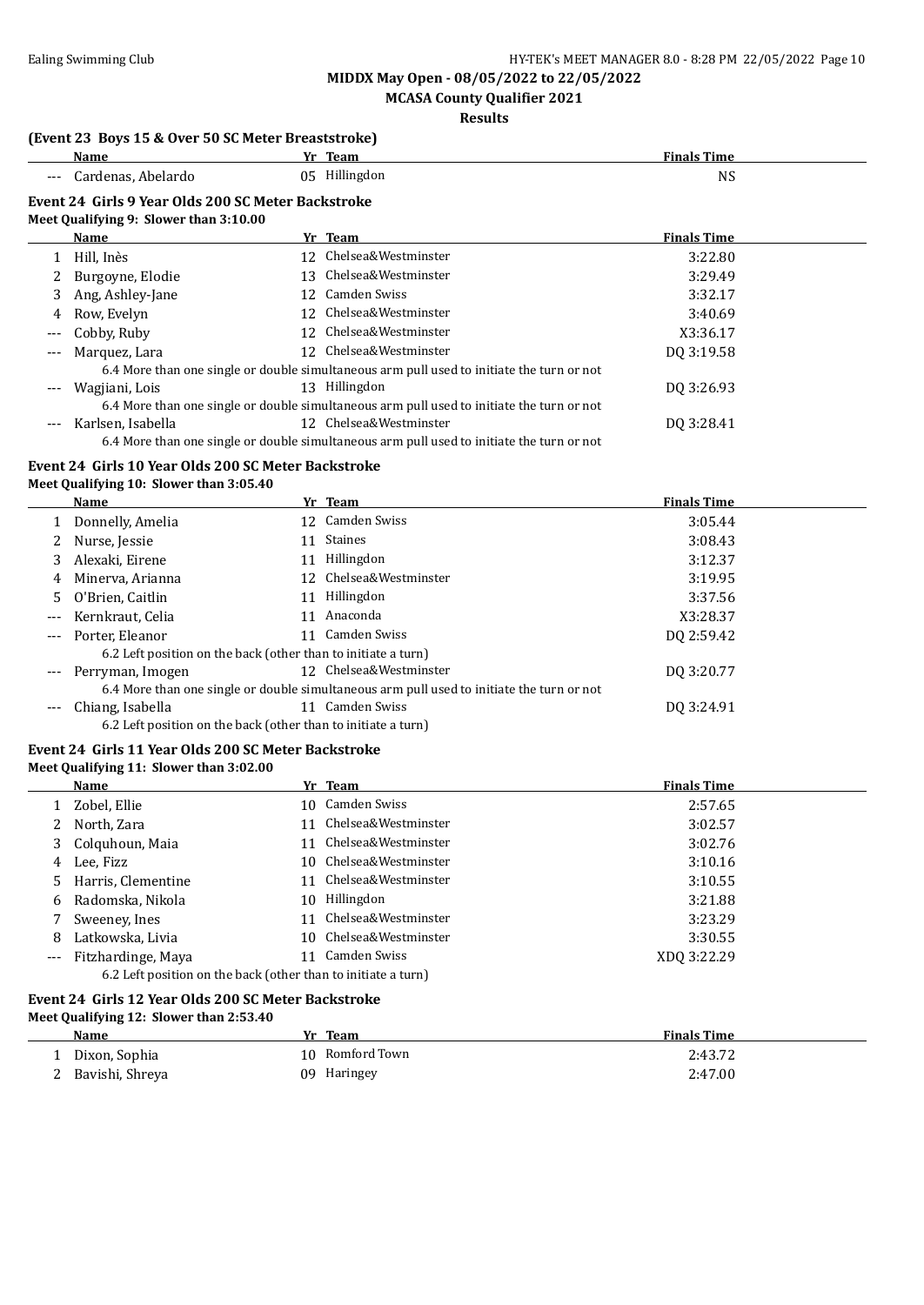# **MCASA County Qualifier 2021**

### **Results**

#### **(Event 24 Girls 12 Year Olds 200 SC Meter Backstroke)**

|     | Name               |     | Yr Team                | <b>Finals Time</b> |
|-----|--------------------|-----|------------------------|--------------------|
| 3   | Kennedy, Marina    |     | 10 Camden Swiss        | 2:50.99            |
| 4   | Beenham, Daisy     | 09  | Romford Town           | 2:53.12            |
| 5.  | Tran, Evie         |     | 10 Camden Swiss        | 2:55.79            |
| 6   | Caygill, Amber     | 10  | Ealing                 | 2:56.42            |
|     | Trincano, Jade     | 09. | Chelsea&Westminster    | 2:56.44            |
| 8   | Morrison, Nessie   |     | 10 Camden Swiss        | 3:00.23            |
| 9   | Dyakonyuk, Vasi    |     | 10 Chelsea&Westminster | 3:03.23            |
| 10  | Bunimovich, Olivia |     | 10 Chelsea&Westminster | 3:04.69            |
| 11  | Frankopan, Tekla   | 09. | Chelsea&Westminster    | 3:08.88            |
| 12  | Quin, Tara         |     | 10 Camden Swiss        | 3:08.92            |
| 13  | Koelsch, Nina      | 10  | Camden Swiss           | 3:36.66            |
| --- | Shah, Sierra       | 09. | Hillingdon             | <b>NS</b>          |

#### **Event 24 Girls 13 Year Olds 200 SC Meter Backstroke Meet Qualifying 13: Slower than 2:49.00**

|       | Name              |     | Yr Team                                                                                   | <b>Finals Time</b> |
|-------|-------------------|-----|-------------------------------------------------------------------------------------------|--------------------|
|       | Maclean, Daisy    | 09. | Camden Swiss                                                                              | 2:41.05            |
| 2     | Spender, Ava      | 08  | Hillingdon                                                                                | 2:48.65            |
| 3     | Nanassy, Melinda  |     | 08 Hillingdon                                                                             | 2:52.43            |
| 4     | Mohamedali, Zahra | 08  | Hillingdon                                                                                | 2:57.54            |
| 5.    | Mistry, Clara     | 08. | Haringey                                                                                  | 2:59.11            |
| 6     | Williams, Megan   |     | 09 Staines                                                                                | 2:59.56            |
|       | Bilici, Dilara    | 09  | Haringey                                                                                  | 3:04.03            |
| $---$ | Perkins, Greta    |     | 09 Ealing                                                                                 | DO 3:23.81         |
|       |                   |     | 6.4 More than one single or double simultaneous arm pull used to initiate the turn or not |                    |

#### **Event 24 Girls 14 Year Olds 200 SC Meter Backstroke**

#### **Meet Qualifying 14: Slower than 2:41.00**

| Name                                                          |     | Yr Team         | <b>Finals Time</b> |
|---------------------------------------------------------------|-----|-----------------|--------------------|
| Whiting, Hilda                                                | 07  | Anaconda        | 2:44.57            |
| 2 Skinner, Lottie                                             | 08. | Haringey        | 2:56.83            |
| Floriani, Isabella                                            |     | 08 Haringey     | 2:59.30            |
| 4 Lemaitre, Juliette                                          |     | 08 Camden Swiss | 3:00.09            |
| 5 Randhawa, Ishpreet                                          |     | 08 Hillingdon   | 3:02.22            |
| --- Golding, Mia                                              | 07. | Staines         | DO 2:44.83         |
| 6.2 Left position on the back (other than to initiate a turn) |     |                 |                    |

#### **Event 24 Girls 15 & Over 200 SC Meter Backstroke Meet Qualifying 15&O: Slower than 2:36.00**

| Name                 |    | Yr Team            | <b>Finals Time</b> |
|----------------------|----|--------------------|--------------------|
| Wilson, Hannah       | 07 | Hillingdon         | 2:57.16            |
| Fazzani, Adriana     |    | 06 Haringey        | 3:02.29            |
| Spencer-Hotton, Lily |    | 06 Ealing          | 3:22.74            |
| 4 Hedger, Isabelle   |    | 13 Barnet Copthall | 3:40.34            |
|                      |    |                    |                    |

#### **Event 25 Boys 11 Year Olds 1500 SC Meter Freestyle Meet Qualifying 11: Slower than 21:30.00**

|       | Name            | Yr | Team                   | <b>Finals Time</b> |
|-------|-----------------|----|------------------------|--------------------|
|       | Venuti. Nicolas |    | 11 Chelsea&Westminster | 22:45.78           |
| $---$ | Gillam, Henry   |    | 10 Camden Swiss        | X20:12.56          |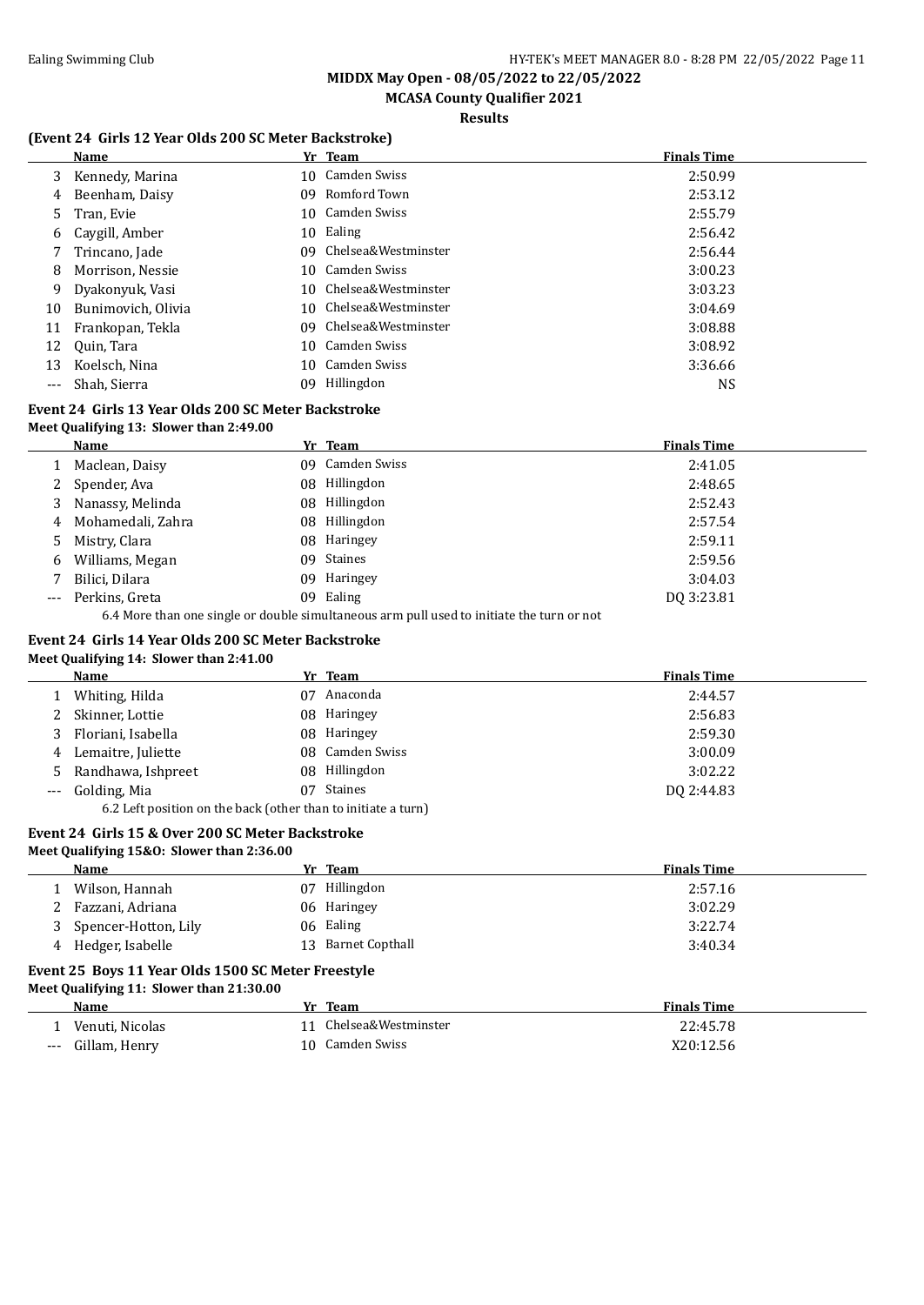**Event 25 Boys 12 Year Olds 1500 SC Meter Freestyle**

**MIDDX May Open - 08/05/2022 to 22/05/2022**

**MCASA County Qualifier 2021**

**Results**

|       | Meet Qualifying 12: Slower than 20:08.00                                                               |    |                                                                                            |                                            |
|-------|--------------------------------------------------------------------------------------------------------|----|--------------------------------------------------------------------------------------------|--------------------------------------------|
|       | Name                                                                                                   |    | Yr Team                                                                                    | <b>Finals Time</b>                         |
|       | 1 Pryce-Jones, Luke                                                                                    |    | 10 Chelsea&Westminster                                                                     | 19:27.38                                   |
| 2     | Toth, Kristof                                                                                          |    | 09 Hillingdon                                                                              | 20:18.18                                   |
| 3     | Muratoglu, Baris                                                                                       |    | 09 Romford Town                                                                            | 20:18.40                                   |
| 4     | Quinn, Logan                                                                                           |    | 09 Hillingdon                                                                              | 20:21.57                                   |
| 5     | Bearelly, Ravi                                                                                         | 09 | Chelsea&Westminster                                                                        | 21:01.34                                   |
| 6     | Minerva, Lorenzo                                                                                       | 10 | Chelsea&Westminster                                                                        | 22:22.48                                   |
|       | Event 25 Boys 13 Year Olds 1500 SC Meter Freestyle<br>Meet Qualifying 13: Slower than 19:04.00<br>Name |    | Yr Team                                                                                    | <b>Finals Time</b>                         |
|       |                                                                                                        |    | 08 Ealing                                                                                  | 18:41.16                                   |
|       | 1 Pytlowany, Hubert                                                                                    |    | 09 Camden Swiss                                                                            |                                            |
| 2     | Gholami, Jason                                                                                         |    | 09 Enfield                                                                                 | 20:23.24                                   |
| 3     | Hanks, Dylan                                                                                           |    |                                                                                            | 20:48.31                                   |
| 4     | Awan, Rayan                                                                                            |    | 09 Enfield                                                                                 | 21:06.16                                   |
|       | Event 25 Boys 14 Year Olds 1500 SC Meter Freestyle<br>Meet Qualifying 14: Slower than 18:44.00         |    |                                                                                            |                                            |
|       | Name                                                                                                   |    | Yr Team                                                                                    | <b>Finals Time</b>                         |
|       | 1 Lawrie, Jack                                                                                         |    | 08 Enfield                                                                                 | 20:53.29                                   |
|       | Name<br>1 Lead, George<br>2 Howard, Sam                                                                |    | Yr Team<br>04 Enfield<br>07 Romford Town                                                   | <b>Finals Time</b><br>17:55.19<br>18:58.95 |
|       | Event 26 Girls 9 Year Olds 200 SC Meter Breaststroke<br>Meet Qualifying 9: Slower than 3:38.50         |    |                                                                                            |                                            |
|       | Name                                                                                                   |    | Yr Team                                                                                    | <b>Finals Time</b>                         |
|       | 1 Long, Charley                                                                                        |    | 12 Romford Town                                                                            | 3:39.77                                    |
| 2     | Row, Evelyn                                                                                            | 12 | Chelsea&Westminster                                                                        | 4:00.78                                    |
| 3     | Cobby, Ruby                                                                                            |    | 12 Chelsea&Westminster                                                                     | 4:01.84                                    |
| 4     | Marquez, Lara                                                                                          | 12 | Chelsea&Westminster                                                                        | 4:04.80                                    |
| 5     | Ang, Ashley-Jane                                                                                       |    | 12 Camden Swiss                                                                            | 4:07.32                                    |
| 6     | Silbery, River                                                                                         |    | 12 Staines                                                                                 | 4:18.35                                    |
| $---$ | Kennedy, Effie                                                                                         |    | 12 Camden Swiss                                                                            | X3:53.00                                   |
| $---$ | Bianco, Martina                                                                                        |    | 12 Chelsea&Westminster                                                                     | X4:09.77                                   |
| $---$ | Bloomer, Molly                                                                                         |    | 12 Anaconda                                                                                | XDQ 3:56.80                                |
|       |                                                                                                        |    | 7.5 Executed alternating or downward butterfly kick (except after start or after turn, as  |                                            |
|       | Wagjiani, Lois                                                                                         |    | 13 Hillingdon                                                                              | DQ 4:09.38                                 |
|       |                                                                                                        |    | 7.6 Did not touch at turn or finish with both hands, or touch not simultaneous or hands no |                                            |
|       | Karlsen, Isabella                                                                                      |    | 12 Chelsea&Westminster                                                                     | DQ 4:12.24                                 |
|       |                                                                                                        |    | 7.6 Did not touch at turn or finish with both hands, or touch not simultaneous or hands no |                                            |
|       | Event 26 Girls 10 Year Olds 200 SC Meter Breaststroke<br>Meet Qualifying 10: Slower than 3:35.20       |    |                                                                                            |                                            |
|       | <b>Name</b>                                                                                            |    | Yr Team                                                                                    | <b>Finals Time</b>                         |
|       | 1 Porter, Eleanor                                                                                      |    | 11 Camden Swiss                                                                            | 3:33.67                                    |
| 2     | Chiang, Isabella                                                                                       |    | 11 Camden Swiss                                                                            | 3:34.54                                    |
| 3     | Donnelly, Amelia                                                                                       |    | 12 Camden Swiss                                                                            | 3:34.55                                    |
|       |                                                                                                        |    |                                                                                            |                                            |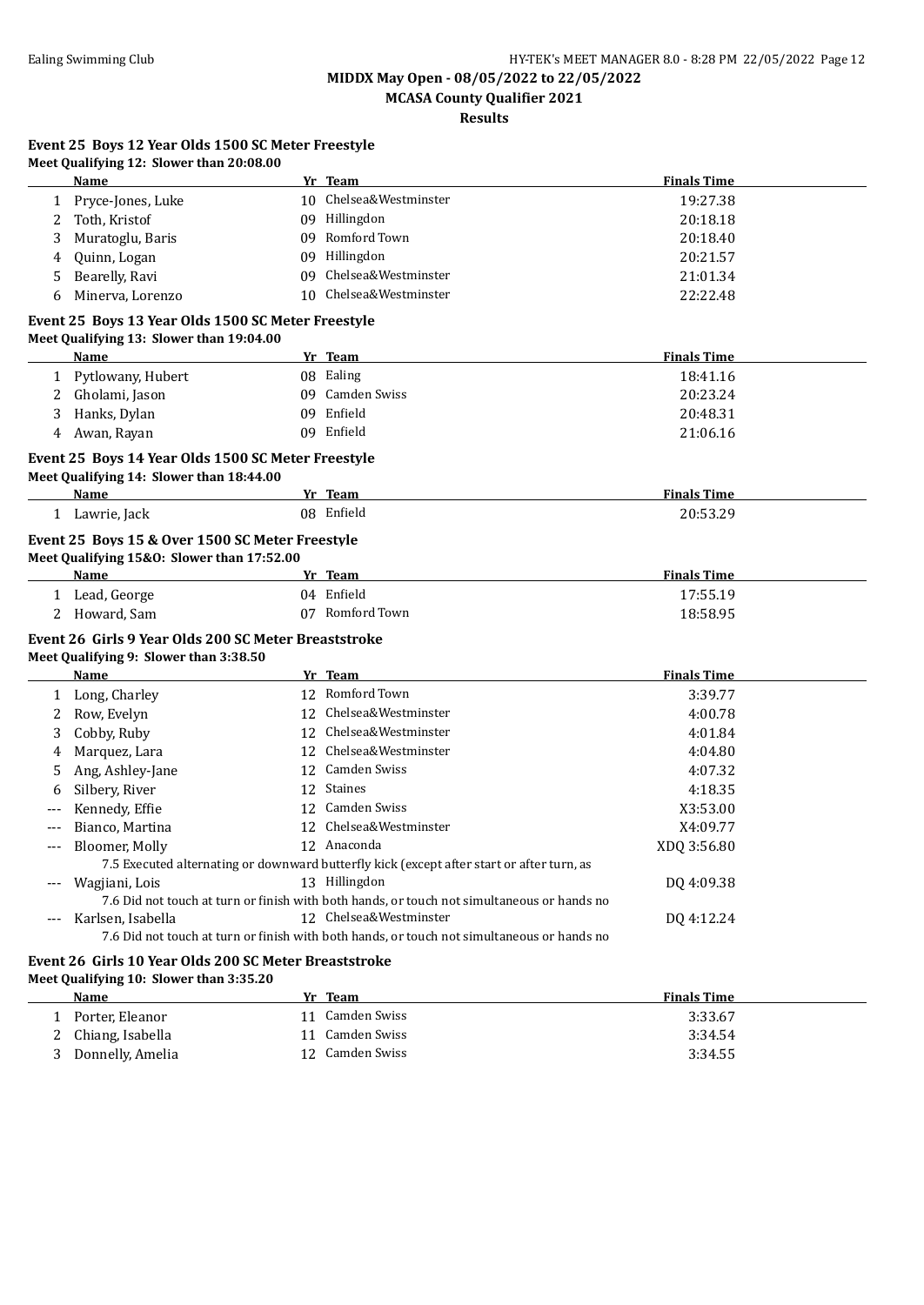# **MCASA County Qualifier 2021**

### **Results**

### **(Event 26 Girls 10 Year Olds 200 SC Meter Breaststroke)**

|    | Name                                    |     | Yr Team                | <b>Finals Time</b> |
|----|-----------------------------------------|-----|------------------------|--------------------|
| 4  | Sherman, Isabella                       | 11  | Chelsea&Westminster    | 3:35.54            |
| 5. | Hurcombe, Lulu                          | 11  | Haringey               | 3:36.49            |
| 6  | Nurse, Jessie                           | 11. | Staines                | 3:38.04            |
|    | Niotakis, Zoe                           |     | 12 Camden Swiss        | 3:51.51            |
| 8  | Ralph Sargent, Elizabeth                | 11  | Chelsea&Westminster    | 4:10.81            |
| 9  | O'Brien, Caitlin                        | 11  | Hillingdon             | 4:14.12            |
| 10 | Tsirides Enaholo, Danae                 | 11  | Camden Swiss           | 4:22.49            |
|    | Perryman, Imogen                        |     | 12 Chelsea&Westminster | DO 3:56.55         |
|    | 7.4 Leg movements not on the same plane |     |                        |                    |

#### **Event 26 Girls 11 Year Olds 200 SC Meter Breaststroke Meet Qualifying 11: Slower than 2:59.50**

|     | Name                |                 | Yr Team                                                                                    | <b>Finals Time</b> |
|-----|---------------------|-----------------|--------------------------------------------------------------------------------------------|--------------------|
| 1   | Long, Sophie        | 10 <sup>1</sup> | Romford Town                                                                               | 3:15.20            |
| 2   | Ruzzaman, Ruby      | 10              | Camden Swiss                                                                               | 3:19.53            |
| 3   | Chamorro, Eva       | 11              | Camden Swiss                                                                               | 3:25.21            |
| 4   | Woodhouse, Christie | 11              | Hillingdon                                                                                 | 3:27.52            |
| 5   | Morrison, Romilly   | 10              | Camden Swiss                                                                               | 3:30.47            |
| 6   | Himsworth, Amélie   | 10              | Enfield                                                                                    | 3:30.55            |
|     | Comer, Analise      | 10              | Chelsea&Westminster                                                                        | 3:33.50            |
| 8   | Fitzhardinge, Maya  | 11              | Camden Swiss                                                                               | 3:33.59            |
| 9   | Barnard, Charlotte  | 10              | Camden Swiss                                                                               | 3:38.66            |
| 10  | Slim, Liana         | 11              | Chelsea&Westminster                                                                        | 3:38.86            |
| 11  | Harris, Clementine  | 11              | Chelsea&Westminster                                                                        | 3:40.17            |
| 12  | Colquhoun, Maia     | 11              | Chelsea&Westminster                                                                        | 3:41.40            |
| 13  | Kirk, Annabelle     | 10              | Romford Town                                                                               | 3:41.54            |
| 14  | Lee, Fizz           | 10              | Chelsea&Westminster                                                                        | 3:44.75            |
| 15  | Dugdale, Isabella   | 11              | Enfield                                                                                    | 3:50.61            |
| 16  | Phillips, Olivia    | 10              | Enfield                                                                                    | 3:52.82            |
| 17  | Radomska, Nikola    | 10              | Hillingdon                                                                                 | 3:53.48            |
| 18  | Pedraza-Eguia, Ane  | 10              | <b>Haringey</b>                                                                            | 3:58.80            |
| 19  | Latkowska, Livia    | 10              | Chelsea&Westminster                                                                        | 3:59.33            |
| --- | Huynh, Grace        | 10 <sup>1</sup> | Camden Swiss                                                                               | DQ 3:44.07         |
|     |                     |                 | 7.6 Did not touch at turn or finish with both hands, or touch not simultaneous or hands no |                    |
| --- | Guyver, Gracie      |                 | 10 Camden Swiss                                                                            | <b>NS</b>          |
| --- | Ellis, Saoirse      | 10              | <b>Haringey</b>                                                                            | NS                 |
| --- | Fernando, Kiarra    | 10              | Southwark Aquatics                                                                         | <b>NS</b>          |

# **Event 26 Girls 12 Year Olds 200 SC Meter Breaststroke**

### **Meet Qualifying 12: Slower than 2:45.50**

| Name                          |     |            | <b>Finals Time</b>                                                                                                                                                                                                                                                  |
|-------------------------------|-----|------------|---------------------------------------------------------------------------------------------------------------------------------------------------------------------------------------------------------------------------------------------------------------------|
| Koelsch, Nina                 |     |            | 3:24.85                                                                                                                                                                                                                                                             |
| Quin, Tara                    |     |            | 3:26.05                                                                                                                                                                                                                                                             |
| Mazer, Minnie                 |     |            | 3:26.21                                                                                                                                                                                                                                                             |
| Blumel, Maggie                |     |            | 3:26.87                                                                                                                                                                                                                                                             |
| 5 Van't Hoogerhuijs, Tallulah |     |            | 3:33.52                                                                                                                                                                                                                                                             |
| Dyakonyuk, Vasi               |     |            | 3:33.53                                                                                                                                                                                                                                                             |
| Reindorf Asamoah-Dan, Vict    |     |            | 3:41.78                                                                                                                                                                                                                                                             |
| Frankopan, Tekla              | 09. |            | DO 3:37.69                                                                                                                                                                                                                                                          |
|                               |     |            |                                                                                                                                                                                                                                                                     |
| Shah, Sierra                  | n۹  | Hillingdon | NS                                                                                                                                                                                                                                                                  |
|                               |     |            | Yr Team<br>10 Camden Swiss<br>10 Camden Swiss<br>10 Camden Swiss<br>10 Camden Swiss<br>10 Staines<br>10 Chelsea&Westminster<br>10 Camden Swiss<br>Chelsea&Westminster<br>7.6 Did not touch at turn or finish with both hands, or touch not simultaneous or hands no |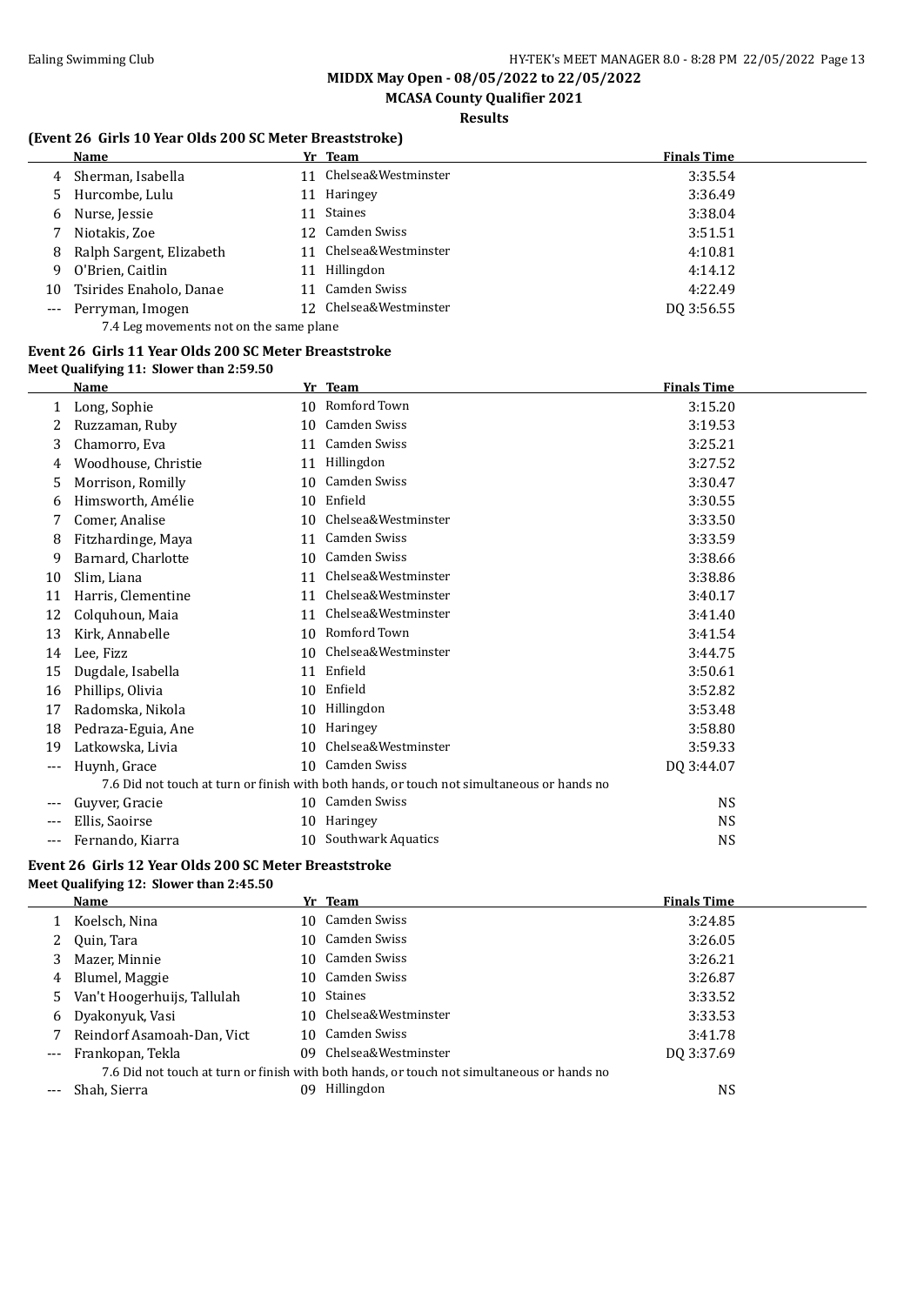**MIDDX May Open - 08/05/2022 to 22/05/2022**

**MCASA County Qualifier 2021**

**Results**

#### **Event 26 Girls 13 Year Olds 200 SC Meter Breaststroke Meet Qualifying 13: Slower than 2:38.00**

|       | <b>Name</b>                                                                                |     | Yr Team                | <b>Finals Time</b> |  |  |
|-------|--------------------------------------------------------------------------------------------|-----|------------------------|--------------------|--|--|
|       | Gomez De Mebrillera, Sophia                                                                |     | 08 Camden Swiss        | 2:59.32            |  |  |
|       | Kowal, Bianka                                                                              |     | 08 Ealing              | 3:05.12            |  |  |
| 3     | Capelan-OBrien, Eireann                                                                    | 08. | Anaconda               | 3:07.24            |  |  |
| 4     | Mackintosh, Dudu                                                                           | 09. | Chelsea&Westminster    | 3:11.64            |  |  |
| 5     | Naydenov, Alexia                                                                           |     | 08 Chelsea&Westminster | 3:12.99            |  |  |
| 6     | Mohamedali, Zahra                                                                          |     | 08 Hillingdon          | 3:25.58            |  |  |
|       | Hovell, Dana                                                                               |     | 08 Ealing              | 3:35.68            |  |  |
| 8     | Bilici, Dilara                                                                             | 09. | Haringey               | 3:41.76            |  |  |
| 9     | Bartlett, Abigail                                                                          | 08. | Hillingdon             | 3:43.72            |  |  |
| $---$ | Perkins, Greta                                                                             | 09. | Ealing                 | DQ 3:38.09         |  |  |
|       | 7.6 Did not touch at turn or finish with both hands, or touch not simultaneous or hands no |     |                        |                    |  |  |
|       | Event 26 Girls 14 Year Olds 200 SC Meter Breaststroke                                      |     |                        |                    |  |  |

# **Meet Qualifying 14: Slower than 2:33.00**

| Name           |    | Team                  | <b>Finals Time</b> |
|----------------|----|-----------------------|--------------------|
| Morter, Aida   | 07 | Romford Town          | 3:00.25            |
| Akarli, Mina   |    | 08 Camden Swiss       | 3:29.20            |
| Ferrinho, Leni |    | 08 Southwark Aquatics | 3:31.16            |

#### **Event 26 Girls 15 & Over 200 SC Meter Breaststroke**

| Meet Qualifying 15&0: Slower than 2:29.00 |            |                    |  |  |  |
|-------------------------------------------|------------|--------------------|--|--|--|
| <b>Name</b>                               | Yr Team    | <b>Finals Time</b> |  |  |  |
| Jones, Rosie                              | 05 Staines | 3:01.96            |  |  |  |

#### **Event 27 Boys 9 Year Olds 100 SC Meter Backstroke**

| Meet Qualifying 9: Slower than 1:28.50 |  |  |
|----------------------------------------|--|--|
|                                        |  |  |

|       | Name                                                          |     | Yr Team             | <b>Finals Time</b> |
|-------|---------------------------------------------------------------|-----|---------------------|--------------------|
|       | Boukhtouche, Sami                                             |     | 13 Ealing           | 1:39.67            |
|       | Kiheli, Rayane                                                | 13  | Chelsea&Westminster | 1:42.96            |
| 3     | Pasheli, Aviv                                                 | 12  | Camden Swiss        | 1:44.83            |
| 4     | Swash, Theo                                                   | 12  | Chelsea&Westminster | 1:45.57            |
| 5.    | Roumilhac, Ayden                                              | 12. | Chelsea&Westminster | 1:48.69            |
| 6     | Ardill, Liam                                                  | 13  | Camden Swiss        | 1:49.31            |
|       | Skeggs, Christopher                                           | 12. | Chelsea&Westminster | 1:54.59            |
| 8     | Tran. Ian                                                     | 12  | Camden Swiss        | 1:55.25            |
| 9     | Stavridis, Filippos                                           |     | 12 Camden Swiss     | 1:55.75            |
| 10    | Ozersky, James                                                | 12  | Camden Swiss        | 2:16.38            |
| $---$ | Malkani, Gyan                                                 |     | 12 Anaconda         | X1:49.54           |
| $---$ | Messis, Adam                                                  |     | 12 Ealing           | DQ 1:39.52         |
|       | 6.2 Left position on the back (other than to initiate a turn) |     |                     |                    |

### 6.2 Left position on the back (other than to initiate a turn)

# **Event 27 Boys 10 Year Olds 100 SC Meter Backstroke**

### **Meet Qualifying 10: Slower than 1:25.00**

|    | Name              |    | Yr Team             | <b>Finals Time</b> |
|----|-------------------|----|---------------------|--------------------|
|    | Fuller, Phoenix   | 11 | Anaconda            | 1:30.68            |
|    | 2 Greco, Johnny   | 11 | Chelsea&Westminster | 1:33.56            |
|    | 3 O'Donnell, Josh | 11 | Chelsea&Westminster | 1:34.64            |
|    | 4 Hovell, Joshua  |    | 11 Ealing           | 1:36.80            |
| 5. | Vermaat, Lucas    |    | 12 Camden Swiss     | 1:37.52            |
| 6  | Lyle, Aston       |    | 11 Enfield          | 1:39.20            |
|    |                   |    |                     |                    |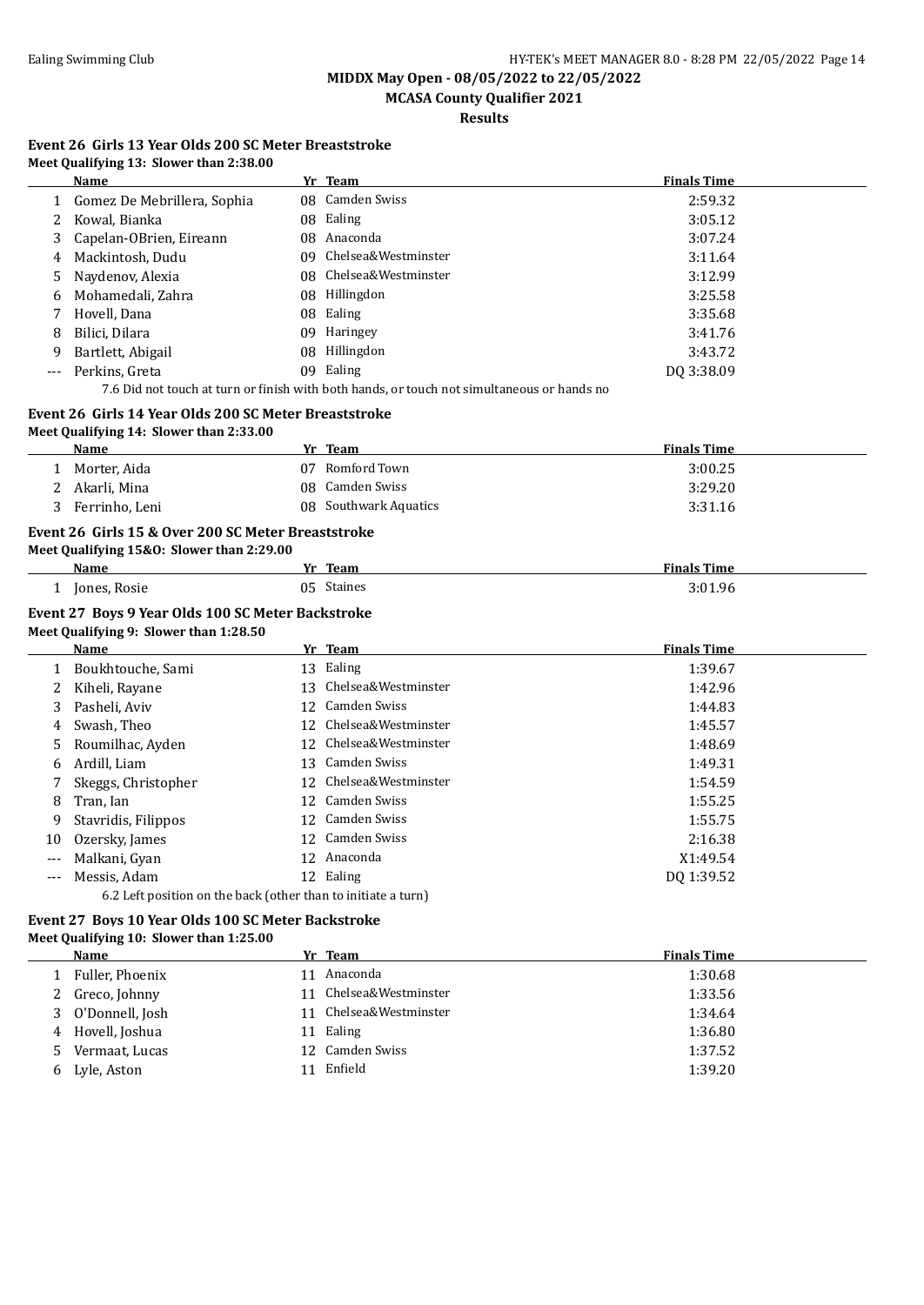# **MCASA County Qualifier 2021**

### **Results**

### **(Event 27 Boys 10 Year Olds 100 SC Meter Backstroke)**

|          | TERCHE 27 DOYS TO TCAL ORD TOO SCIPICIO DACKSHORG             |    |                        |                    |  |  |
|----------|---------------------------------------------------------------|----|------------------------|--------------------|--|--|
|          | Name                                                          |    | Yr Team                | <b>Finals Time</b> |  |  |
|          | Anisimov, Marcel                                              |    | 11 Chelsea&Westminster | 1:39.89            |  |  |
| 8        | Aljabary, Omar                                                |    | 12 Chelsea&Westminster | 1:44.20            |  |  |
| 9        | Boon, Alex                                                    | 11 | Enfield                | 1:45.34            |  |  |
| $---$    | Sugasa, Murray                                                |    | Chelsea&Westminster    | DO 1:34.94         |  |  |
|          | 6.2 Left position on the back (other than to initiate a turn) |    |                        |                    |  |  |
| $\cdots$ | Madani, Karim                                                 |    | 12 Ealing              | DQ 1:39.92         |  |  |
|          | 6.2 Left position on the back (other than to initiate a turn) |    |                        |                    |  |  |
| $---$    | Jasak, Thomas                                                 |    | Chelsea&Westminster    | DO 1:51.68         |  |  |
|          | 6.2 Left position on the back (other than to initiate a turn) |    |                        |                    |  |  |
|          |                                                               |    |                        |                    |  |  |

#### **Event 27 Boys 11 Year Olds 100 SC Meter Backstroke Meet Qualifying 11: Slower than 1:23.00**

|     | <b>Name</b>                  |    | Yr Team             | <b>Finals Time</b> |
|-----|------------------------------|----|---------------------|--------------------|
| 1   | Willey, George               |    | 10 Enfield          | 1:20.49            |
| 2   | Rodgers, Nicholas            | 11 | Ealing              | 1:21.72            |
| 3   | Boulting, Leon               | 10 | Ealing              | 1:22.41            |
| 4   | Kaemmerer, Konstantin        | 10 | Chelsea&Westminster | 1:25.90            |
| 5   | Mathers, Finn                | 11 | Camden Swiss        | 1:27.76            |
| 6   | Cronin, Dillan               | 10 | Romford Town        | 1:28.00            |
|     | Kwok, Ryan                   | 10 | Ealing              | 1:28.44            |
| 8   | Borisov, Philip              | 10 | Camden Swiss        | 1:29.58            |
| 9   | Dawett, Nikhil               | 11 | Hillingdon          | 1:29.73            |
| 10  | Bloor, Kieran                | 11 | Ealing              | 1:30.16            |
| 11  | Bartlett, Thomas             | 10 | Hillingdon          | 1:46.67            |
| --- | Wun, Vincent                 | 10 | Camden Swiss        | DQ 1:33.89         |
|     | 10.6 Pulled on the lane rope |    |                     |                    |
|     | Venuti, Nicolas              | 11 | Chelsea&Westminster | <b>NS</b>          |
| --- | Veitch, Kai                  | 10 | Camden Swiss        | NS.                |
| --- | Aman, Ayan                   |    | 10 Hillingdon       | NS                 |

#### **Event 27 Boys 12 Year Olds 100 SC Meter Backstroke Meet Qualifying 12: Slower than 1:18.90**

|     | Name                 |    | Yr Team             | <b>Finals Time</b> |
|-----|----------------------|----|---------------------|--------------------|
|     | Taboada, Sander      | 09 | <b>Camden Swiss</b> | 1:18.87            |
|     | Guest, Finley        | 10 | Hillingdon          | 1:20.64            |
| 3   | Bearelly, Ravi       | 09 | Chelsea&Westminster | 1:22.58            |
| 4   | Gilpin, Tobias       | 09 | Anaconda            | 1:23.71            |
| 5   | Tanev, Ivan          | 09 | Enfield             | 1:23.87            |
| 6   | Pacenko, Jakub       | 09 | Haringey            | 1:26.58            |
|     | Minerva, Lorenzo     | 10 | Chelsea&Westminster | 1:26.64            |
| 8   | Ayling, Ben          | 10 | Southwark Aquatics  | 1:26.83            |
| 9   | Budnik, Riley        | 09 | Haringey            | 1:27.36            |
| 10  | Komatarov, Christian | 09 | Enfield             | 1:27.67            |
| 11  | Scannell-Wood, Jack  | 09 | Romford Town        | 1:27.86            |
| 12  | Kecso, Zoard         | 10 | Hillingdon          | 1:30.83            |
| 13  | Alfano, Filippo      | 09 | Camden Swiss        | 1:34.04            |
| 14  | Khan, Zayd           | 10 | Hillingdon          | 1:36.03            |
| --- | Greenhill, Tom       | 09 | Anaconda            | X1:34.74           |
| --- | Hurdoyal, Renesh     | 09 | Enfield             | <b>NS</b>          |
| --- | Sen, Mihir           | 10 | Hillingdon          | <b>NS</b>          |
| --- | Garton, Jacob        | 10 | Hillingdon          | <b>NS</b>          |
|     |                      |    |                     |                    |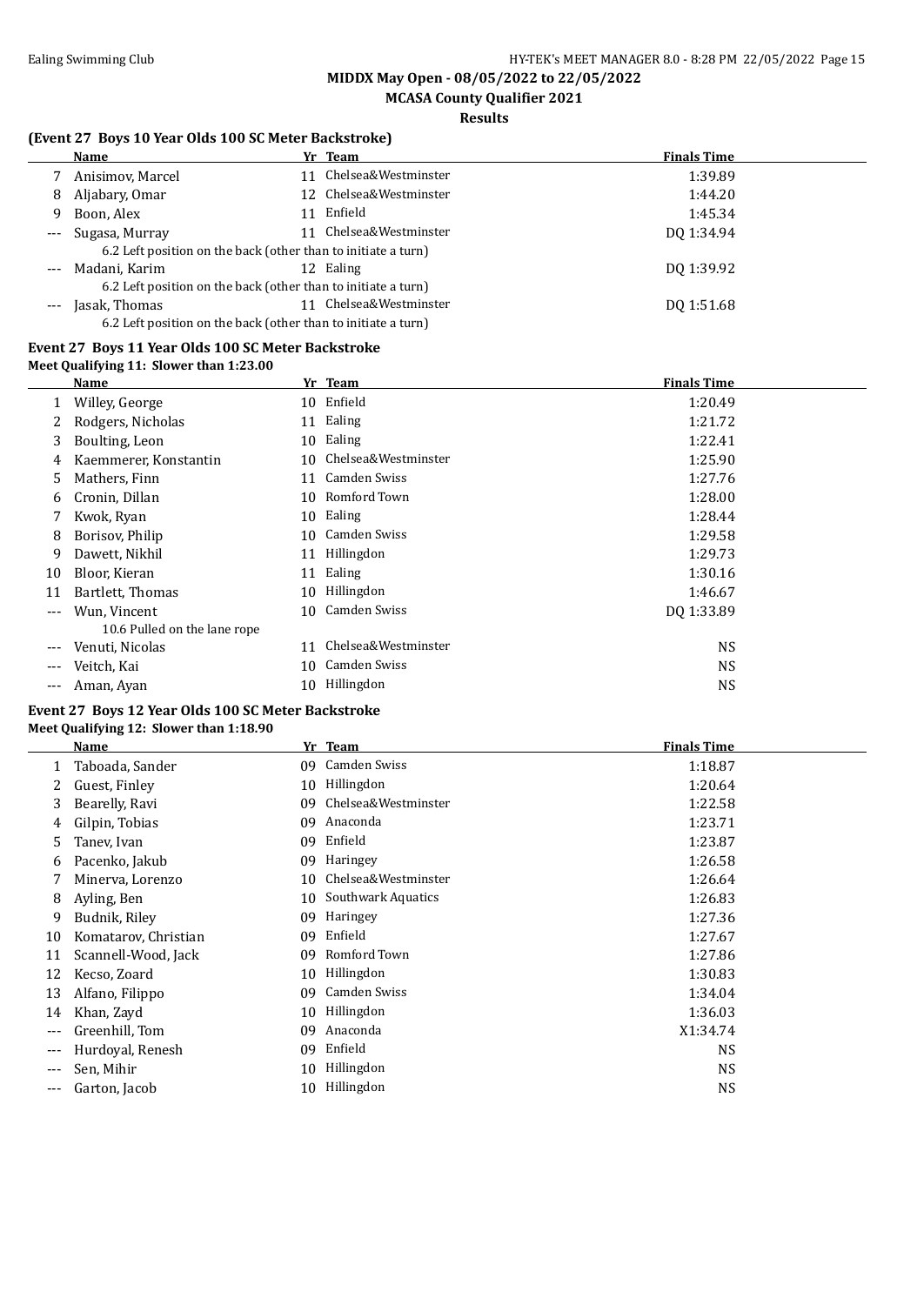**MCASA County Qualifier 2021**

**Results**

|  |                                         | Event 27 Boys 13 Year Olds 100 SC Meter Backstroke |  |
|--|-----------------------------------------|----------------------------------------------------|--|
|  | Meet Qualifying 13: Slower than 1:15.00 |                                                    |  |

|       | Name                                                          |  | Yr Team                | <b>Finals Time</b> |  |
|-------|---------------------------------------------------------------|--|------------------------|--------------------|--|
|       | Das, Arun                                                     |  | 08 Chelsea&Westminster | 1:15.88            |  |
|       | Kecso, Vince                                                  |  | 08 Hillingdon          | 1:19.67            |  |
|       | Parmar, Aaran                                                 |  | 09 Hillingdon          | 1:23.06            |  |
|       | 4 Knight, Jack Diego                                          |  | 08 Haringey            | 1:37.00            |  |
| $---$ | Djouder, Sami                                                 |  | 08 Ealing              | DO 1:46.04         |  |
|       | 6.2 Left position on the back (other than to initiate a turn) |  |                        |                    |  |
|       | Williamson, Oscar                                             |  | 08 Anaconda            | NS                 |  |
|       | Kapoor, Krish                                                 |  | 08 Hillingdon          | NS                 |  |
|       |                                                               |  |                        |                    |  |

#### **Event 27 Boys 14 Year Olds 100 SC Meter Backstroke Meet Qualifying 14: Slower than 1:09.50**

|     | Name               |     | Yr Team             | <b>Finals Time</b> |
|-----|--------------------|-----|---------------------|--------------------|
|     | Lawrence, Alfie    | 07  | Staines             | 1:11.14            |
|     | Ridard, Luca       | 07  | Haringey            | 1:11.50            |
| 3   | Hitchcock, Malachy | 08. | Camden Swiss        | 1:12.07            |
| 4   | Rogers, Charlie    | 07  | Romford Town        | 1:14.43            |
| 5.  | Smeaton, James     | 07  | Haringey            | 1:14.64            |
| 6   | Chana, Dhan        | 08  | Hillingdon          | 1:15.10            |
|     | Brinkmann, Anton   | 07  | Haringey            | 1:17.46            |
| 8   | Judd, Caleb        | 08  | Romford Town        | 1:17.90            |
| 9   | Kilkenny, Lucas    | 07  | Enfield             | 1:17.98            |
| 10  | Copliting, Jp      | 07  | Chelsea&Westminster | 1:18.39            |
| 11  | Smeaton, Sebastian | 07  | Haringey            | 1:19.61            |
| 12  | Bowden, Jake       | 08  | Ealing              | 1:19.80            |
| 13  | Abdulahi, Khalid   | 07  | Camden Swiss        | 1:20.45            |
| 14  | Miell, Alex        | 07  | <b>Camden Swiss</b> | 1:27.14            |
| --- | Ward, Zachary      | 08. | Hillingdon          | NS                 |

#### **Event 27 Boys 15 & Over 100 SC Meter Backstroke Meet Qualifying 15&O: Slower than 1:06.00**

|                                                   | Name                          |    | Yr Team          | <b>Finals Time</b> |
|---------------------------------------------------|-------------------------------|----|------------------|--------------------|
|                                                   | 1 Harden-Wilson, Stephen      |    | 05 Haringey      | 1:06.59            |
|                                                   | 2 Rolfe-Cane, Travis          |    | 06 Ealing        | 1:08.81            |
| 3                                                 | Ratcliffe, Angus              | 07 | Haringey         | 1:14.16            |
| 4                                                 | Bourne, Alex                  | 07 | Ealing           | 1:17.73            |
| 5.                                                | Poulier, Ruben                |    | 06 Haringey      | 1:25.06            |
| $---$                                             | Busby, Morgan                 |    | 06 Enfield       | DQ 1:28.27         |
|                                                   | 6.5 Not on the back at finish |    |                  |                    |
| $---$                                             | Sebastian, Moscoso            |    | 04 Harrow School | <b>NS</b>          |
| $---$                                             | Cardenas, Abelardo            | 05 | Hillingdon       | <b>NS</b>          |
| $\cdots$                                          | Safonov, Greg                 | 07 | <b>Staines</b>   | NS                 |
| Event 28 Girls 9 Year Olds 400 SC Meter Freestyle |                               |    |                  |                    |

### **Meet Qualifying 9: Slower than 6:00.00**

|       | Name          | Yr Team                | <b>Finals Time</b> |
|-------|---------------|------------------------|--------------------|
|       | Hill, Inès    | 12 Chelsea&Westminster | 6:14.39            |
| $---$ | Marquez, Lara | 12 Chelsea&Westminster | X6:26.76           |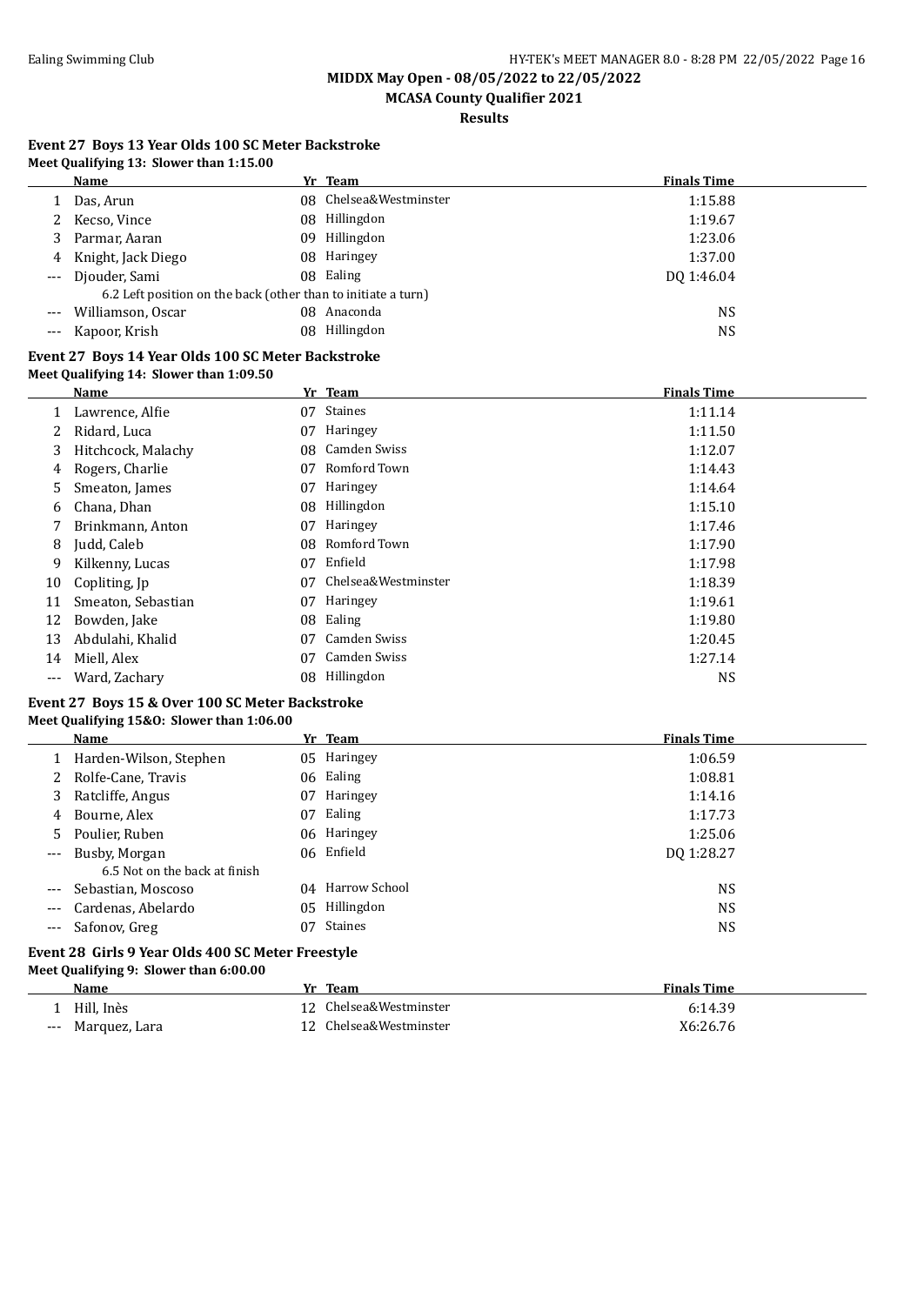**MCASA County Qualifier 2021**

**Results**

#### **Event 28 Girls 10 Year Olds 400 SC Meter Freestyle Meet Qualifying 10: Slower than 5:20.00**

|    | Name             |    | Yr Team                | <b>Finals Time</b> |
|----|------------------|----|------------------------|--------------------|
|    | Orfanidis, Maya  |    | 12 Chelsea&Westminster | 5:16.91            |
|    | Hurcombe, Lulu   | 11 | Haringey               | 5:26.70            |
|    | Biss, Carmen     |    | 11 Camden Swiss        | 5:51.29            |
| 4  | Alexaki, Eirene  |    | 11 Hillingdon          | 6:08.33            |
| 5. | Chiang, Isabella |    | 11 Camden Swiss        | 6:14.01            |
| 6  | Minerva, Arianna |    | 12 Chelsea&Westminster | 6:15.26            |

#### **Event 28 Girls 11 Year Olds 400 SC Meter Freestyle Meet Qualifying 11: Slower than 5:10.20**

|    | Name                |     | Yr Team                | <b>Finals Time</b> |
|----|---------------------|-----|------------------------|--------------------|
|    | Da Silva, Jemima    | 11  | Camden Swiss           | 5:26.65            |
| 2  | North, Zara         |     | 11 Chelsea&Westminster | 5:28.83            |
|    | Ruzzaman, Ruby      | 10. | Camden Swiss           | 5:40.09            |
| 4  | Woodhouse, Christie | 11  | Hillingdon             | 6:08.52            |
| 5. | Lawrie, Jessica     | 10  | Enfield                | 6:10.95            |
| 6  | Sweeney, Ines       |     | 11 Chelsea&Westminster | 6:11.96            |
|    | Huynh, Grace        | 10. | Camden Swiss           | 6:14.79            |

#### **Event 28 Girls 12 Year Olds 400 SC Meter Freestyle Meet Qualifying 12: Slower than 4:58.80**

|   | Name           | Yr Team               | <b>Finals Time</b> |
|---|----------------|-----------------------|--------------------|
|   | wun, Katy      | 09 Camden Swiss       | 4:54.62            |
| 2 | Ung, Millie    | 09 Southwark Aquatics | 5:30.99            |
|   | Tran, Evie     | 10 Camden Swiss       | 5:46.24            |
| 4 | Caygill, Amber | 10 Ealing             | 5:47.54            |
| ∽ | Hanson, Amy    | 10 Haringey           | 6:08.20            |

# **Event 28 Girls 13 Year Olds 400 SC Meter Freestyle**

#### **Meet Qualifying 13: Slower than 4:52.90**

|   | <b>Name</b>       |     | Yr Team                | <b>Finals Time</b> |
|---|-------------------|-----|------------------------|--------------------|
|   | Tonska, Anastazja |     | 08 Southwark Aquatics  | 4:11.44            |
|   | Bonfiglio, Dahlia |     | 08 Chelsea&Westminster | 4:56.51            |
| 3 | Wyatt, Eloise     |     | 08 Staines             | 5:08.09            |
| 4 | Naydenov, Alexia  |     | 08 Chelsea&Westminster | 5:09.27            |
|   | 5 Hudszky, Emily  | 09. | Haringey               | 5:10.15            |
|   | 6 Kc, Evanshui    | 09. | Ealing                 | 5:11.83            |
|   | Mohamedali, Zahra |     | 08 Hillingdon          | 5:24.14            |
| 8 | Nanassy, Melinda  |     | 08 Hillingdon          | 5:28.65            |

#### **Event 28 Girls 14 Year Olds 400 SC Meter Freestyle Meet Qualifying 14: Slower than 4:48.00**

|   | Name                 | Yr Team             | <b>Finals Time</b> |
|---|----------------------|---------------------|--------------------|
|   | Morter, Aida         | Romford Town<br>07. | 4:49.97            |
|   | 2 Blumel, Ruby       | Camden Swiss<br>07. | 4:57.28            |
|   | 3 Grzybek, Maja      | Haringey<br>07      | 4:58.00            |
|   | 4 Randhawa, Ishpreet | 08 Hillingdon       | 5:42.30            |
| ᄂ | Floriani, Isabella   | 08 Haringey         | 5:42.95            |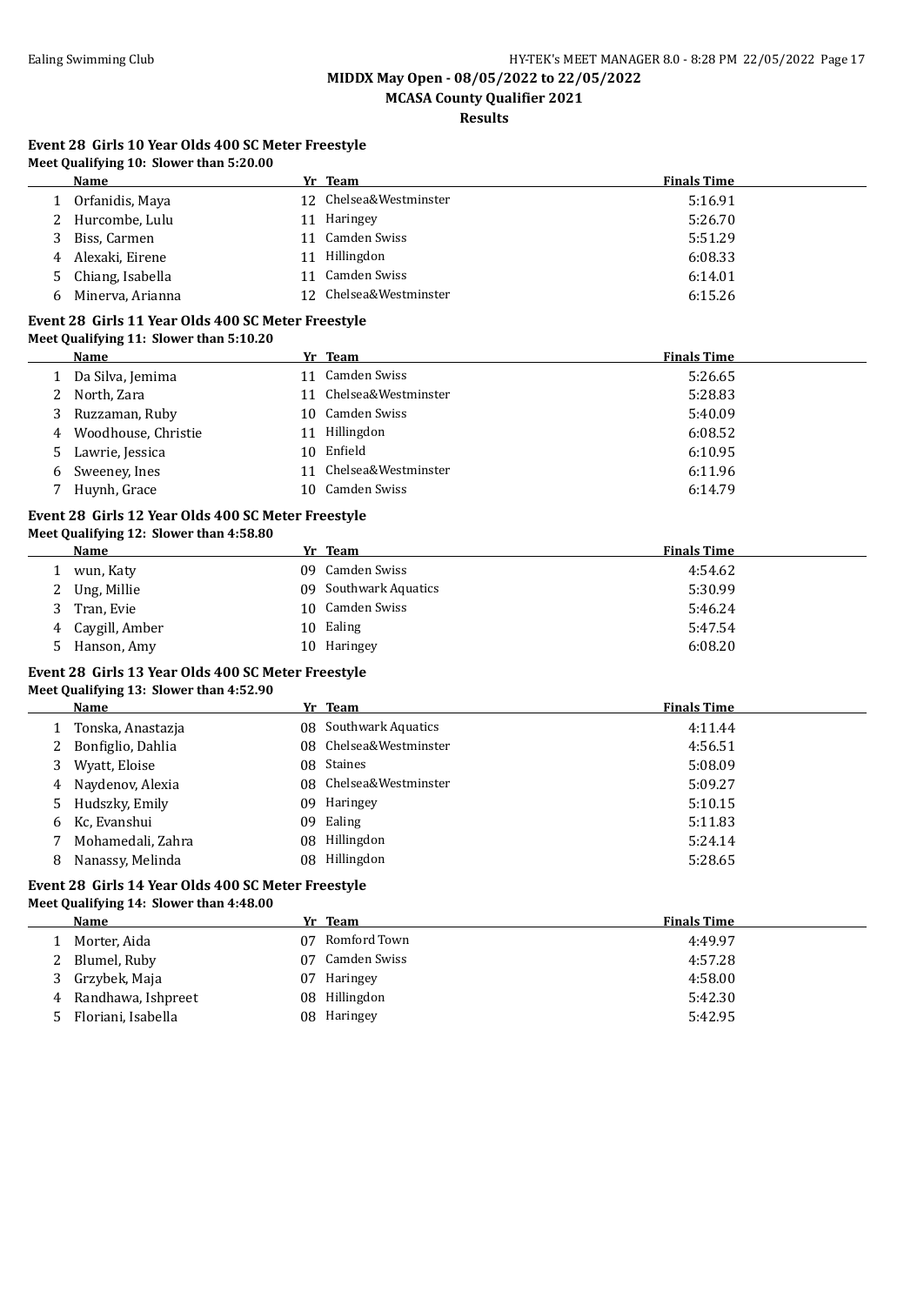**MCASA County Qualifier 2021**

**Results**

#### **Event 28 Girls 15 & Over 400 SC Meter Freestyle Meet Qualifying 15&O: Slower than 4:40.00**

| Name             | Yr Team          | <b>Finals Time</b> |
|------------------|------------------|--------------------|
| Jones, Rosie     | 05 Staines       | 4:56.73            |
| Wilson, Hannah   | Hillingdon<br>07 | 5:44.12            |
| Fazzani, Adriana | 06 Haringey      | 5:51.86            |

#### **Event 29 Boys 9 Year Olds 50 SC Meter Backstroke**

#### **Meet Qualifying 9: Slower than 37.20**

|       | Name                |    | Yr Team             | <b>Finals Time</b> |
|-------|---------------------|----|---------------------|--------------------|
|       | Liu, Johnny         | 12 | Chelsea&Westminster | 44.29              |
|       | Messis, Adam        |    | 12 Ealing           | 44.60              |
| 3     | Boukhtouche, Sami   | 13 | Ealing              | 45.75              |
| 4     | Ardill, Liam        | 13 | Camden Swiss        | 48.12              |
| 5.    | Kiheli, Rayane      | 13 | Chelsea&Westminster | 49.06              |
| 6     | Swash, Theo         | 12 | Chelsea&Westminster | 49.58              |
|       | Pasheli, Aviv       | 12 | Camden Swiss        | 49.79              |
| 8     | Roumilhac, Ayden    | 12 | Chelsea&Westminster | 51.07              |
| 9     | Haverly, Yuma       | 13 | Ealing              | 52.94              |
| 10    | Stavridis, Filippos | 12 | Camden Swiss        | 53.92              |
| 11    | Tran, Ian           | 12 | Camden Swiss        | 55.12              |
| 12    | Ozersky, James      | 12 | Camden Swiss        | 55.97              |
| 13    | Djouder, Ryan       | 13 | Ealing              | 56.88              |
| $---$ | Hipps, Cosimo       | 12 | Chelsea&Westminster | <b>NS</b>          |

#### **Event 29 Boys 10 Year Olds 50 SC Meter Backstroke Meet Qualifying 10: Slower than 36.00**

|       | Name                                                          | Yr | <b>Team</b>         | <b>Finals Time</b> |
|-------|---------------------------------------------------------------|----|---------------------|--------------------|
|       | Catchpole, Charlie                                            | 11 | Anaconda            | 41.46              |
| 2     | Fuller, Phoenix                                               | 11 | Anaconda            | 42.72              |
| 3     | Sugasa, Murray                                                | 11 | Chelsea&Westminster | 42.87              |
| 4     | Greco, Johnny                                                 | 11 | Chelsea&Westminster | 43.09              |
| 5     | O'Donnell, Josh                                               | 11 | Chelsea&Westminster | 43.58              |
| 6     | Hovell, Joshua                                                | 11 | Ealing              | 44.49              |
|       | Guo, Lucas Jia He                                             | 11 | Enfield             | 44.76              |
| 8     | Vermaat, Lucas                                                | 12 | Camden Swiss        | 45.14              |
| 9     | Anisimov, Marcel                                              | 11 | Chelsea&Westminster | 45.83              |
| 10    | Staskus, Daniel                                               | 12 | Ealing              | 46.51              |
| 11    | Lyle, Aston                                                   | 11 | Enfield             | 46.64              |
| 12    | Madani, Karim                                                 | 12 | Ealing              | 46.74              |
| 13    | Aljabary, Omar                                                | 12 | Chelsea&Westminster | 47.76              |
| 14    | Boon, Alex                                                    | 11 | Enfield             | 48.31              |
| 15    | Jasak, Thomas                                                 | 11 | Chelsea&Westminster | 53.34              |
| $---$ | Nowosielski, Kacper                                           |    | 12 Ealing           | DQ 48.04           |
|       | 6.2 Left position on the back (other than to initiate a turn) |    |                     |                    |

#### **Event 29 Boys 11 Year Olds 50 SC Meter Backstroke Meet Qualifying 11: Slower than 35.00**

|   | Name              | Yr Team       | <b>Finals Time</b> |
|---|-------------------|---------------|--------------------|
|   | Bhatia, Advay     | 10 Hillingdon | 36.82              |
|   | Rodgers, Nicholas | 11 Ealing     | 37.15              |
| 3 | Boulting, Leon    | 10 Ealing     | 37.70              |
| 4 | Calver, Sebastian | 10 Anaconda   | 37.75              |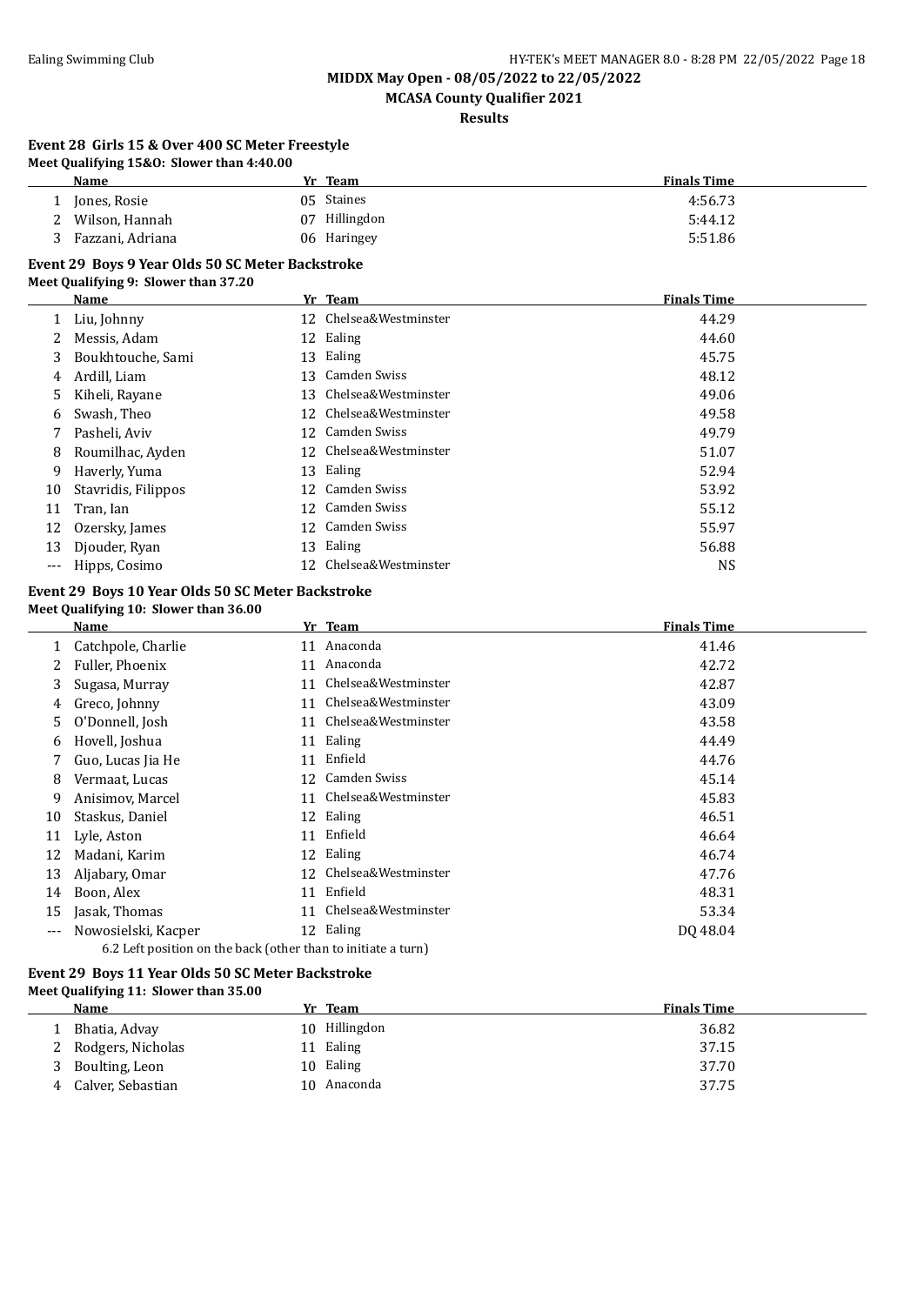# **MCASA County Qualifier 2021**

### **Results**

### **(Event 29 Boys 11 Year Olds 50 SC Meter Backstroke)**

|     | <b>Name</b>           |     | Yr Team                | <b>Finals Time</b> |
|-----|-----------------------|-----|------------------------|--------------------|
| 5   | Willey, George        |     | 10 Enfield             | 37.80              |
| *6  | Augustine, Daniel     | 10. | Chelsea&Westminster    | 38.17              |
| *6  | Kaemmerer, Konstantin |     | 10 Chelsea&Westminster | 38.17              |
| 8   | Gorin-Delmas, Elie    | 10. | Camden Swiss           | 38.68              |
| 9   | Borisov, Philip       |     | 10 Camden Swiss        | 40.67              |
| 10  | Mathers, Finn         | 11  | Camden Swiss           | 40.93              |
| 11  | Cronin, Dillan        | 10  | Romford Town           | 41.45              |
| 12  | Bloor, Kieran         | 11  | Ealing                 | 41.55              |
| 13  | Kwok, Ryan            | 10  | Ealing                 | 41.97              |
| 14  | Dawett, Nikhil        | 11  | Hillingdon             | 42.52              |
| 15  | Ali, Mir Zahran       | 10  | Enfield                | 42.70              |
| 16  | Wun, Vincent          | 10  | Camden Swiss           | 44.52              |
| 17  | Zhou, John            | 10  | Southwark Aquatics     | 44.74              |
| --- | Venuti, Nicolas       | 11  | Chelsea&Westminster    | <b>NS</b>          |

#### **Event 29 Boys 12 Year Olds 50 SC Meter Backstroke Meet Qualifying 12: Slower than 34.60**

|       | Name                    | Yr | <b>Team</b>         | <b>Finals Time</b> |
|-------|-------------------------|----|---------------------|--------------------|
|       | Taboada, Sander         | 09 | Camden Swiss        | 36.69              |
|       | Guest, Finley           | 10 | Hillingdon          | 37.73              |
| 3     | Gilpin, Tobias          | 09 | Anaconda            | 39.28              |
| 4     | Cary, Joe               | 10 | Hillingdon          | 39.73              |
| 5     | Pacenko, Jakub          | 09 | Haringey            | 39.74              |
| 6     | Minerva, Lorenzo        | 10 | Chelsea&Westminster | 39.94              |
|       | Komatarov, Christian    | 09 | Enfield             | 40.55              |
| 8     | Scannell-Wood, Jack     | 09 | Romford Town        | 41.02              |
| 9     | Howard, Jesse           | 10 | Romford Town        | 41.23              |
| 10    | Greenhill, Tom          | 09 | Anaconda            | 41.48              |
| 11    | Vicente, Daniel         | 10 | Enfield             | 41.63              |
| 12    | Ayling, Ben             | 10 | Southwark Aquatics  | 41.65              |
| 13    | Alfano, Filippo         | 09 | Camden Swiss        | 41.75              |
| 14    | Yalovets, Timofiy       | 10 | L B Hounslow        | 41.86              |
| 15    | Aleksandrov, Aleksandar | 09 | L B Hounslow        | 42.35              |
| 16    | Khan, Zayd              | 10 | Hillingdon          | 45.36              |
| $---$ | Sen, Mihir              | 10 | Hillingdon          | <b>NS</b>          |
| $---$ | Hurdoyal, Renesh        | 09 | Enfield             | <b>NS</b>          |
|       | Garton, Jacob           | 10 | Hillingdon          | <b>NS</b>          |

#### **Event 29 Boys 13 Year Olds 50 SC Meter Backstroke Meet Qualifying 13: Slower than 33.60**

|       | Name                                                          | Yr Team       | <b>Finals Time</b> |
|-------|---------------------------------------------------------------|---------------|--------------------|
|       | McCarthy, Cian                                                | 08 Anaconda   | 32.42              |
|       | Fabbrani-Fearon, Luca                                         | 08 Haringey   | 35.80              |
| 3     | Parmar, Aaran                                                 | 09 Hillingdon | 38.25              |
| 4     | Gill. Davi                                                    | 08 Enfield    | 39.18              |
| 5     | Manassero, Michael                                            | 08 Haringey   | 39.87              |
| 6     | Ciszewski, Alexander                                          | 09 Enfield    | 41.14              |
|       | Jervis, Matthew                                               | 08 Ealing     | 41.41              |
| 8     | Knight, Jack Diego                                            | 08 Haringey   | 44.79              |
| $---$ | Zaim, Atilla                                                  | 09 Enfield    | DO 51.22           |
|       | 6.2 Left position on the back (other than to initiate a turn) |               |                    |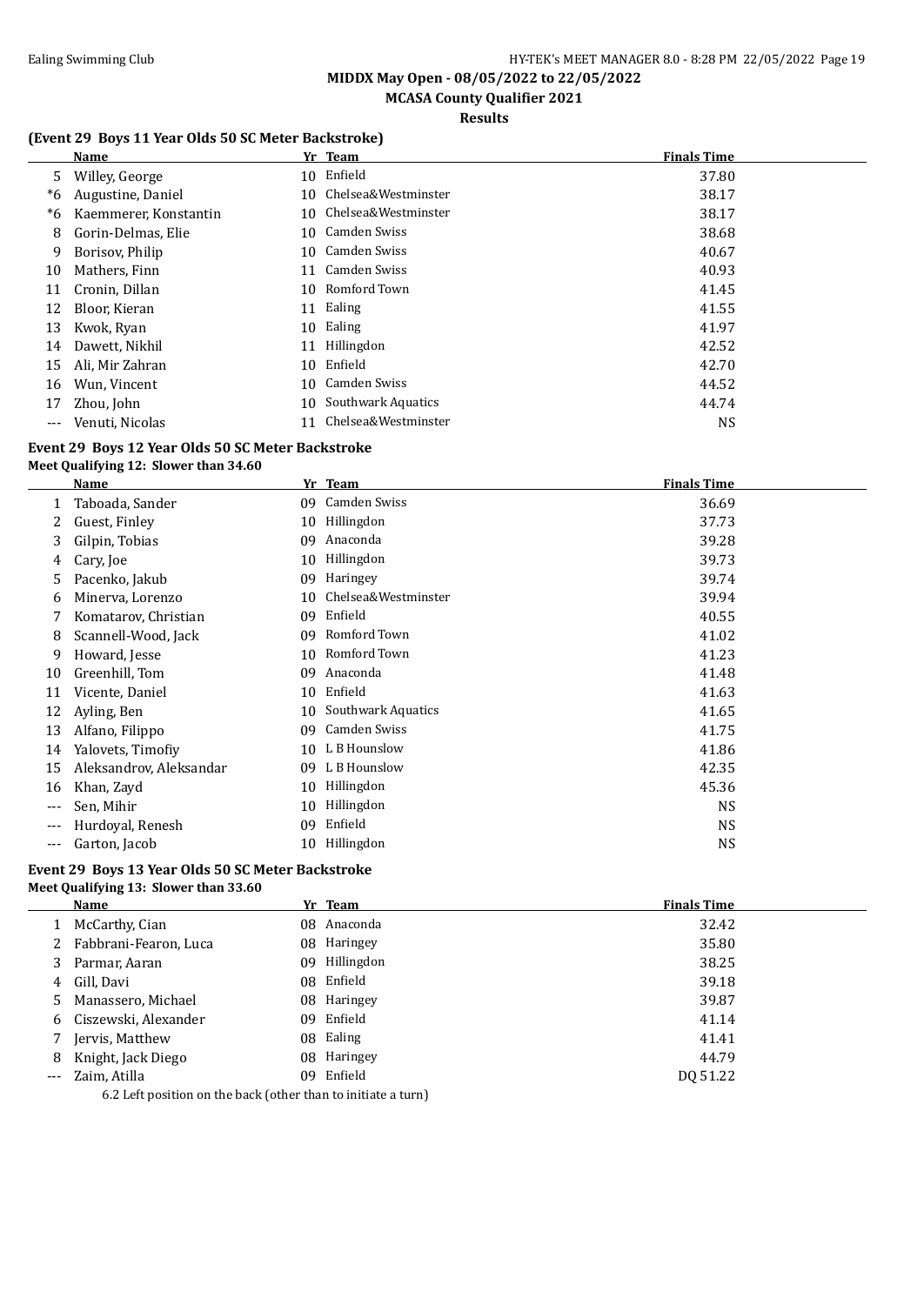# **MCASA County Qualifier 2021**

#### **Results**

#### **(Event 29 Boys 13 Year Olds 50 SC Meter Backstroke)**

| Name                       | Yr Team       | <b>Finals Time</b> |
|----------------------------|---------------|--------------------|
| Williamson, Oscar<br>$---$ | 08 Anaconda   | NS                 |
| --- Hughes, Daniel         | 08 Anaconda   | NS                 |
| --- Grynczel, Simon        | 09 Staines    | NS                 |
| --- Kapoor, Krish          | 08 Hillingdon | NS                 |

#### **Event 29 Boys 14 Year Olds 50 SC Meter Backstroke**

#### **Meet Qualifying 14: Slower than 31.20**

|     | Name                                                          | Yr | <b>Team</b>                                                                               | <b>Finals Time</b> |
|-----|---------------------------------------------------------------|----|-------------------------------------------------------------------------------------------|--------------------|
|     | Pearson, Matthew                                              | 07 | Anaconda                                                                                  | 33.63              |
|     | Smeaton, James                                                | 07 | Haringey                                                                                  | 33.91              |
| 3   | Hitchcock, Malachy                                            | 08 | Camden Swiss                                                                              | 34.20              |
| 4   | Copliting, Jp                                                 | 07 | Chelsea&Westminster                                                                       | 34.94              |
| 5   | Chana, Dhan                                                   | 08 | Hillingdon                                                                                | 35.12              |
| b   | Rogers, Charlie                                               | 07 | Romford Town                                                                              | 35.22              |
|     | Brinkmann, Anton                                              | 07 | Haringey                                                                                  | 36.39              |
| 8   | Bowden, Jake                                                  | 08 | Ealing                                                                                    | 36.50              |
| 9   | Smeaton, Sebastian                                            | 07 | Haringey                                                                                  | 36.59              |
| 10  | Judd, Caleb                                                   | 08 | Romford Town                                                                              | 36.79              |
| 11  | Boon, Harry                                                   | 07 | Enfield                                                                                   | 37.66              |
| 12  | Miell, Alex                                                   | 07 | Camden Swiss                                                                              | 40.09              |
| --- | Ng, Joseph                                                    |    | 08 Ealing                                                                                 | DQ 35.35           |
|     |                                                               |    | 6.4 More than one single or double simultaneous arm pull used to initiate the turn or not |                    |
| --- | Abdulahi, Khalid                                              | 07 | Camden Swiss                                                                              | DQ 36.50           |
|     | 6.2 Left position on the back (other than to initiate a turn) |    |                                                                                           |                    |
| --- | Cooper-Dobson, Jonathan                                       | 07 | Enfield                                                                                   | DQ 48.62           |
|     | 6.4 Not on the back when leaving the wall                     |    |                                                                                           |                    |
| --- | Ward, Zachary                                                 | 08 | Hillingdon                                                                                | <b>NS</b>          |

# **Event 29 Boys 15 & Over 50 SC Meter Backstroke**

#### **Meet Qualifying 15&O: Slower than 30.00**

| Name                     |    | Yr Team       | <b>Finals Time</b> |
|--------------------------|----|---------------|--------------------|
| 1 Harden-Wilson, Stephen |    | 05 Haringey   | 30.47              |
| 2 Remington, Alastair    |    | 06 Ealing     | 31.20              |
| 3 Howard, Sam            | 07 | Romford Town  | 34.67              |
| 4 Ratcliffe, Angus       | 07 | Haringey      | 35.55              |
| 5 Bourne, Alex           | 07 | Ealing        | 35.74              |
| 6 Busby, Morgan          |    | 06 Enfield    | 39.14              |
| --- Cardenas, Abelardo   |    | 05 Hillingdon | <b>NS</b>          |
| --- Safonov, Greg        |    | 07 Staines    | <b>NS</b>          |

### **Event 30 Girls 9 Year Olds 200 SC Meter Butterfly**

### **Meet Qualifying 9: Slower than 3:25.00**

| Name                                                                                          |  | Yr Team                | <b>Finals Time</b> |  |  |
|-----------------------------------------------------------------------------------------------|--|------------------------|--------------------|--|--|
| Marquez, Lara                                                                                 |  | 12 Chelsea&Westminster | 3:47.90            |  |  |
| Event 30 Girls 10 Year Olds 200 SC Meter Butterfly<br>Meet Qualifying 10: Slower than 3:18.50 |  |                        |                    |  |  |
| Name                                                                                          |  | Yr Team                | <b>Finals Time</b> |  |  |
| Orfanidis, Maya                                                                               |  | 12 Chelsea&Westminster | 3:09.08            |  |  |
| Porter, Eleanor                                                                               |  | Camden Swiss           | 3:24.99            |  |  |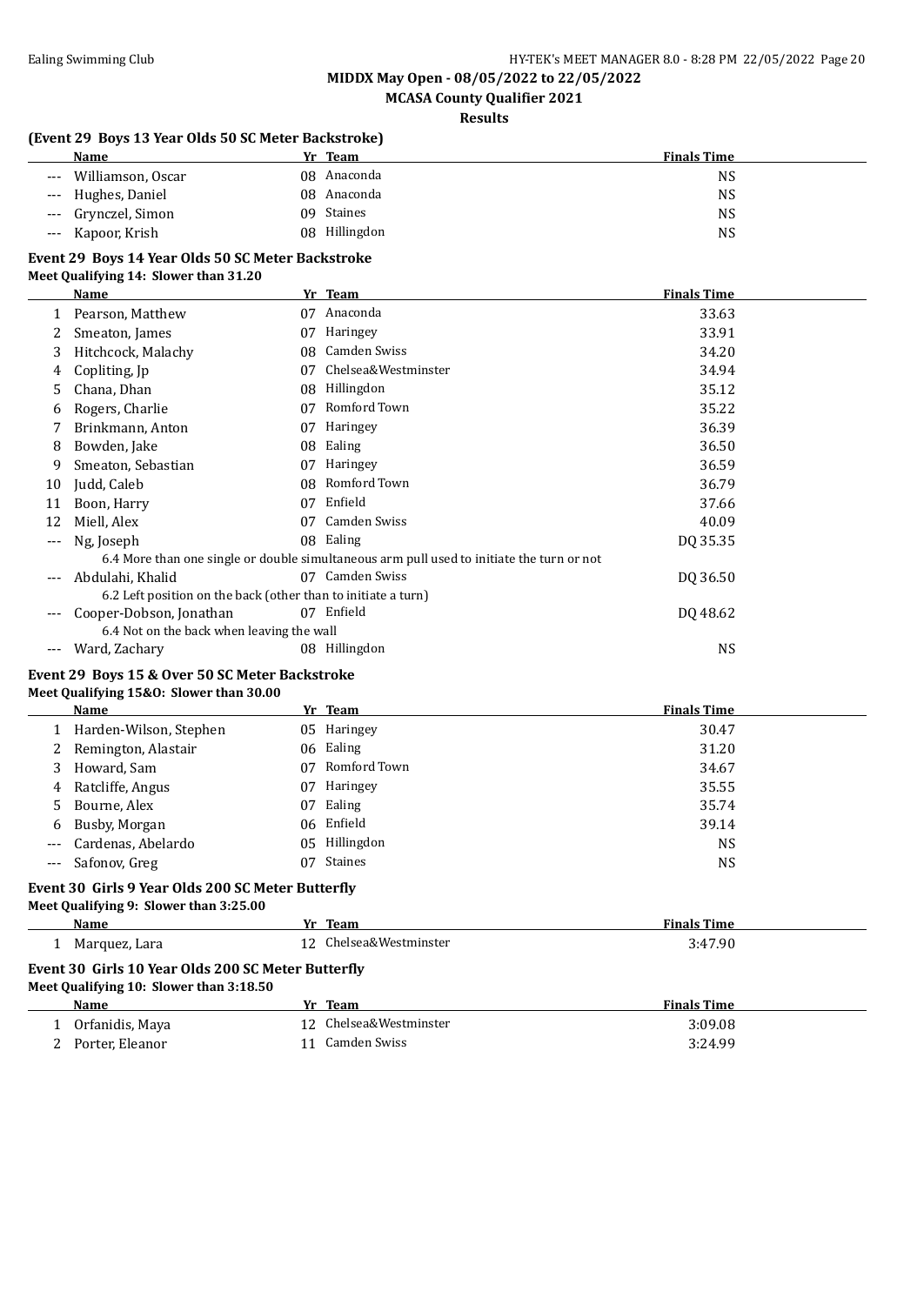**MCASA County Qualifier 2021**

**Results**

|                     | Event 30 Girls 11 Year Olds 200 SC Meter Butterfly<br>Meet Qualifying 11: Slower than 3:10.00 |                                                                                            |                    |
|---------------------|-----------------------------------------------------------------------------------------------|--------------------------------------------------------------------------------------------|--------------------|
|                     | <b>Name</b>                                                                                   | Yr Team                                                                                    | <b>Finals Time</b> |
| 1                   | Chamorro, Eva                                                                                 | 11 Camden Swiss                                                                            | 3:17.54            |
| 2                   | Ruzzaman, Ruby                                                                                | 10 Camden Swiss                                                                            | 3:18.31            |
| 3                   | Himsworth, Amélie                                                                             | 10 Enfield                                                                                 | 3:37.34            |
|                     | Event 30 Girls 12 Year Olds 200 SC Meter Butterfly                                            |                                                                                            |                    |
|                     | Meet Qualifying 12: Slower than 3:04.00                                                       |                                                                                            |                    |
|                     | Name                                                                                          | Yr Team                                                                                    | <b>Finals Time</b> |
|                     | 1 Nurney, Alexandra                                                                           | 10 Camden Swiss                                                                            | 2:41.51            |
| $\qquad \qquad - -$ | Tran, Evie                                                                                    | 10 Camden Swiss                                                                            | X3:14.78           |
| $---$               | Petropoulos, Zoe                                                                              | 09 Chelsea&Westminster                                                                     | <b>NS</b>          |
|                     | Event 30 Girls 13 Year Olds 200 SC Meter Butterfly                                            |                                                                                            |                    |
|                     | Meet Qualifying 13: Slower than 3:02.90                                                       |                                                                                            |                    |
|                     | Name                                                                                          | Yr Team                                                                                    | <b>Finals Time</b> |
|                     | 1 Panayi, Zoe                                                                                 | 09 Haringey                                                                                | 2:46.54            |
| 2                   | Gomez De Mebrillera, Sophia                                                                   | 08 Camden Swiss                                                                            | 2:50.91            |
| 3                   | Hudszky, Emily                                                                                | 09 Haringey                                                                                | 2:54.12            |
|                     | Event 30 Girls 14 Year Olds 200 SC Meter Butterfly                                            |                                                                                            |                    |
|                     | Meet Qualifying 14: Slower than 2:57.00                                                       |                                                                                            |                    |
|                     | Name                                                                                          | Yr Team                                                                                    | <b>Finals Time</b> |
|                     | 1 Blumel, Ruby                                                                                | 07 Camden Swiss                                                                            | 2:45.70            |
| 2                   | Owens, Poppy                                                                                  | 07 L B Hounslow                                                                            | 3:11.22            |
|                     | Meet Qualifying 15&0: Slower than 2:55.00<br>Name                                             | Yr Team                                                                                    | <b>Finals Time</b> |
|                     | 1 Holden, Charlotte                                                                           | 07 Camden Swiss                                                                            | 2:55.84            |
|                     | Event 31 Boys 9 Year Olds 100 SC Meter IM                                                     |                                                                                            |                    |
|                     | Meet Qualifying 9: Slower than 1:21.00                                                        |                                                                                            |                    |
|                     | Name                                                                                          | Yr Team                                                                                    | <b>Finals Time</b> |
|                     | 1 Liu, Johnny                                                                                 | 12 Chelsea&Westminster                                                                     | 1:39.09            |
| 2                   | Messis, Adam                                                                                  | 12 Ealing                                                                                  | 1:41.58            |
| 3                   | Boukhtouche, Sami                                                                             | 13 Ealing                                                                                  | 1:43.67            |
| 4                   | Pasheli, Aviv                                                                                 | 12 Camden Swiss                                                                            | 1:47.36            |
| 5                   | Swash, Theo                                                                                   | 12 Chelsea&Westminster                                                                     | 1:48.18            |
| 6                   | Kiheli, Rayane                                                                                | 13 Chelsea&Westminster                                                                     | 1:49.06            |
| 7                   | Tran, Ian                                                                                     | 12 Camden Swiss                                                                            | 1:52.95            |
| 8                   | Roumilhac, Ayden                                                                              | 12 Chelsea&Westminster                                                                     | 1:55.78            |
| 9                   | Stavridis, Filippos                                                                           | 12 Camden Swiss                                                                            | 1:57.43            |
| 10                  | Ozersky, James                                                                                | 12 Camden Swiss                                                                            | 1:58.87            |
| 11                  | Djouder, Ryan                                                                                 | 13 Ealing                                                                                  | 2:02.67            |
| $---$               | Malkani, Gyan                                                                                 | 12 Anaconda                                                                                | X1:47.47           |
|                     | Skeggs, Christopher                                                                           | 12 Chelsea&Westminster                                                                     | DQ 2:06.69         |
| $---$               |                                                                                               | 8.2 Arms not brought forward simultaneously or arms not brought forward over the water - f |                    |
|                     |                                                                                               |                                                                                            |                    |
|                     | Event 31 Boys 10 Year Olds 100 SC Meter IM<br>Meet Qualifying 10: Slower than 1:19.20         |                                                                                            |                    |
|                     |                                                                                               |                                                                                            |                    |

| Name                 | Team<br>$V_{\mathbf{m}}$ | <b>Finals Time</b> |
|----------------------|--------------------------|--------------------|
| Vuckovic.<br>Mihailo | Ealing<br>--             | 1:29.64            |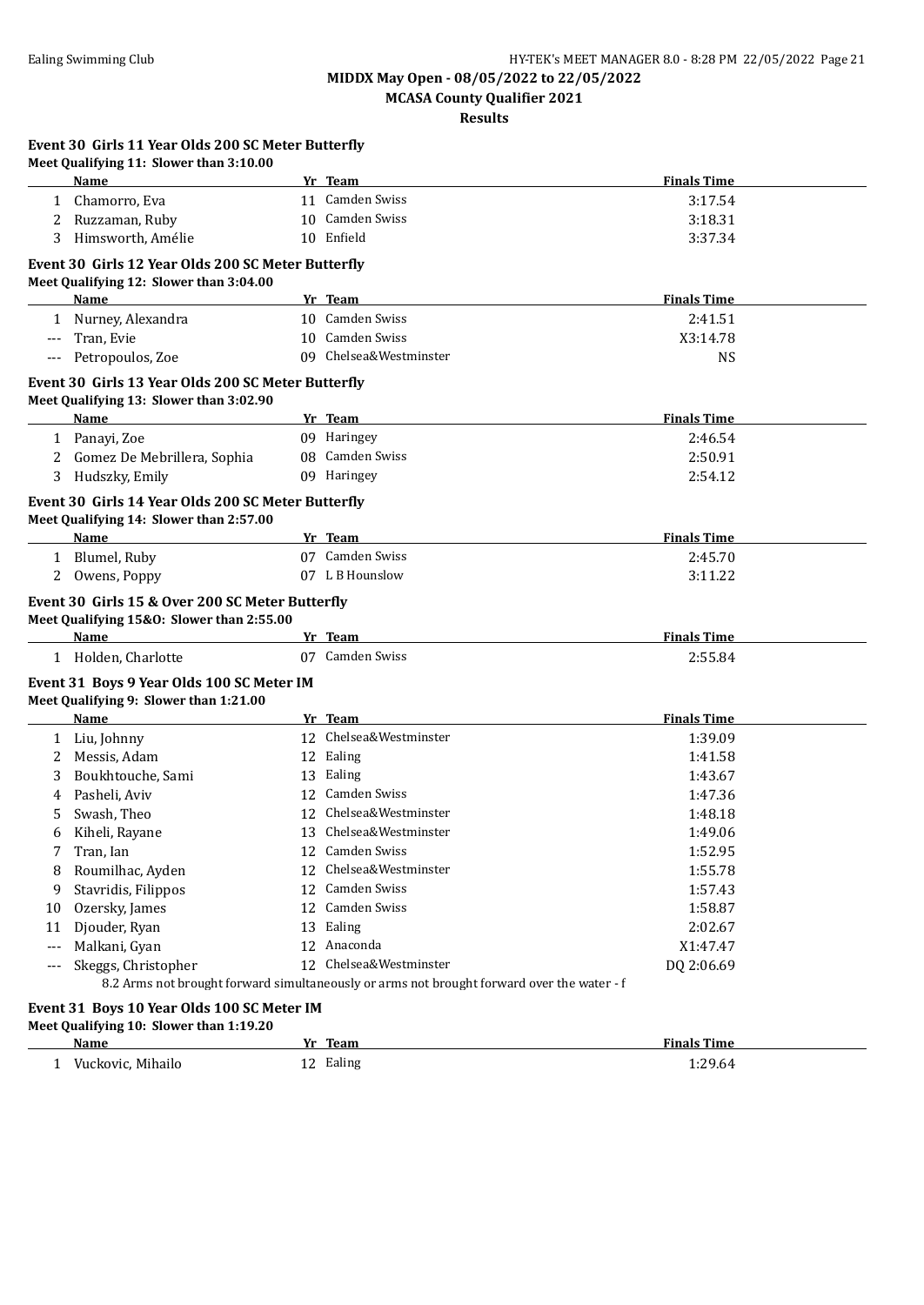# **MCASA County Qualifier 2021**

### **Results**

### **(Event 31 Boys 10 Year Olds 100 SC Meter IM)**

|                     | Name                                                                 |    | Yr Team                                                                                    | <b>Finals Time</b> |
|---------------------|----------------------------------------------------------------------|----|--------------------------------------------------------------------------------------------|--------------------|
|                     | Sugasa, Murray                                                       |    | 11 Chelsea&Westminster                                                                     | 1:31.61            |
| 3                   | Lyle, Aston                                                          | 11 | Enfield                                                                                    | 1:36.20            |
| 4                   | Vermaat, Lucas                                                       |    | 12 Camden Swiss                                                                            | 1:41.44            |
| 5                   | Madani, Karim                                                        |    | 12 Ealing                                                                                  | 1:46.73            |
| 6                   | Staskus, Daniel                                                      |    | 12 Ealing                                                                                  | 1:51.28            |
| ---                 | Catchpole, Charlie                                                   | 11 | Anaconda                                                                                   | X1:30.94           |
| ---                 | Fuller, Phoenix                                                      | 11 | Anaconda                                                                                   | X1:31.58           |
| ---                 | O'Donnell, Josh                                                      | 11 | Chelsea&Westminster                                                                        | DQ 1:34.94         |
|                     | 6.5 Not on the back at finish - back                                 |    |                                                                                            |                    |
| ---                 | Aljabary, Omar                                                       |    | 12 Chelsea&Westminster                                                                     | DQ 1:42.07         |
|                     | 9.1 Incorrect individual stroke order (Fly, Back, Breast, Free) - IM |    |                                                                                            |                    |
| $\cdots$            | Nowosielski, Kacper                                                  |    | 12 Ealing                                                                                  | DO 1:47.28         |
|                     |                                                                      |    | 8.4 Did not touch at turn or finish with both hands or touch not simultaneous or hands sep |                    |
| $\qquad \qquad - -$ | Hovell, Joshua                                                       |    | 11 Ealing                                                                                  | DO 1:47.60         |
|                     | 6.5 Not on the back at finish - back                                 |    |                                                                                            |                    |
|                     | Sarcone, Marco                                                       | 12 | Chelsea&Westminster                                                                        | DQ 2:01.75         |
|                     | 6.5 Not on the back at finish - back                                 |    |                                                                                            |                    |
| ---                 | Eler, Kaplan                                                         |    | Chelsea&Westminster                                                                        | <b>NS</b>          |

#### **Event 31 Boys 11 Year Olds 100 SC Meter IM Meet Qualifying 11: Slower than 1:15.20**

|                     | Name                                 | Yr | Team                | <b>Finals Time</b> |
|---------------------|--------------------------------------|----|---------------------|--------------------|
|                     | Frainer-Law, Leon                    | 10 | Ealing              | 1:19.24            |
| 2                   | Bhatia, Advay                        | 10 | Hillingdon          | 1:19.92            |
| 3                   | Kaemmerer, Konstantin                | 10 | Chelsea&Westminster | 1:24.42            |
| 4                   | Rodgers, Nicholas                    | 11 | Ealing              | 1:25.15            |
| 5                   | Augustine, Daniel                    | 10 | Chelsea&Westminster | 1:25.20            |
| 6                   | Gorin-Delmas, Elie                   | 10 | Camden Swiss        | 1:25.26            |
| 7                   | Wun, Vincent                         | 10 | Camden Swiss        | 1:27.46            |
| 8                   | Willey, George                       | 10 | Enfield             | 1:28.78            |
| 9                   | Borisov, Philip                      | 10 | Camden Swiss        | 1:29.26            |
| 10                  | Kwok, Ryan                           | 10 | Ealing              | 1:32.06            |
| 11                  | Dawett, Nikhil                       | 11 | Hillingdon          | 1:35.17            |
| 12                  | Bloor, Kieran                        | 11 | Ealing              | 1:36.21            |
| 13                  | Bonfiglio, Luc                       | 11 | Chelsea&Westminster | 1:38.90            |
| 14                  | Ng, Nathaniel                        | 11 | Ealing              | 1:41.55            |
| $---$               | Calver, Sebastian                    | 10 | Anaconda            | X1:18.53           |
| $---$               | Mathers, Finn                        | 11 | Camden Swiss        | DO 1:24.22         |
|                     | 6.5 Not on the back at finish - back |    |                     |                    |
| $\qquad \qquad - -$ | Venuti, Nicolas                      | 11 | Chelsea&Westminster | <b>NS</b>          |
|                     |                                      |    |                     |                    |

#### **Event 31 Boys 12 Year Olds 100 SC Meter IM Meet Qualifying 12: Slower than 1:11.00**

|    | Name                   |     | Yr Team                | <b>Finals Time</b> |
|----|------------------------|-----|------------------------|--------------------|
|    | Guest, Finley          |     | 10 Hillingdon          | 1:23.03            |
|    | 2 Komatarov, Christian |     | 09 Enfield             | 1:23.67            |
| 3  | Minerva, Lorenzo       |     | 10 Chelsea&Westminster | 1:23.75            |
|    | 4 Gilpin, Tobias       | 09  | Anaconda               | 1:25.69            |
| 5. | Tanev, Ivan            |     | 09 Enfield             | 1:25.80            |
|    | 6 Howard, Jesse        |     | 10 Romford Town        | 1:26.76            |
|    | Kumar, Kartik          | 09. | Hillingdon             | 1:27.11            |
|    |                        |     |                        |                    |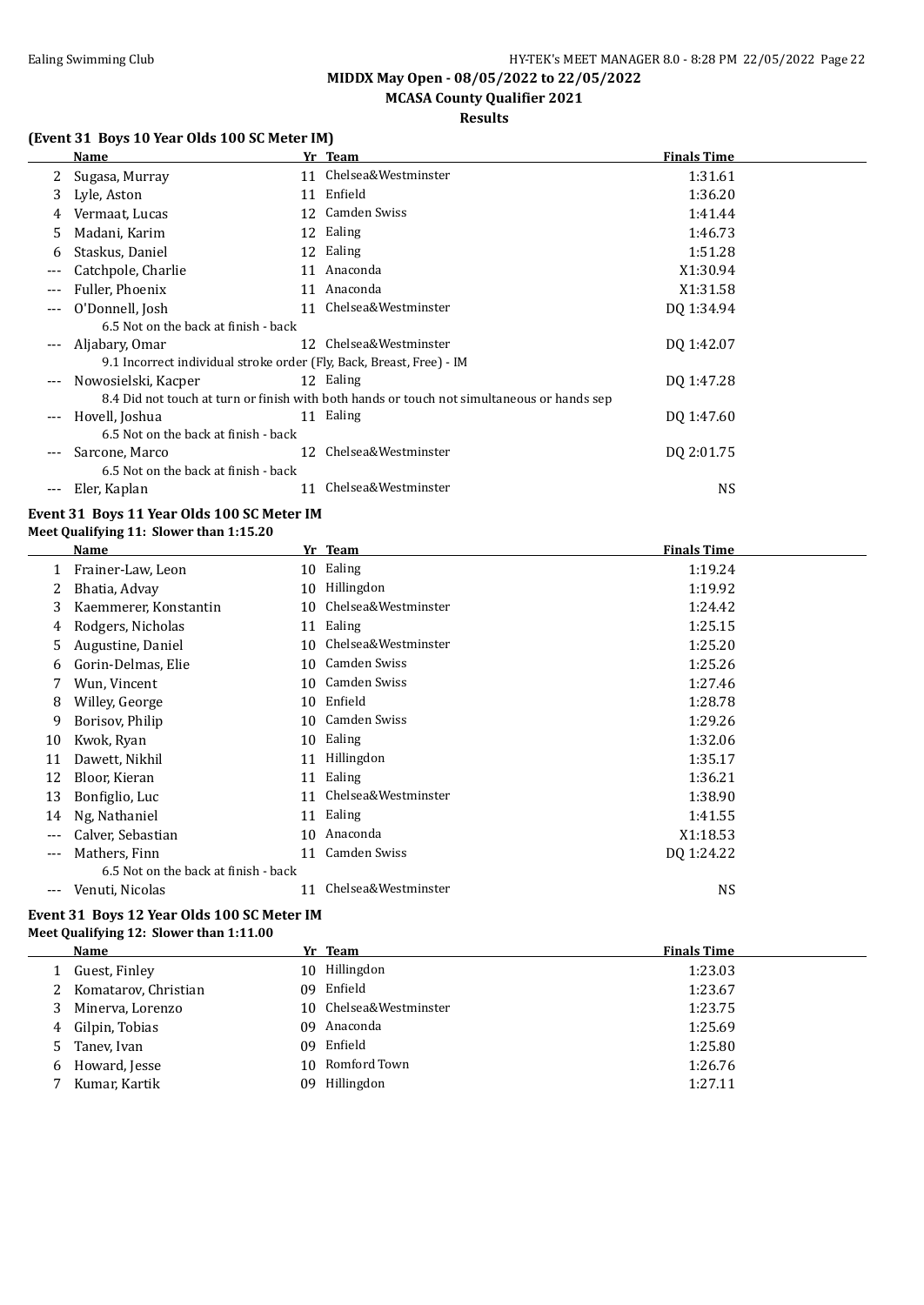# **MCASA County Qualifier 2021**

### **Results**

### **(Event 31 Boys 12 Year Olds 100 SC Meter IM)**

|                     | <b>Name</b>                          |     | Yr Team                | <b>Finals Time</b> |
|---------------------|--------------------------------------|-----|------------------------|--------------------|
| 8                   | Pacenko, Jakub                       | 09. | Haringey               | 1:28.00            |
|                     | 9 Cary, Joe                          | 10. | Hillingdon             | 1:31.42            |
| 10                  | Kecso, Zoard                         |     | 10 Hillingdon          | 1:33.17            |
| $\qquad \qquad - -$ | Alfano, Filippo                      |     | 09 Camden Swiss        | DO 1:36.42         |
|                     | 6.5 Not on the back at finish - back |     |                        |                    |
| $---$               | Ayling, Ben                          | 10. | Southwark Aquatics     | <b>NS</b>          |
| $\qquad \qquad - -$ | Francisco, Bruno                     | 10. | Hillingdon             | <b>NS</b>          |
|                     | Cirulli, Edoardo                     |     | 10 Chelsea&Westminster | <b>NS</b>          |
|                     |                                      |     |                        |                    |

#### **Event 31 Boys 13 Year Olds 100 SC Meter IM Meet Qualifying 13: Slower than 1:07.00**

|                     | Name                   |     | Yr Team     | <b>Finals Time</b> |
|---------------------|------------------------|-----|-------------|--------------------|
|                     | McCarthy, Cian         |     | 08 Anaconda | 1:14.00            |
|                     | Fabbrani-Fearon, Luca  |     | 08 Haringey | 1:17.85            |
|                     | 3 Gill, Davi           |     | 08 Enfield  | 1:20.34            |
| 4                   | Kecso, Vince           | 08  | Hillingdon  | 1:20.60            |
| 5.                  | Parmar, Aaran          | 09. | Hillingdon  | 1:20.97            |
| 6                   | Djouder, Sami          |     | 08 Ealing   | 1:44.82            |
|                     | 7 Zaim, Atilla         |     | 09 Enfield  | 1:49.85            |
| $\qquad \qquad - -$ | Hughes, Daniel         |     | 08 Anaconda | <b>NS</b>          |
|                     | --- Knight, Jack Diego |     | 08 Haringey | <b>NS</b>          |

#### **Event 31 Boys 14 Year Olds 100 SC Meter IM Meet Qualifying 14: Slower than 1:04.00**

|    | Name               | Yr | <b>Team</b>         | <b>Finals Time</b> |
|----|--------------------|----|---------------------|--------------------|
|    | Ridard, Luca       | 07 | Haringey            | 1:11.10            |
|    | Lawrence, Alfie    | 07 | Staines             | 1:12.03            |
| 3  | Rogers, Charlie    | 07 | Romford Town        | 1:12.22            |
| 4  | Pearson, Matthew   | 07 | Anaconda            | 1:12.56            |
| 5  | Hitchcock, Malachy | 08 | Camden Swiss        | 1:17.27            |
| 6  | Copliting, Jp      | 07 | Chelsea&Westminster | 1:17.39            |
|    | Abdulahi, Khalid   | 07 | Camden Swiss        | 1:18.29            |
| 8  | Ng, Joseph         | 08 | Ealing              | 1:18.44            |
| 9  | Bowden, Jake       | 08 | Ealing              | 1:18.54            |
| 10 | Smeaton, James     | 07 | Haringey            | 1:18.71            |
| 11 | Chana, Dhan        | 08 | Hillingdon          | 1:19.02            |
| 12 | Kilkenny, Lucas    | 07 | Enfield             | 1:19.40            |
| 13 | Judd, Caleb        | 08 | Romford Town        | 1:21.00            |
| 14 | Boon, Harry        | 07 | Enfield             | 1:22.37            |
| 15 | Smeaton, Sebastian | 07 | Haringey            | 1:23.03            |
| 16 | Miell, Alex        | 07 | Camden Swiss        | 1:24.27            |
| 17 | Ali, David         | 08 | Enfield             | 1:24.29            |

#### **Event 31 Boys 15 & Over 100 SC Meter IM Meet Qualifying 15&O: Slower than 1:02.30**

|          | Name                   |    | Yr Team      | <b>Finals Time</b> |
|----------|------------------------|----|--------------|--------------------|
|          | Harden-Wilson, Stephen |    | 05 Haringey  | 1:08.75            |
|          | Howard, Sam            | 07 | Romford Town | 1:11.31            |
| 3        | Ratcliffe, Angus       | 07 | Haringey     | 1:19.80            |
| $---$    | Rotundu, Cristian      |    | 94 Ealing    | <b>NS</b>          |
| $\cdots$ | Waters, Dominic        |    | 94 Ealing    | <b>NS</b>          |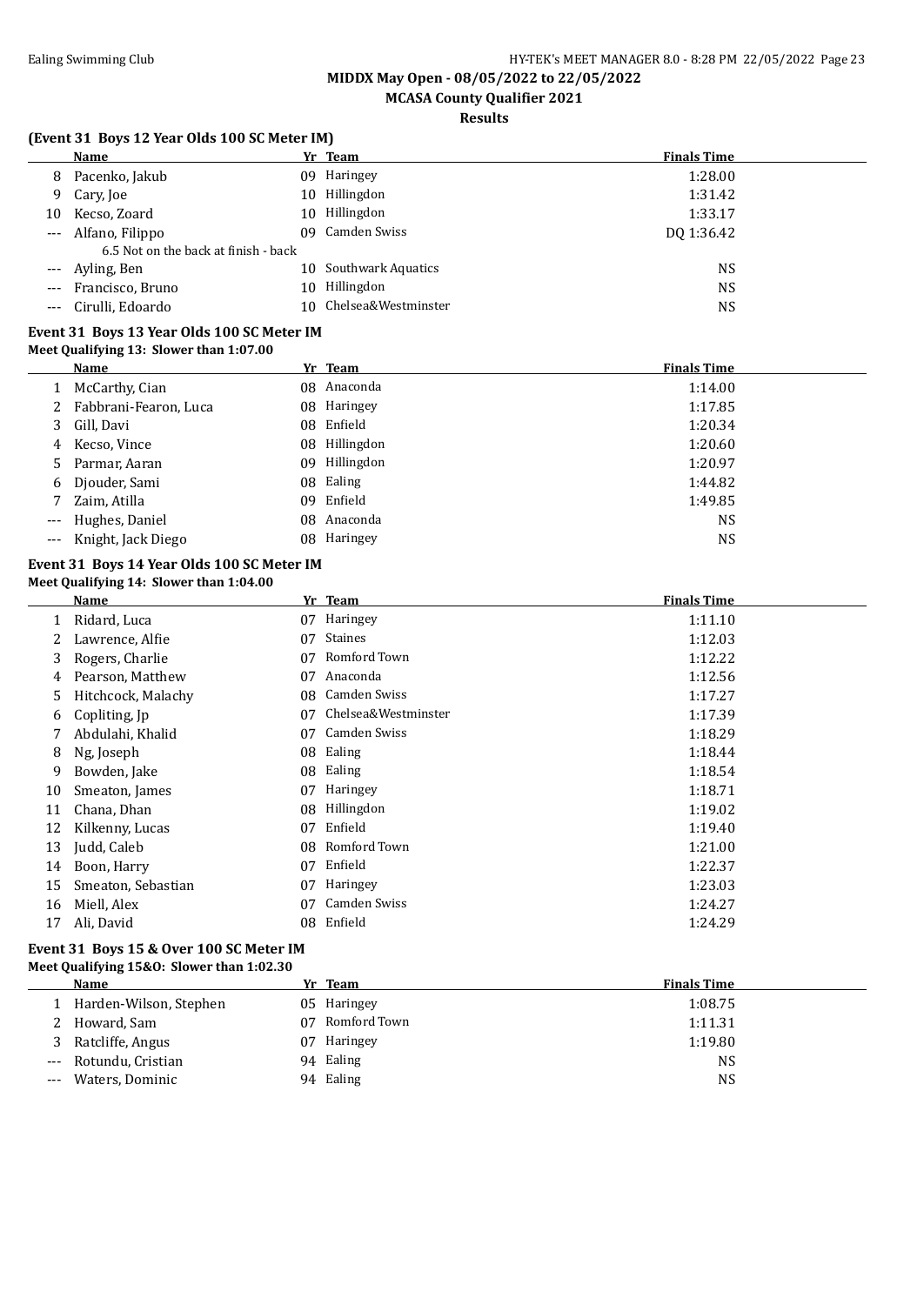# **MCASA County Qualifier 2021**

### **Results**

### **(Event 31 Boys 15 & Over 100 SC Meter IM)**

|                      | Name                                              |    | Yr Team                | <b>Finals Time</b> |
|----------------------|---------------------------------------------------|----|------------------------|--------------------|
|                      | Sebastian, Moscoso                                |    | 04 Harrow School       | <b>NS</b>          |
|                      | Event 32 Boys 9 Year Olds 200 SC Meter Freestyle  |    |                        |                    |
|                      | Meet Qualifying 9: Slower than 2:32.00            |    |                        |                    |
|                      | Name                                              |    | Yr Team                | <b>Finals Time</b> |
|                      | 1 Messis, Adam                                    |    | 12 Ealing              | 3:02.44            |
| 2                    | Ardill, Liam                                      |    | 13 Camden Swiss        | 3:06.86            |
| 3                    | Wazacz, Sam                                       |    | 12 Chelsea&Westminster | 3:21.38            |
| 4                    | Swash, Theo                                       |    | 12 Chelsea&Westminster | 3:22.08            |
| 5                    | Ozersky, James                                    |    | 12 Camden Swiss        | 3:24.28            |
| 6                    | Kiheli, Rayane                                    |    | 13 Chelsea&Westminster | 3:24.58            |
| 7                    | Roumilhac, Ayden                                  |    | 12 Chelsea&Westminster | 3:28.82            |
| 8                    | Stavridis, Filippos                               |    | 12 Camden Swiss        | 3:37.97            |
| 9                    | Johnson, Felix                                    |    | 12 Camden Swiss        | 3:40.73            |
| 10                   | Tran, Ian                                         |    | 12 Camden Swiss        | 3:44.23            |
| 11                   | Dhandapani, Ilakian                               |    | 12 Ealing              | 3:54.53            |
| 12                   | Skeggs, Christopher                               |    | 12 Chelsea&Westminster | 4:00.37            |
|                      | Event 32 Boys 10 Year Olds 200 SC Meter Freestyle |    |                        |                    |
|                      | Meet Qualifying 10: Slower than 2:30.80           |    |                        |                    |
|                      | Name                                              |    | Yr Team                | <b>Finals Time</b> |
| 1                    | Ares, Michael                                     |    | 11 Chelsea&Westminster | 2:46.10            |
| 2                    | O'Donnell, Josh                                   |    | 11 Chelsea&Westminster | 3:04.14            |
| 3                    | Lyle, Aston                                       |    | 11 Enfield             | 3:08.39            |
| 4                    | Vermaat, Lucas                                    |    | 12 Camden Swiss        | 3:13.61            |
| 5                    | Madani, Karim                                     |    | 12 Ealing              | 3:19.07            |
| 6                    | Anisimov, Marcel                                  |    | 11 Chelsea&Westminster | 3:22.25            |
| 7                    | Pugliese, Rocco                                   |    | 11 Enfield             | 3:23.05            |
| 8                    | Jasak, Thomas                                     |    | 11 Chelsea&Westminster | 3:25.41            |
| 9                    | Zobel, Josh                                       |    | 12 Camden Swiss        | 3:44.53            |
| ---                  | Aljabary, Omar                                    |    | 12 Chelsea&Westminster | <b>NS</b>          |
|                      | Event 32 Boys 11 Year Olds 200 SC Meter Freestyle |    |                        |                    |
|                      | Meet Qualifying 11: Slower than 2:27.00           |    |                        |                    |
|                      | Name                                              |    | Yr Team                | <b>Finals Time</b> |
|                      | 1 Bhatia, Advay                                   |    | 10 Hillingdon          | 2:29.36            |
|                      | Frainer-Law, Leon                                 |    | 10 Ealing              | 2:30.63            |
| 3                    | Mathers, Finn                                     |    | 11 Camden Swiss        | 2:39.54            |
| 4                    | Cronin, Dillan                                    |    | 10 Romford Town        | 2:41.09            |
| 5                    | Rodgers, Nicholas                                 | 11 | Ealing                 | 2:41.46            |
| 6                    | Wun, Vincent                                      | 10 | Camden Swiss           | 2:41.68            |
| 7                    | Ali, Mir Zahran                                   | 10 | Enfield                | 2:53.11            |
| 8                    | Bonfiglio, Luc                                    | 11 | Chelsea&Westminster    | 2:59.27            |
| 9                    | Zhou, John                                        | 10 | Southwark Aquatics     | 3:01.44            |
| 10                   | Parker, Jacob                                     | 10 | Southwark Aquatics     | 3:05.29            |
| 11                   | Hobbs, Harry                                      | 10 | Camden Swiss           | 3:07.24            |
| 12                   | Choudhury, Timur                                  | 10 | Chelsea&Westminster    | 3:19.81            |
| $\scriptstyle\cdots$ | Gillam, Henry                                     |    | 10 Camden Swiss        | X2:25.99           |

10 Chelsea&Westminster NS

- --- Calver, Sebastian 10 Anaconda 10 Anaconda X2:37.19
- --- Venuti, Nicolas 11 Chelsea&Westminster NS
-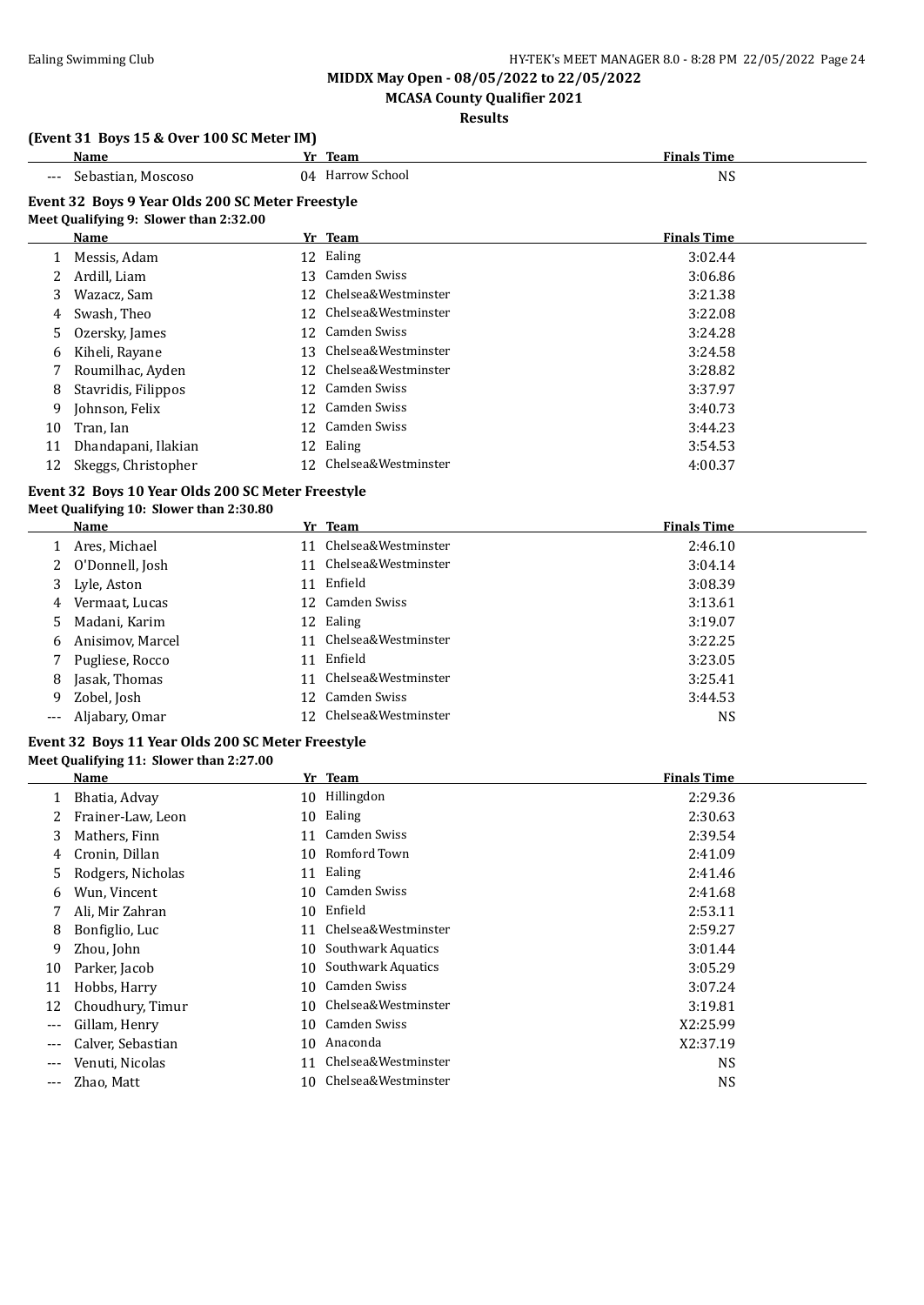**MCASA County Qualifier 2021**

**Results**

#### **Event 32 Boys 12 Year Olds 200 SC Meter Freestyle Meet Qualifying 12: Slower than 2:20.00**

|       | Name                             |    | Yr Team             | <b>Finals Time</b> |
|-------|----------------------------------|----|---------------------|--------------------|
|       | Birlouez-Lee, Edgar              | 09 | Ealing              | 2:20.56            |
|       | Toth, Kristof                    | 09 | Hillingdon          | 2:26.48            |
| 3     | Guest, Finley                    | 10 | Hillingdon          | 2:30.39            |
| 4     | Minerva, Lorenzo                 | 10 | Chelsea&Westminster | 2:34.52            |
| 5.    | Taboada, Sander                  | 09 | Camden Swiss        | 2:35.48            |
| 6     | Hashim, Mustafa                  | 09 | Romford Town        | 2:36.86            |
|       | Pacenko, Jakub                   | 09 | Haringey            | 2:41.16            |
| 8     | Tornay, Zalan                    | 09 | Haringey            | 2:43.39            |
| 9     | Yalovets, Timofiy                | 10 | L B Hounslow        | 2:49.14            |
| 10    | Khan, Zayd                       | 10 | Hillingdon          | 3:03.17            |
| $---$ | Ferera, Ravanel                  | 09 | Camden Swiss        | DQ 2:45.79         |
|       | 4.4 Start before starting signal |    |                     |                    |
| ---   | Chan, Tristan                    | 09 | Chelsea&Westminster | <b>NS</b>          |
| $---$ | Gooch, Ted                       | 10 | Hillingdon          | <b>NS</b>          |
| ---   | Garton, Jacob                    | 10 | Hillingdon          | <b>NS</b>          |
| $---$ | Taney, Ivan                      | 09 | Enfield             | <b>NS</b>          |

# **Event 32 Boys 13 Year Olds 200 SC Meter Freestyle**

| Meet Qualifying 13: Slower than 2:11.00 |  |  |  |  |
|-----------------------------------------|--|--|--|--|
|-----------------------------------------|--|--|--|--|

|   | Name               |     | Yr Team       | <b>Finals Time</b> |
|---|--------------------|-----|---------------|--------------------|
|   | Biss, Leon         | 09. | Camden Swiss  | 2:13.01            |
|   | 2 McCarthy, Cian   |     | 08 Anaconda   | 2:19.81            |
|   | 3 Gholami, Jason   | 09. | Camden Swiss  | 2:25.58            |
|   | 4 Parmar, Aaran    | 09  | Hillingdon    | 2:33.38            |
|   | 5 Kecso, Vince     | 08  | Hillingdon    | 2:35.20            |
|   | 6 Hartley, Eduardo |     | 08 Haringey   | 2:41.14            |
|   | Kee, Kieran        |     | 08 Hillingdon | 2:52.79            |
| 8 | Himsworth, Louis   |     | 08 Enfield    | 2:57.33            |
| 9 | de Wilde, Owen     |     | 08 Haringey   | 3:09.87            |
|   | --- Kapoor, Krish  |     | 08 Hillingdon | NS                 |

#### **Event 32 Boys 14 Year Olds 200 SC Meter Freestyle Meet Qualifying 14: Slower than 2:09.50**

|       | Name                                                                                                                                                                                               |     | Yr Team         | <b>Finals Time</b> |  |  |
|-------|----------------------------------------------------------------------------------------------------------------------------------------------------------------------------------------------------|-----|-----------------|--------------------|--|--|
|       | Ridard, Luca                                                                                                                                                                                       | 07  | Haringey        | 2:13.18            |  |  |
| 2     | Ruzicka, Freddie                                                                                                                                                                                   | 07  | Ealing          | 2:19.04            |  |  |
| 3     | Rogers, Charlie                                                                                                                                                                                    | 07  | Romford Town    | 2:22.59            |  |  |
| 4     | Bowden, Jake                                                                                                                                                                                       |     | 08 Ealing       | 2:22.90            |  |  |
| 5.    | Lewis, Kane                                                                                                                                                                                        |     | 08 Hillingdon   | 2:24.35            |  |  |
| 6     | Hitchcock, Malachy                                                                                                                                                                                 |     | 08 Camden Swiss | 2:25.76            |  |  |
| 7     | Chana, Dhan                                                                                                                                                                                        |     | 08 Hillingdon   | 2:32.20            |  |  |
| 8     | Ng, Joseph                                                                                                                                                                                         |     | 08 Ealing       | 2:34.60            |  |  |
| 9     | Abdulahi, Khalid                                                                                                                                                                                   | 07  | Camden Swiss    | 2:38.27            |  |  |
| 10    | Ahluwalia, Sunjay                                                                                                                                                                                  | 08. | Hillingdon      | 2:41.52            |  |  |
| $---$ | Miell. Alex                                                                                                                                                                                        | 07  | Camden Swiss    | NS                 |  |  |
|       | $F_{\text{scath}}$ $\Omega$ $D_{\text{c}}$ $\Omega$ $\Gamma$ $\theta$ $\Omega_{\text{scat}}$ $\Omega$ $\Omega$ $\Omega$ $\Omega_{\text{c}}$ $M_{\text{c}}$ $\Omega_{\text{c}}$ $\Omega_{\text{c}}$ |     |                 |                    |  |  |

#### **Event 32 Boys 15 & Over 200 SC Meter Freestyle Meet Qualifying 15&O: Slower than 2:07.00**

| -<br>.<br>Name                               | Team<br>Vr.  | <b>Finals Time</b> |
|----------------------------------------------|--------------|--------------------|
| Rolfe-<br>Travis<br>ີane<br>.<br>___<br>$ -$ | 06<br>Ealing | 2:08.83<br>.       |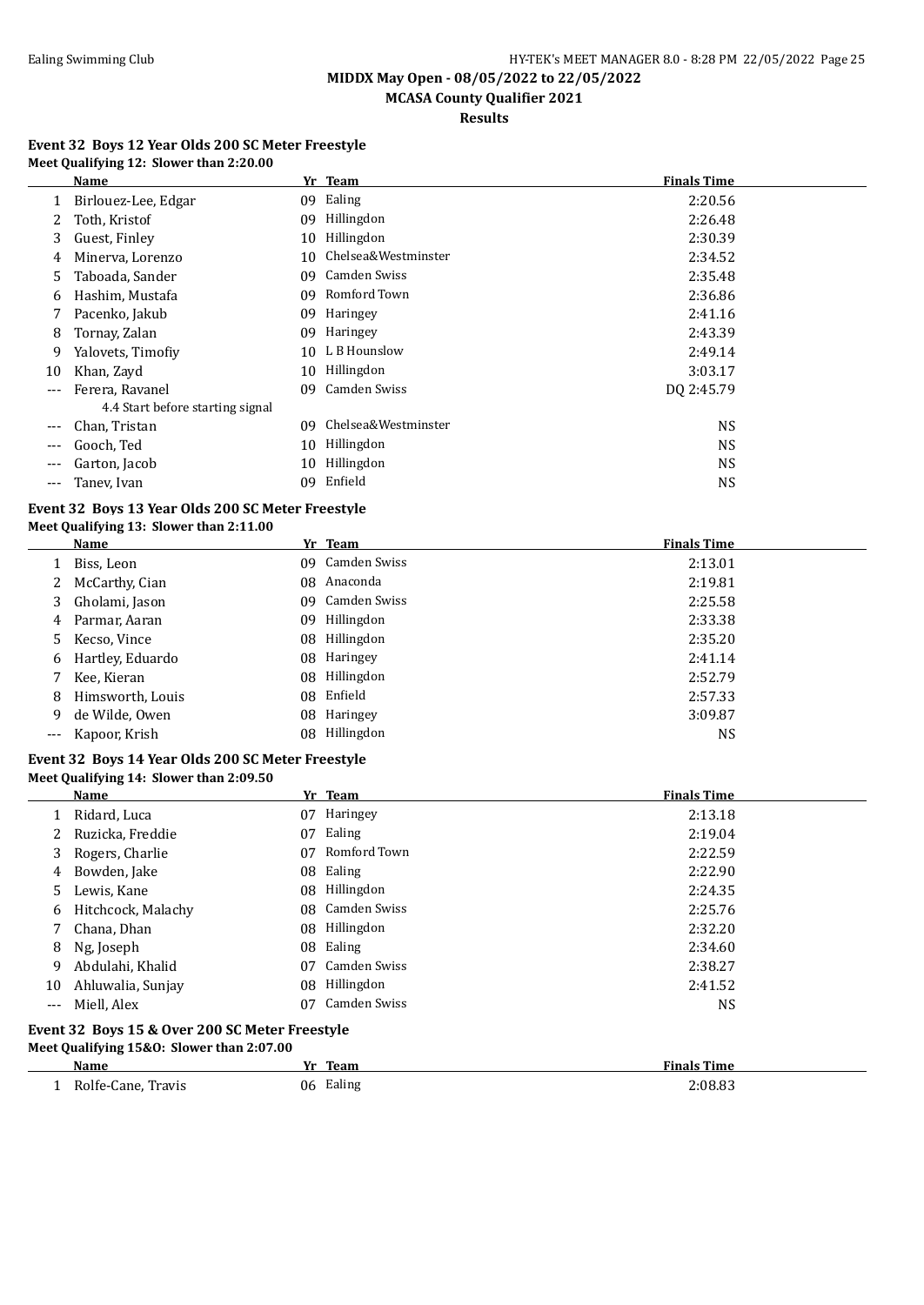# **MCASA County Qualifier 2021**

**Results**

### **(Event 32 Boys 15 & Over 200 SC Meter Freestyle)**

|     | <b>Name</b>                                           |    | Yr Team                   | <b>Finals Time</b> |
|-----|-------------------------------------------------------|----|---------------------------|--------------------|
|     | 2 Poynter, Harry                                      | 05 | West Wight                | 2:08.91            |
| 3   | Ratcliffe, Angus                                      | 07 | Haringey                  | 2:29.29            |
| 4   | Viharevs, Ilya                                        | 07 | Hillingdon                | 2:35.89            |
| 5.  | Hall, Edward                                          | 07 | Enfield                   | 2:36.31            |
| 6   | Clayton, Thomas                                       |    | 06 Haringey               | 2:41.29            |
|     | Poulier, Ruben                                        |    | 06 Haringey               | 2:44.83            |
| 8   | Zemcik, Petr                                          |    | 69 Southwark Aquatics     | 2:51.05            |
| 9   | Zemcik, Alexander                                     | 05 | Southwark Aquatics        | 2:54.94            |
| --- | Rotsa. Theo                                           |    | 06 Enfield                | DO 2:21.40         |
|     | 10.2 A swimmer did not cover the whole distance - DNF |    |                           |                    |
|     | Cardenas, Abelardo                                    |    | 05 Hillingdon             | <b>NS</b>          |
| --- | Welch, Adam                                           | 05 | <b>Southwark Aquatics</b> | <b>NS</b>          |
| --- | Sebastian, Moscoso                                    |    | 04 Harrow School          | <b>NS</b>          |

### **Event 33 Girls 9 Year Olds 100 SC Meter Butterfly**

#### **Meet Qualifying 9: Slower than 1:35.00**

|       | Name              | Yr Team                                                                                    | <b>Finals Time</b> |
|-------|-------------------|--------------------------------------------------------------------------------------------|--------------------|
|       | Long, Charley     | 12 Romford Town                                                                            | 1:42.79            |
|       | Marquez, Lara     | Chelsea&Westminster                                                                        | 1:45.83            |
|       | Karlsen, Isabella | Chelsea&Westminster                                                                        | 1:49.51            |
| 4     | Labrande, Sophia  | Chelsea&Westminster                                                                        | 1:53.35            |
|       | 5 Cobby, Ruby     | Chelsea&Westminster                                                                        | 1:54.08            |
| 6     | Row, Evelyn       | Chelsea&Westminster                                                                        | 2:06.71            |
| $---$ | Hill, Inès        | Chelsea&Westminster                                                                        | DQ 1:49.49         |
|       |                   | 8.4 Did not touch at turn or finish with both hands or touch not simultaneous or hands sep |                    |
| $---$ | Longo, Lavinia    | Chelsea&Westminster                                                                        | DO 2:10.40         |
|       |                   | 8.3 Movements of the legs not simultaneous or alternating movement of legs or feet         |                    |

#### **Event 33 Girls 10 Year Olds 100 SC Meter Butterfly**

#### **Meet Qualifying 10: Slower than 1:32.50**

|     | Name                                                  |    | Yr Team                | <b>Finals Time</b> |
|-----|-------------------------------------------------------|----|------------------------|--------------------|
|     | Donnelly, Amelia                                      |    | 12 Camden Swiss        | 1:31.25            |
|     | Forsyth, Margarita                                    | 11 | Enfield                | 1:32.24            |
| 3   | Hurcombe, Lulu                                        | 11 | Haringey               | 1:33.23            |
| 4   | Ursini, Nikol                                         |    | 11 Chelsea&Westminster | 1:34.28            |
| 5.  | Chiang, Isabella                                      | 11 | Camden Swiss           | 1:35.08            |
| 6   | Minerva, Arianna                                      |    | 12 Chelsea&Westminster | 1:40.16            |
|     | Zhang, Emma                                           |    | 11 Chelsea&Westminster | 1:44.10            |
| 8   | Jennings-Mace, Lola                                   |    | 11 L B Hounslow        | 1:51.19            |
| 9   | Perryman, Imogen                                      |    | 12 Chelsea&Westminster | 1:54.78            |
| 10  | Ralph Sargent, Elizabeth                              | 11 | Chelsea&Westminster    | 1:55.52            |
| --- | Huby, Domi                                            | 11 | Chelsea&Westminster    | DQ 1:55.43         |
|     | 10.2 A swimmer did not cover the whole distance - DNF |    |                        |                    |

#### **Event 33 Girls 11 Year Olds 100 SC Meter Butterfly Meet Qualifying 11: Slower than 1:31.00**

 $\overline{\phantom{0}}$ 

|   | <b>Name</b>         | Yr Team                | <b>Finals Time</b> |
|---|---------------------|------------------------|--------------------|
|   | Woodhouse, Christie | 11 Hillingdon          | 1:33.82            |
|   | 2 North, Zara       | 11 Chelsea&Westminster | 1:35.51            |
|   | 3 Morrison, Romilly | 10 Camden Swiss        | 1:35.94            |
| 4 | Sweeney, Ines       | Chelsea&Westminster    | 1:38.16            |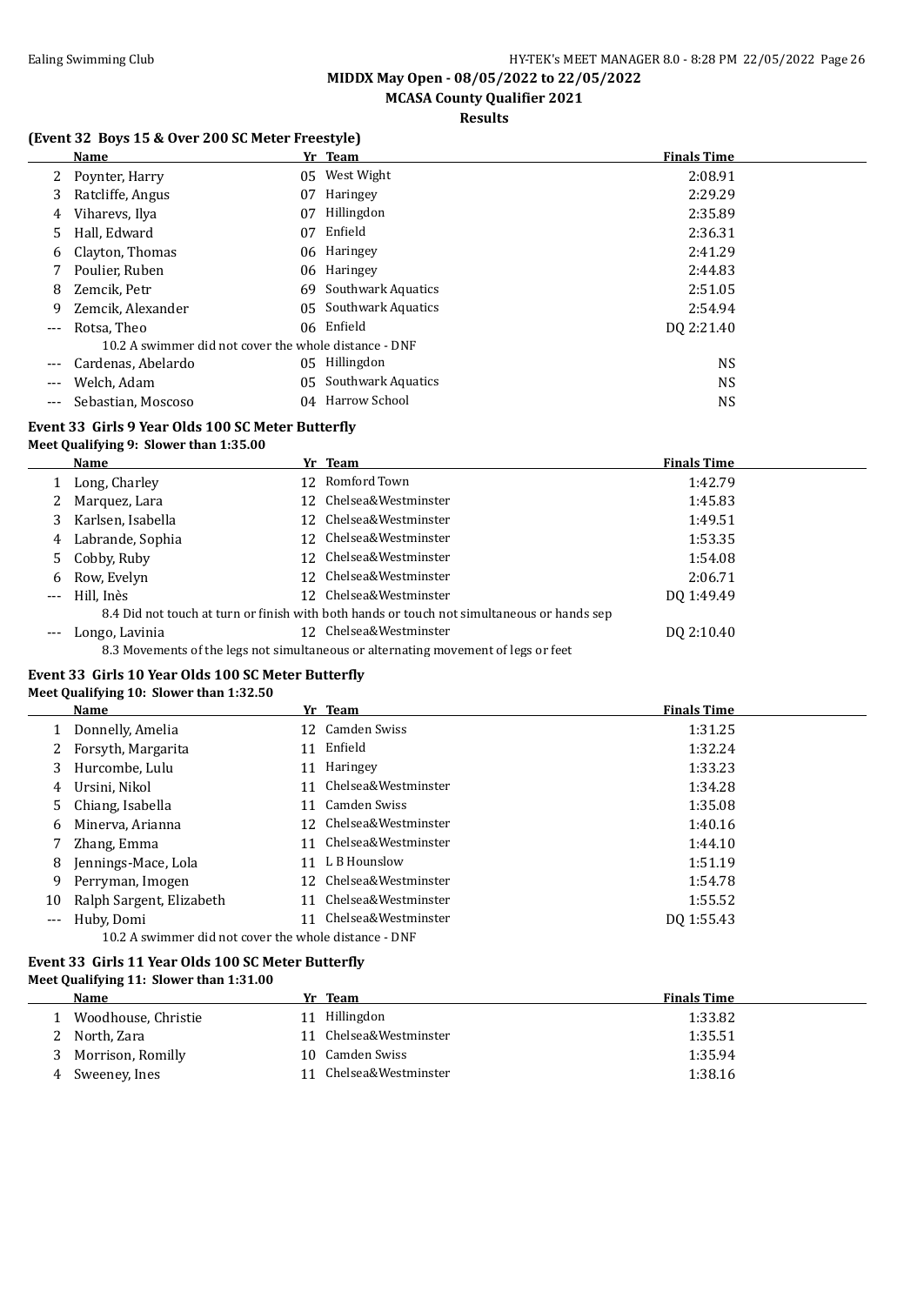**MCASA County Qualifier 2021**

### **Results**

### **(Event 33 Girls 11 Year Olds 100 SC Meter Butterfly)**

|          | <b>Name</b>        | <b>Finals Time</b><br>Yr Team                                                              |  |
|----------|--------------------|--------------------------------------------------------------------------------------------|--|
|          | 5 Colquhoun, Maia  | Chelsea&Westminster<br>1:38.20<br>11                                                       |  |
| 6        | Obaid, Dalal       | Chelsea&Westminster<br>1:38.44<br>11                                                       |  |
|          | Ingram, Anna       | Ealing<br>1:45.02<br>11                                                                    |  |
| 8        | Slim, Liana        | Chelsea&Westminster<br>1:45.05<br>11                                                       |  |
| 9.       | Huynh, Grace       | Camden Swiss<br>1:45.33<br>10.                                                             |  |
| 10       | Harris, Clementine | Chelsea&Westminster<br>1:45.73<br>11                                                       |  |
| 11       | Guyver, Gracie     | Camden Swiss<br>1:47.66<br>10.                                                             |  |
| 12       | Latkowska, Livia   | 10 Chelsea&Westminster<br>1:49.03                                                          |  |
| 13       | Karlsen, Sophia    | 10 Chelsea&Westminster<br>1:58.08                                                          |  |
| $\cdots$ | Ruzzaman, Ruby     | Camden Swiss<br>X1:23.24<br>10                                                             |  |
| ---      | Comer, Analise     | 10 Chelsea&Westminster<br>DQ 1:42.42                                                       |  |
|          |                    | 8.4 Did not touch at turn or finish with both hands or touch not simultaneous or hands sep |  |

#### **Event 33 Girls 12 Year Olds 100 SC Meter Butterfly Meet Qualifying 12: Slower than 1:28.60**

|     | Name                                                                                   |    | Yr Team             | <b>Finals Time</b> |  |  |  |
|-----|----------------------------------------------------------------------------------------|----|---------------------|--------------------|--|--|--|
|     | Dixon, Sophia                                                                          |    | 10 Romford Town     | 1:24.06            |  |  |  |
|     | Ingleton, Isobella                                                                     | 10 | Ealing              | 1:24.73            |  |  |  |
| 3   | Ung, Millie                                                                            | 09 | Southwark Aquatics  | 1:24.75            |  |  |  |
| 4   | Blumel, Maggie                                                                         | 10 | Camden Swiss        | 1:25.12            |  |  |  |
| 5   | Bunimovich, Olivia                                                                     | 10 | Chelsea&Westminster | 1:28.64            |  |  |  |
| 6   | Fairbairn, Khai                                                                        | 09 | <b>Haringey</b>     | 1:30.08            |  |  |  |
|     | Al Faisal, Hissah                                                                      | 09 | Chelsea&Westminster | 1:32.19            |  |  |  |
| 8   | Dyakonyuk, Vasi                                                                        | 10 | Chelsea&Westminster | 1:35.61            |  |  |  |
| 9   | Rodgers, Emilia                                                                        | 09 | Ealing              | 1:36.56            |  |  |  |
| 10  | Howell-Jones, Edie                                                                     | 09 | Ealing              | 1:37.13            |  |  |  |
| 11  | Hanson, Amy                                                                            | 10 | Haringey            | 1:37.88            |  |  |  |
| 12  | Van't Hoogerhuijs, Tallulah                                                            | 10 | Staines             | 1:39.20            |  |  |  |
| 13  | Koelsch, Nina                                                                          | 10 | Camden Swiss        | 1:39.69            |  |  |  |
| 14  | Quin, Tara                                                                             | 10 | Camden Swiss        | 1:44.29            |  |  |  |
| --- | Lefevre, Giulia                                                                        | 10 | Camden Swiss        | DQ 1:42.85         |  |  |  |
|     | 8.2 Arms not brought forward simultaneously or arms not brought forward over the water |    |                     |                    |  |  |  |

#### **Event 33 Girls 13 Year Olds 100 SC Meter Butterfly Meet Qualifying 13: Slower than 1:24.50**

|     | <b>Name</b>             |     | Yr Team               | <b>Finals Time</b> |
|-----|-------------------------|-----|-----------------------|--------------------|
|     | Hudszky, Emily          | 09. | Haringey              | 1:16.93            |
| 2   | Panayi, Zoe             | 09  | Haringey              | 1:17.17            |
| 3   | Van Zyl, Amae           | 09  | Hillingdon            | 1:22.21            |
| 4   | Sennis, Eve             |     | 08 Ealing             | 1:24.39            |
| 5.  | Nanassy, Melinda        |     | 08 Hillingdon         | 1:29.39            |
| 6   | Capelan-OBrien, Eireann |     | 08 Anaconda           | 1:30.27            |
|     | Eguakhide, Ruthie       | 09. | Romford Town          | 1:30.90            |
| 8   | Tonska, Anastazja       |     | 08 Southwark Aquatics | 1:34.43            |
| 9   | Freyberg, Martha        | 09  | Anaconda              | 1:36.30            |
| 10  | Perkins, Greta          | 09  | Ealing                | 1:40.01            |
| --- | Woolliscroft, Elizabeth |     | 08 Ealing             | NS                 |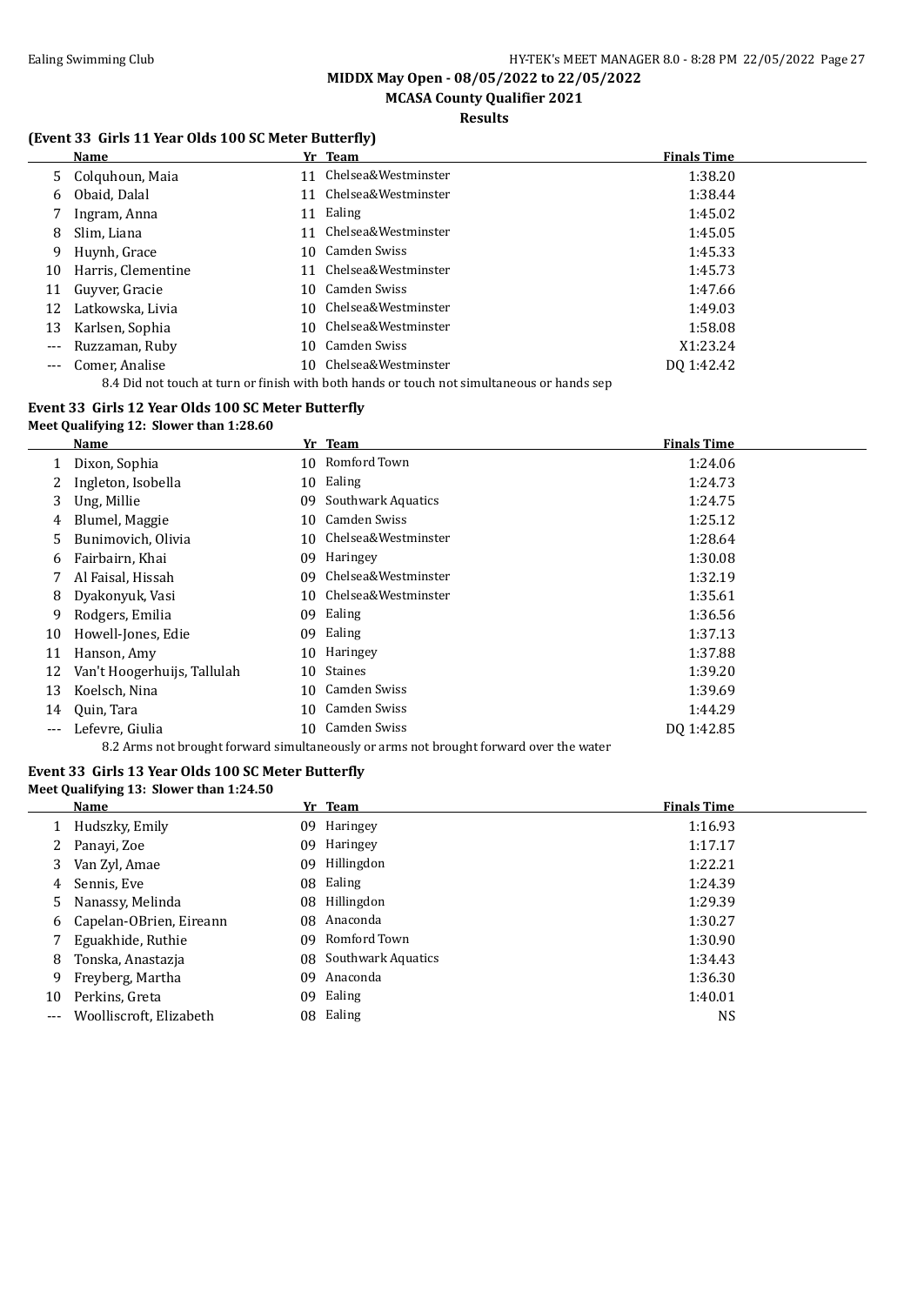**MCASA County Qualifier 2021**

**Results**

#### **Event 33 Girls 14 Year Olds 100 SC Meter Butterfly Meet Qualifying 14: Slower than 1:20.00**

|          | $\text{mctc}$ Quantying 11. Slower than 1.20.00 |    |                                                                                            |                    |
|----------|-------------------------------------------------|----|--------------------------------------------------------------------------------------------|--------------------|
|          | Name                                            |    | Yr Team                                                                                    | <b>Finals Time</b> |
|          | Botha, Lila                                     |    | 08 Ealing                                                                                  | 1:17.57            |
| 2        | Whittaker, Martha                               |    | 07 L B Hounslow                                                                            | 1:20.96            |
| 3        | Reder, Lilianna                                 |    | 08 L B Hounslow                                                                            | 1:23.61            |
| 4        | Spyrou, Isabel                                  | 07 | Haringey                                                                                   | 1:27.02            |
| 5.       | Skinner, Lottie                                 |    | 08 Haringey                                                                                | 1:27.03            |
| 6        | Lemaitre, Juliette                              |    | 08 Camden Swiss                                                                            | 1:28.95            |
| $\cdots$ | Whiting, Hilda                                  | 07 | Anaconda                                                                                   | DO 1:22.90         |
|          |                                                 |    | 8.4 Did not touch at turn or finish with both hands or touch not simultaneous or hands sep |                    |
|          | Moore, Yuliya                                   | 07 | Southwark Aquatics                                                                         | NS.                |
|          |                                                 |    |                                                                                            |                    |

#### **Event 33 Girls 15 & Over 100 SC Meter Butterfly Meet Qualifying 15&O: Slower than 1:19.00**

|          | $mct$ , $mct$ , $mct$ , $mct$ , $mct$ , $mct$ , $mct$ , $mct$ , $mct$ , $mct$ , $mct$ , $mct$ , $mct$ , $mct$ , $mct$ , $mct$ , $mct$ , $mct$ , $mct$ , $mct$ , $mct$ , $mct$ , $mct$ , $mct$ , $mct$ , $mct$ , $mct$ , $mct$ , $mct$ , $mct$ , $mct$ , $mct$ , $mct$ , $mct$ , $mct$ , $mct$ , $mct$ , |  |                    |                    |  |  |
|----------|---------------------------------------------------------------------------------------------------------------------------------------------------------------------------------------------------------------------------------------------------------------------------------------------------------|--|--------------------|--------------------|--|--|
|          | Name                                                                                                                                                                                                                                                                                                    |  | Yr Team            | <b>Finals Time</b> |  |  |
|          | White, Amelie                                                                                                                                                                                                                                                                                           |  | 05 Camden Swiss    | 1:19.87            |  |  |
|          | Dionissiou, Emma                                                                                                                                                                                                                                                                                        |  | 05 Enfield         | 1:31.87            |  |  |
|          | 3 Hedger, Isabelle                                                                                                                                                                                                                                                                                      |  | 13 Barnet Copthall | 1:50.16            |  |  |
| $\cdots$ | Leon. Ariella                                                                                                                                                                                                                                                                                           |  | 06 Camden Swiss    | DO 7.81            |  |  |
|          | 10.2 A swimmer did not cover the whole distance - DNF                                                                                                                                                                                                                                                   |  |                    |                    |  |  |

### **Event 34 Boys 9 Year Olds 50 SC Meter Freestyle**

#### **Meet Qualifying 9: Slower than 32.10**

|       | Name                             |    | Yr Team             | <b>Finals Time</b> |
|-------|----------------------------------|----|---------------------|--------------------|
|       | Ardill, Liam                     | 13 | Camden Swiss        | 37.72              |
|       | Liu, Johnny                      | 12 | Chelsea&Westminster | 39.08              |
| 3     | Messis, Adam                     |    | 12 Ealing           | 39.11              |
| 4     | Boukhtouche, Sami                |    | 13 Ealing           | 40.69              |
| 5.    | Ozersky, James                   | 12 | Camden Swiss        | 41.18              |
| 6     | Roumilhac, Ayden                 | 12 | Chelsea&Westminster | 42.65              |
| 7     | Wazacz, Sam                      | 12 | Chelsea&Westminster | 42.78              |
| 8     | Kiheli, Rayane                   | 13 | Chelsea&Westminster | 42.92              |
| 9     | Swash, Theo                      | 12 | Chelsea&Westminster | 43.20              |
| 10    | Stavridis, Filippos              | 12 | Camden Swiss        | 43.30              |
| 11    | Tran, Ian                        |    | 12 Camden Swiss     | 45.85              |
| 12    | Dhandapani, Ilakian              |    | 12 Ealing           | 46.25              |
| 13    | Johnson, Felix                   | 12 | Camden Swiss        | 47.11              |
| 14    | Skeggs, Christopher              | 12 | Chelsea&Westminster | 50.58              |
| $---$ | Djouder, Ryan                    |    | 13 Ealing           | DO 44.73           |
|       | 4.4 Start before starting signal |    |                     |                    |

#### **Event 34 Boys 10 Year Olds 50 SC Meter Freestyle Meet Qualifying 10: Slower than 31.80**

|   | Name                 |    | Yr Team                | <b>Finals Time</b> |
|---|----------------------|----|------------------------|--------------------|
|   | Ares, Michael        | 11 | Chelsea&Westminster    | 34.16              |
|   | 2 Catchpole, Charlie |    | 11 Anaconda            | 35.92              |
|   | 3 Lyle, Aston        | 11 | Enfield                | 36.44              |
|   | 4 O'Donnell, Josh    |    | 11 Chelsea&Westminster | 37.04              |
|   | 5 Turner, Alistair   |    | 12 Anaconda            | 38.76              |
|   | 6 Guo, Lucas Jia He  | 11 | Enfield                | 39.00              |
|   | Madani, Karim        |    | 12 Ealing              | 40.55              |
| 8 | Vermaat, Lucas       |    | 12 Camden Swiss        | 41.03              |
|   |                      |    |                        |                    |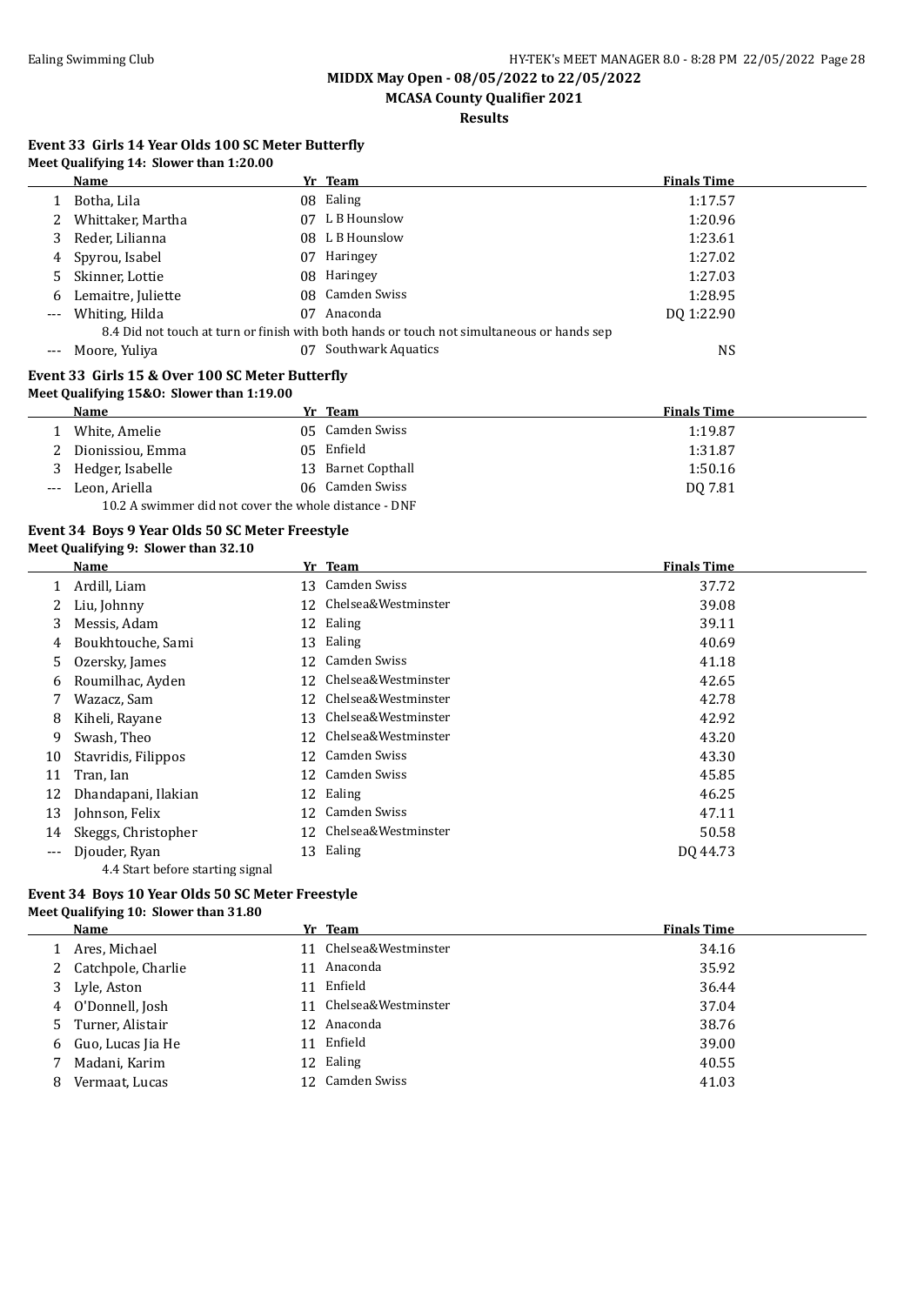# **MCASA County Qualifier 2021**

**Results**

#### **(Event 34 Boys 10 Year Olds 50 SC Meter Freestyle)**

|       | Name                    |    | Yr Team                | <b>Finals Time</b> |
|-------|-------------------------|----|------------------------|--------------------|
| 9.    | Pugliese, Rocco         | 11 | Enfield                | 41.10              |
| 10    | Anisimov, Marcel        |    | 11 Chelsea&Westminster | 42.93              |
|       | --- Fitzgerald, Billy   |    | 12 Anaconda            | <b>NS</b>          |
|       | --- Hovell, Joshua      | 11 | Ealing                 | <b>NS</b>          |
|       | --- Bowles, Osian       |    | Anaconda               | <b>NS</b>          |
| $---$ | Krasnodebski, Alexander |    | Ealing                 | NS                 |

#### **Event 34 Boys 11 Year Olds 50 SC Meter Freestyle Meet Qualifying 11: Slower than 31.20**

|    | Name               |    | Yr Team                | <b>Finals Time</b> |
|----|--------------------|----|------------------------|--------------------|
|    | Frainer-Law, Leon  |    | 10 Ealing              | 31.17              |
| 2  | Gillam, Henry      |    | 10 Camden Swiss        | 31.22              |
| 3  | Calver, Sebastian  | 10 | Anaconda               | 31.44              |
| 4  | Augustine, Daniel  |    | 10 Chelsea&Westminster | 31.78              |
| 5  | Bhatia, Advay      |    | 10 Hillingdon          | 32.56              |
| 6  | Rodgers, Nicholas  |    | 11 Ealing              | 33.14              |
| 7  | Ali, Mir Zahran    |    | 10 Enfield             | 33.19              |
| *8 | Kwok, Ryan         |    | 10 Ealing              | 33.26              |
| *8 | Gorin-Delmas, Elie |    | 10 Camden Swiss        | 33.26              |
| 10 | Willey, George     |    | 10 Enfield             | 33.46              |
| 11 | Wun, Vincent       |    | 10 Camden Swiss        | 33.91              |
| 12 | Cronin, Dillan     | 10 | Romford Town           | 34.30              |
| 13 | Mathers, Finn      |    | 11 Camden Swiss        | 34.79              |
| 14 | Sharp, Marlee      | 10 | Staines                | 34.98              |
| 15 | Iffland, Noah      |    | 11 Anaconda            | 35.93              |

#### **Event 34 Boys 12 Year Olds 50 SC Meter Freestyle Meet Qualifying 12: Slower than 30.00**

| Name                    |    |                     | <b>Finals Time</b>                         |
|-------------------------|----|---------------------|--------------------------------------------|
| Taboada, Sander         | 09 | Camden Swiss        | 31.63                                      |
| Cinquegrana, Ciaran     | 09 | <b>Staines</b>      | 31.67                                      |
| Minerva, Lorenzo        | 10 | Chelsea&Westminster | 32.03                                      |
| Ferera, Ravanel         | 09 | Camden Swiss        | 32.18                                      |
| Komatarov, Christian    | 09 | Enfield             | 32.18                                      |
| Guest, Finley           | 10 | Hillingdon          | 32.33                                      |
| Alvarado, Sam           | 09 | Camden Swiss        | 32.52                                      |
| Pacenko, Jakub          | 09 | <b>Haringey</b>     | 32.95                                      |
| Hashim, Mustafa         | 09 | Romford Town        | 33.11                                      |
| Keyte, Otto             | 09 | Hillingdon          | 33.19                                      |
| Gilpin, Tobias          | 09 | Anaconda            | 33.91                                      |
| Yalovets, Timofiy       |    |                     | 33.92                                      |
| Aleksandrov, Aleksandar | 09 |                     | 34.00                                      |
| Ayling, Ben             | 10 | Southwark Aquatics  | 34.00                                      |
| Kecso, Zoard            | 10 | Hillingdon          | 35.70                                      |
| Chan, Tristan           | 09 | Chelsea&Westminster | <b>NS</b>                                  |
|                         |    |                     | Yr Team<br>10 L B Hounslow<br>L B Hounslow |

#### **Event 34 Boys 13 Year Olds 50 SC Meter Freestyle Meet Qualifying 13: Slower than 27.90**

| Name             | Vr<br>Team  | <b>Finals Time</b> |
|------------------|-------------|--------------------|
| McCarthy, Cian   | 08 Anaconda | 28.55              |
| Awan, Rayan<br>∼ | 09 Enfield  | 30.16              |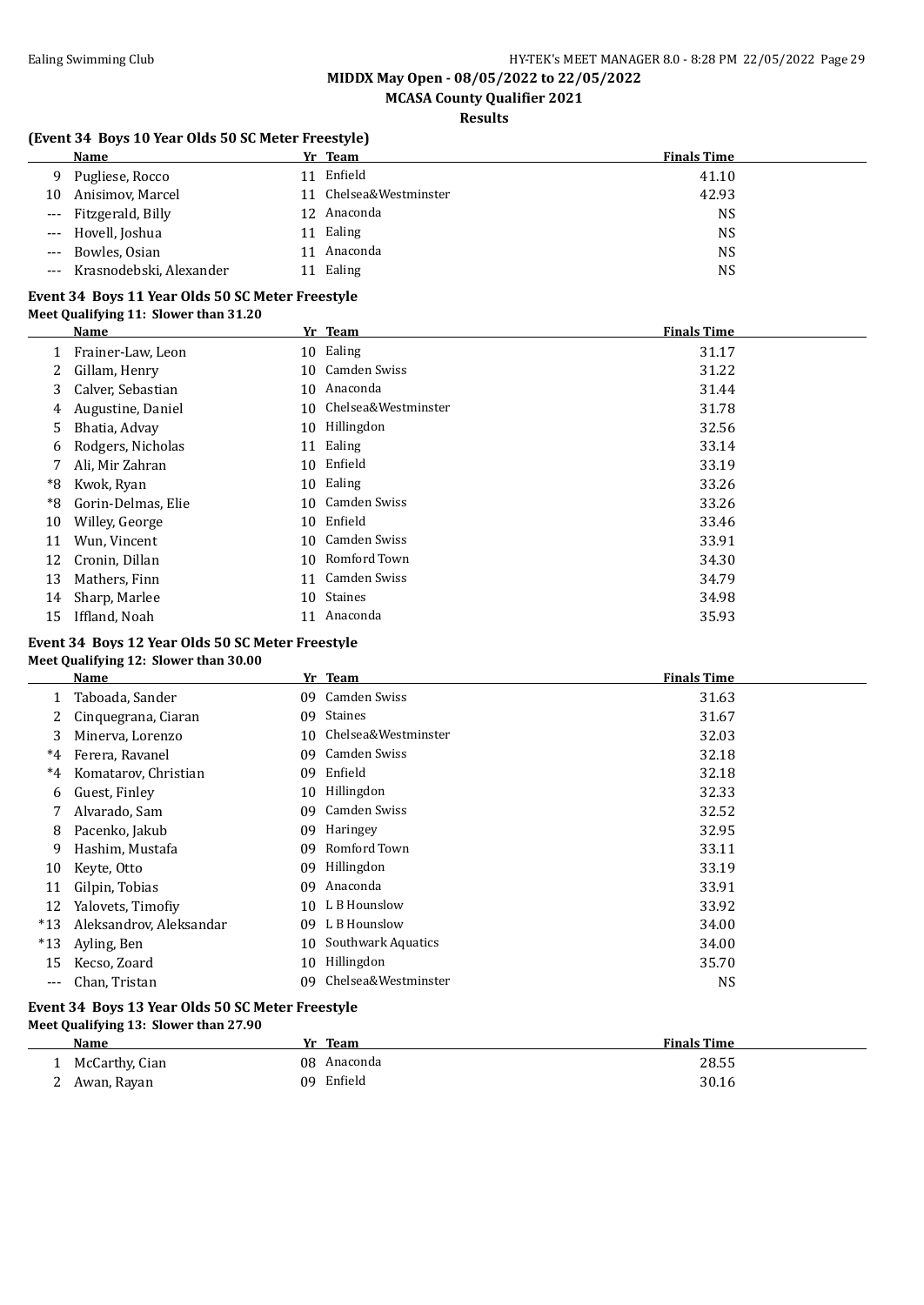# **MCASA County Qualifier 2021**

**Results**

### **(Event 34 Boys 13 Year Olds 50 SC Meter Freestyle)**

|       | <b>Name</b>          |     | Yr Team               | <b>Finals Time</b> |
|-------|----------------------|-----|-----------------------|--------------------|
| 3     | Manassero, Michael   |     | 08 Haringey           | 30.69              |
| $^*4$ | Gill, Davi           | 08  | Enfield               | 31.15              |
| $^*4$ | Vaucanson, Augustin  | 09  | <b>Brent Dolphins</b> | 31.15              |
| 6     | Parmar, Aaran        | 09  | Hillingdon            | 32.18              |
|       | David, Christopher   |     | 08 Enfield            | 32.74              |
| 8     | Hartley, Eduardo     | 08  | Haringey              | 32.86              |
| 9     | Grynczel, Simon      | 09  | Staines               | 32.95              |
| 10    | Kee, Kieran          | 08  | Hillingdon            | 33.07              |
| 11    | Himsworth, Louis     | 08  | Enfield               | 34.79              |
| 12    | Pedraza-Eguia, Jason | 09  | Haringey              | 36.42              |
| 13    | Nikolaev, David      | 09  | Enfield               | 38.09              |
| ---   | Ciszewski, Alexander | 09  | Enfield               | <b>NS</b>          |
| ---   | Kapoor, Krish        | 08  | Hillingdon            | <b>NS</b>          |
| ---   | Ramin, Feodor        | 08. | Camden Swiss          | <b>NS</b>          |

#### **Event 34 Boys 14 Year Olds 50 SC Meter Freestyle Meet Qualifying 14: Slower than 28.20**

| Name                    | Yr | <b>Team</b>  | <b>Finals Time</b> |
|-------------------------|----|--------------|--------------------|
| Ridard, Luca            | 07 | Haringey     | 28.17              |
| Pearson, Matthew        | 07 | Anaconda     | 28.53              |
| Ruzicka, Freddie        | 07 | Ealing       | 29.25              |
| Kilkenny, Lucas         | 07 | Enfield      | 29.77              |
| Abdulahi, Khalid        | 07 | Camden Swiss | 29.77              |
| Rogers, Charlie         | 07 | Romford Town | 29.80              |
| Ng, Joseph              | 08 | Ealing       | 30.28              |
| Bowden, Jake            | 08 | Ealing       | 30.36              |
| Chana, Dhan             | 08 | Hillingdon   | 30.46              |
| Judd, Caleb             | 08 | Romford Town | 31.09              |
| Clayton, Finn           | 07 | Anaconda     | 31.31              |
| Hitchcock, Malachy      | 08 |              | 31.65              |
| Kwong, Terrence         | 08 | Enfield      | 33.84              |
| Ahluwalia, Sunjay       | 08 | Hillingdon   | 34.00              |
| Cooper-Dobson, Jonathan | 07 | Enfield      | 37.42              |
| Miell, Alex             | 07 | Camden Swiss | <b>NS</b>          |
| Ali, David              | 08 | Enfield      | <b>NS</b>          |
|                         |    |              | Camden Swiss       |

#### **Event 34 Boys 15 & Over 50 SC Meter Freestyle Meet Qualifying 15&O: Slower than 27.00**

|     | Name               |    | Yr Team            | <b>Finals Time</b> |
|-----|--------------------|----|--------------------|--------------------|
|     | Routier, Elliott   |    | 05 Brent Dolphins  | 27.11              |
|     | Rolfe-Cane, Travis |    | 06 Ealing          | 27.41              |
| 3   | Puslednik, Kacper  |    | 06 L B Hounslow    | 28.93              |
| 4   | Gomulak, Misha     | 07 | Haringey           | 29.71              |
| 5.  | Viharevs, Ilya     | 07 | Hillingdon         | 30.62              |
| 6   | Hall, Edward       | 07 | Enfield            | 30.90              |
|     | Ratcliffe, Angus   | 07 | Haringey           | 31.11              |
| 8   | Canameti, Flavio   |    | 06 Brent Dolphins  | 31.27              |
| 9   | Rotsa, Theo        |    | 06 Enfield         | 31.72              |
| 10  | Clayton, Thomas    |    | 06 Haringey        | 32.22              |
| --- | Sebastian, Moscoso | 04 | Harrow School      | <b>NS</b>          |
| --- | Welch, Adam        | 05 | Southwark Aquatics | <b>NS</b>          |
|     |                    |    |                    |                    |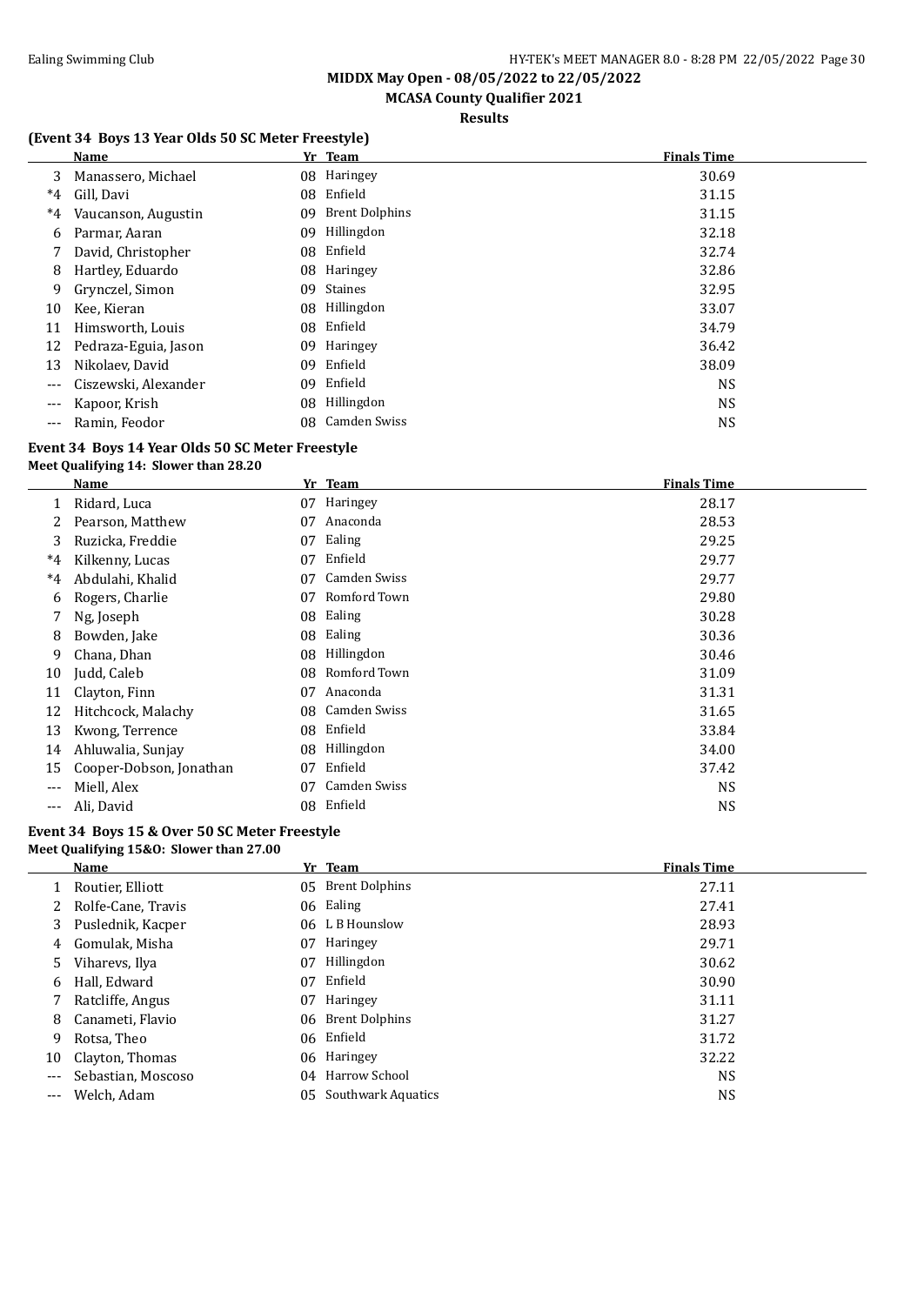### **MCASA County Qualifier 2021**

### **Results**

#### **(Event 34 Boys 15 & Over 50 SC Meter Freestyle)**

| Name                                                | Yr Team       | <b>Finals Time</b> |  |  |  |
|-----------------------------------------------------|---------------|--------------------|--|--|--|
| --- Cardenas, Abelardo                              | 05 Hillingdon | NS                 |  |  |  |
| Event 35 Girls 9 Year Olds 50 SC Meter Breaststroke |               |                    |  |  |  |

#### **Meet Qualifying 9: Slower than 47.00**

|       | Name                                                          |    | Yr Team                                                                                    | <b>Finals Time</b> |
|-------|---------------------------------------------------------------|----|--------------------------------------------------------------------------------------------|--------------------|
|       | Long, Charley                                                 |    | 12 Romford Town                                                                            | 48.09              |
|       | Ares, Myla                                                    | 13 | Chelsea&Westminster                                                                        | 48.69              |
| 3     | Edghill, Victoria                                             | 12 | Romford Town                                                                               | 48.83              |
| 4     | Row, Evelyn                                                   | 12 | Chelsea&Westminster                                                                        | 52.41              |
| 5     | Marquez, Lara                                                 | 12 | Chelsea&Westminster                                                                        | 52.83              |
| 6     | Burgoyne, Elodie                                              | 13 | Chelsea&Westminster                                                                        | 52.97              |
|       | Hill, Inès                                                    | 12 | Chelsea&Westminster                                                                        | 53.66              |
| 8     | Labrande, Sophia                                              | 12 | Chelsea&Westminster                                                                        | 53.68              |
| 9     | Ang, Ashley-Jane                                              | 12 | Camden Swiss                                                                               | 53.73              |
| 10    | Cara, Amelia                                                  | 12 | Camden Swiss                                                                               | 53.76              |
| 11    | Silbery, River                                                | 12 | Staines                                                                                    | 53.88              |
| 12    | Sethi, Aryana                                                 | 12 | Chelsea&Westminster                                                                        | 54.74              |
| 13    | Bianco, Martina                                               | 12 | Chelsea&Westminster                                                                        | 56.27              |
| 14    | Cozzi Rueda, Ambra                                            | 13 | Ealing                                                                                     | 57.46              |
| $---$ | Cobby, Ruby                                                   | 12 | Chelsea&Westminster                                                                        | X52.82             |
| ---   | Agustin, Hazel                                                | 12 | Chelsea&Westminster                                                                        | DQ 54.59           |
|       |                                                               |    | 7.2 Stroke cycle not one arm stroke to one leg kick excluding the last single arm stroke p |                    |
|       | Longo, Lavinia                                                |    | 12 Chelsea&Westminster                                                                     | DQ 55.25           |
|       | 7.4 Leg movements not simultaneous (alternating leg movement) |    |                                                                                            |                    |
| ---   | Kennedy, Effie                                                |    | 12 Camden Swiss                                                                            | <b>NS</b>          |

#### **Event 35 Girls 10 Year Olds 50 SC Meter Breaststroke Meet Qualifying 10: Slower than 45.00**

|     | Name                | Yr | <b>Team</b>         | <b>Finals Time</b> |
|-----|---------------------|----|---------------------|--------------------|
|     | Nurse, Jessie       | 11 | <b>Staines</b>      | 43.74              |
|     | Sherman, Isabella   | 11 | Chelsea&Westminster | 44.67              |
| 3   | Hurcombe, Lulu      | 11 | Haringey            | 45.69              |
| 4   | Donnelly, Amelia    | 12 | Camden Swiss        | 46.02              |
| 5   | Ursini, Nikol       | 11 | Chelsea&Westminster | 47.25              |
| 6   | Chiang, Isabella    | 11 | Camden Swiss        | 47.90              |
|     | Pytlowany, Dominika | 11 | Ealing              | 48.04              |
| 8   | Forsyth, Margarita  | 11 | Enfield             | 48.67              |
| 9   | Griffini, Stella    | 11 | Chelsea&Westminster | 49.60              |
| 10  | Chan, Charlie       | 12 | Camden Swiss        | 50.51              |
| 11  | Ma, Hannah          | 12 | Chelsea&Westminster | 50.63              |
| 12  | Leahy, Tiana        | 11 | Enfield             | 50.94              |
| 13  | Minerva, Arianna    | 12 | Chelsea&Westminster | 51.01              |
| 14  | Zhang, Emma         | 11 | Chelsea&Westminster | 51.41              |
| 15  | Perryman, Imogen    | 12 | Chelsea&Westminster | 51.52              |
| 16  | Mehta, Maya         | 11 | Chelsea&Westminster | 51.86              |
| 17  | Riach, Jessica      | 11 | Hillingdon          | 56.54              |
| --- | Okbi, Aisha         | 11 | L B Hounslow        | X51.62             |
|     |                     |    |                     |                    |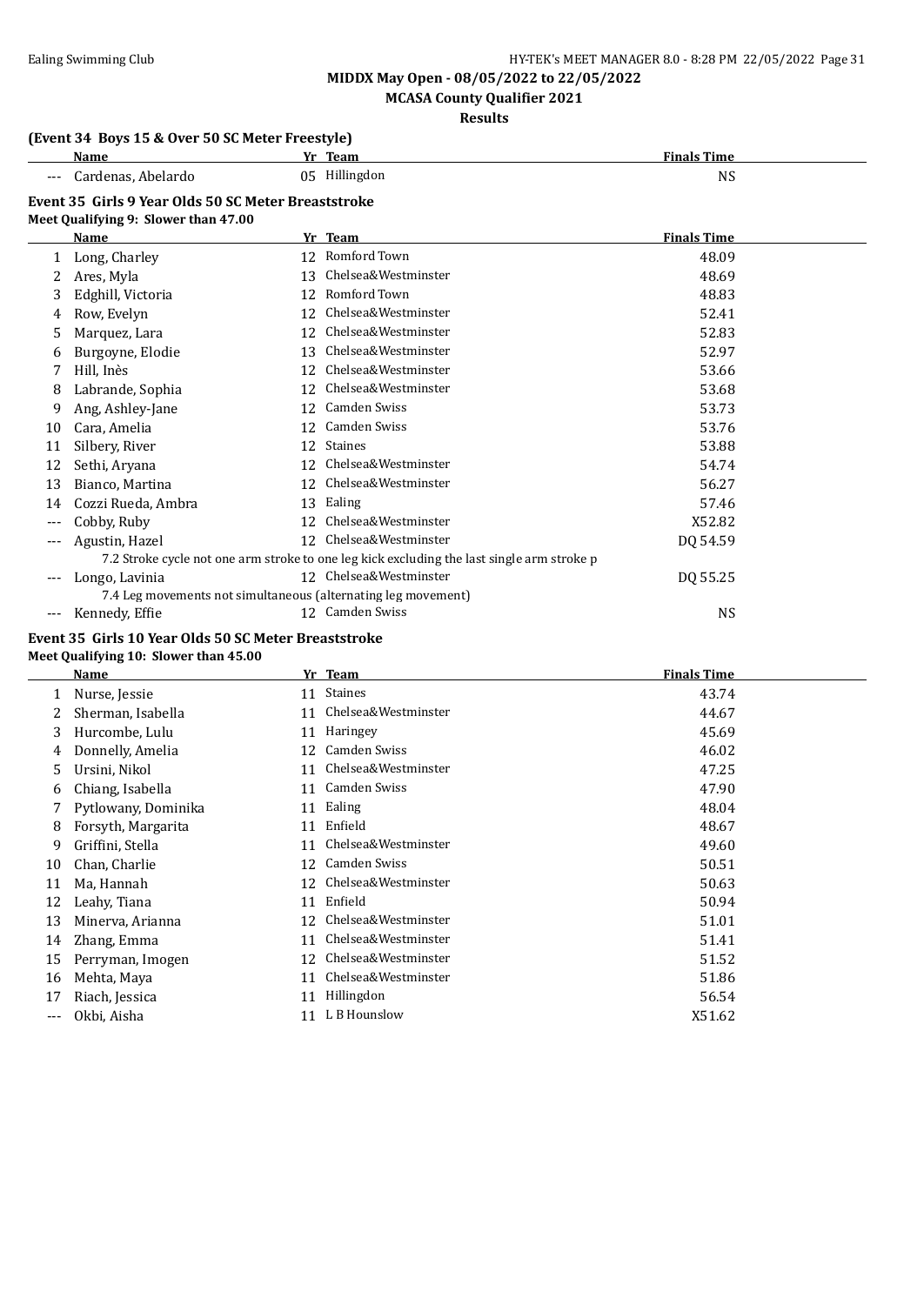**MIDDX May Open - 08/05/2022 to 22/05/2022 MCASA County Qualifier 2021**

**Results**

#### **Event 35 Girls 11 Year Olds 50 SC Meter Breaststroke Meet Qualifying 11: Slower than 42.00**

|       | Name                   |    | Yr Team             | <b>Finals Time</b> |
|-------|------------------------|----|---------------------|--------------------|
| 1     | Ruzzaman, Ruby         | 10 | <b>Camden Swiss</b> | 42.80              |
|       | Chheda-Varma, Shloka   | 10 | Haringey            | 44.39              |
| 3     | Himsworth, Amélie      | 10 | Enfield             | 44.76              |
| 4     | Woodhouse, Christie    | 11 | Hillingdon          | 45.22              |
| 5     | Perez Guzman, Alysa    | 10 | Ealing              | 46.25              |
| 6     | Comer, Analise         | 10 | Chelsea&Westminster | 46.50              |
| 7     | Morrison, Romilly      | 10 | <b>Camden Swiss</b> | 46.73              |
| 8     | Barnard, Charlotte     | 10 | <b>Camden Swiss</b> | 46.80              |
| 9     | Slim, Liana            | 11 | Chelsea&Westminster | 46.90              |
| 10    | Colquhoun, Maia        | 11 | Chelsea&Westminster | 47.28              |
| 11    | Guyver, Gracie         | 10 | <b>Camden Swiss</b> | 47.41              |
| 12    | Harris, Clementine     | 11 | Chelsea&Westminster | 47.50              |
| 13    | Huynh, Grace           | 10 | <b>Camden Swiss</b> | 48.14              |
| 14    | Staniak, Rosie         | 11 | <b>Staines</b>      | 48.94              |
| 15    | Sharma, Rhyme          | 10 | Ealing              | 49.13              |
| 16    | Visaria, Mahi          | 10 | Hillingdon          | 49.80              |
| 17    | North, Zara            | 11 | Chelsea&Westminster | 49.81              |
| 18    | Olugbusi, Kikiloluwa   | 10 | Enfield             | 51.52              |
| 19    | Ingram, Anna           | 11 | Ealing              | 53.39              |
| 20    | Gousgouni, Anna        | 11 | <b>Camden Swiss</b> | 55.04              |
| $---$ | Fitzhardinge, Maya     | 11 | <b>Camden Swiss</b> | X47.41             |
| $---$ | Lee, Fizz              | 10 | Chelsea&Westminster | <b>NS</b>          |
| ---   | Fanari Gibbons, Marina | 10 | <b>Camden Swiss</b> | <b>NS</b>          |

#### **Event 35 Girls 12 Year Olds 50 SC Meter Breaststroke Meet Qualifying 12: Slower than 36.00**

|       | <b>Name</b>                 | Yr | <b>Team</b>                                                                               | <b>Finals Time</b> |
|-------|-----------------------------|----|-------------------------------------------------------------------------------------------|--------------------|
|       | Hanson, Amy                 | 10 | Haringey                                                                                  | 38.86              |
|       | Ingleton, Isobella          | 10 | Ealing                                                                                    | 40.43              |
| 3     | Koelsch, Nina               | 10 | Camden Swiss                                                                              | 41.53              |
| 4     | Ung, Millie                 | 09 | <b>Southwark Aquatics</b>                                                                 | 42.50              |
| 5     | Quin, Tara                  | 10 | <b>Camden Swiss</b>                                                                       | 42.67              |
| 6     | Hovell, Tamar               | 10 | Ealing                                                                                    | 42.89              |
|       | Al Faisal, Hissah           | 09 | Chelsea&Westminster                                                                       | 44.11              |
| 8     | Alieva, Naz                 | 09 | Enfield                                                                                   | 44.46              |
| 9     | Garcia-Placido, Ines        | 09 | Chelsea&Westminster                                                                       | 44.68              |
| 10    | Grane, Ximena               | 10 | Hillingdon                                                                                | 44.79              |
| 11    | Blumel, Maggie              | 10 | <b>Camden Swiss</b>                                                                       | 44.92              |
| 12    | Al Faisal, Maya             | 09 | Chelsea&Westminster                                                                       | 45.31              |
| $*13$ | Dyakonyuk, Vasi             | 10 | Chelsea&Westminster                                                                       | 46.22              |
| $*13$ | Rodgers, Emilia             | 09 | Ealing                                                                                    | 46.22              |
| 15    | Caygill, Amber              | 10 | Ealing                                                                                    | 46.32              |
| 16    | Lefevre, Giulia             | 10 | Camden Swiss                                                                              | 46.58              |
| 17    | Van't Hoogerhuijs, Tallulah | 10 | <b>Staines</b>                                                                            | 46.68              |
| 18    | Reindorf Asamoah-Dan, Vict  | 10 | <b>Camden Swiss</b>                                                                       | 47.11              |
| 19    | Bunimovich, Olivia          | 10 | Chelsea&Westminster                                                                       | 49.26              |
| $---$ | Dixon, Sophia               | 10 | Romford Town                                                                              | DQ 40.84           |
|       |                             |    | 7.1 After the start or after each turn single butterfly kick not performed before the 1st |                    |
| $---$ | Shah, Sierra                | 09 | Hillingdon                                                                                | <b>NS</b>          |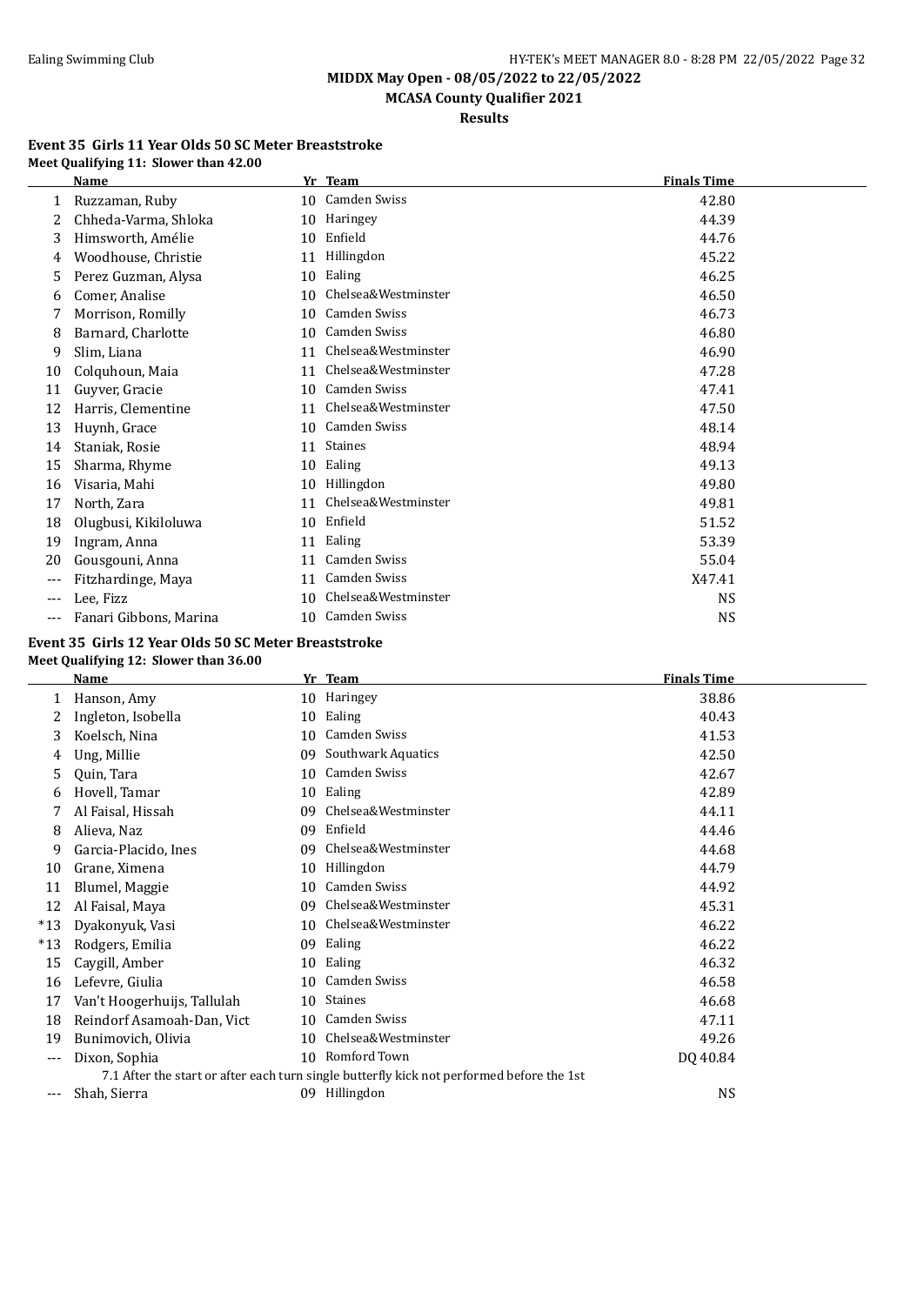$\overline{\phantom{a}}$ 

# **MIDDX May Open - 08/05/2022 to 22/05/2022**

# **MCASA County Qualifier 2021**

# **Results**

#### **Event 35 Girls 13 Year Olds 50 SC Meter Breaststroke Meet Qualifying 13: Slower than 35.00**

|     | Name                    |    | Yr Team                   | <b>Finals Time</b> |
|-----|-------------------------|----|---------------------------|--------------------|
|     | Capelan-OBrien, Eireann | 08 | Anaconda                  | 38.46              |
|     | Naydenov, Alexia        | 08 | Chelsea&Westminster       | 40.16              |
| 3   | Eguakhide, Ruthie       | 09 | Romford Town              | 41.21              |
| 4   | Wyatt, Eloise           | 08 | <b>Staines</b>            | 41.53              |
| 5.  | Kurati, Kaltrina        | 08 | Chelsea&Westminster       | 42.30              |
| 6   | Saltmarsh, Georgina     | 09 | Haringey                  | 43.21              |
|     | Hovell, Dana            | 08 | Ealing                    | 43.72              |
| 8   | Tonska, Anastazja       | 08 | <b>Southwark Aquatics</b> | 44.28              |
| 9   | Mohamedali, Zahra       | 08 | Hillingdon                | 44.57              |
| 10  | Westacott, Matilda      | 08 | Haringey                  | 46.16              |
| 11  | Macintyre, Grace        | 09 | Ealing                    | 46.82              |
| 12  | Nieto, Genesis          | 08 | L B Hounslow              | 46.93              |
| 13  | Bilici, Dilara          | 09 | Haringey                  | 47.28              |
| 14  | Freyberg, Martha        | 09 | Anaconda                  | 48.23              |
| --- | Mitsopoulos, Sabina     | 09 | Enfield                   | <b>NS</b>          |

#### **Event 35 Girls 14 Year Olds 50 SC Meter Breaststroke Meet Qualifying 14: Slower than 34.10**

|          | Name               |    | Yr Team               | <b>Finals Time</b> |
|----------|--------------------|----|-----------------------|--------------------|
|          | Ashworth, Mieke    |    | 08 Southwark Aquatics | 38.97              |
|          | 2 Grzybek, Maja    | 07 | Haringey              | 39.10              |
| 3        | Reder, Lilianna    |    | 08 L B Hounslow       | 39.62              |
| 4        | Botha, Lila        | 08 | Ealing                | 41.15              |
| 5        | Whiting, Hilda     | 07 | Anaconda              | 41.33              |
| 6        | Lemaitre, Juliette |    | 08 Camden Swiss       | 43.97              |
|          | Akarli, Mina       |    | 08 Camden Swiss       | 44.12              |
| 8        | Whittaker, Martha  | 07 | L B Hounslow          | 44.75              |
| 9        | Skinner, Lottie    | 08 | Haringey              | 46.39              |
| $\cdots$ | Wilcock, Nia       | 08 | Enfield               | <b>NS</b>          |
| $---$    | Dickens, Isabelle  | 07 | Enfield               | NS                 |

#### **Event 35 Girls 15 & Over 50 SC Meter Breaststroke Meet Qualifying 15&O: Slower than 33.20**

| Name               | Team<br>Yr.           | <b>Finals Time</b> |
|--------------------|-----------------------|--------------------|
| Leon, Ariella      | 06 Camden Swiss       | 39.63              |
| 2 Pung, Jacqueline | 84 Southwark Aquatics | 44.39              |
| Hedger, Isabelle   | 13 Barnet Copthall    | 55.34              |

#### **Event 36 Boys 9 Year Olds 200 SC Meter Backstroke Meet Qualifying 9: Slower than 3:10.20**

|       | Name                                                          |  | Yr Team                | <b>Finals Time</b> |  |  |
|-------|---------------------------------------------------------------|--|------------------------|--------------------|--|--|
|       | Kiheli, Rayane                                                |  | 13 Chelsea&Westminster | 3:42.62            |  |  |
|       | Roumilhac, Ayden                                              |  | 12 Chelsea&Westminster | 3:50.86            |  |  |
|       | Wazacz, Sam                                                   |  | 12 Chelsea&Westminster | 3:51.19            |  |  |
| 4     | Ardill, Liam                                                  |  | 13 Camden Swiss        | 3:53.61            |  |  |
|       | 5 Stavridis, Filippos                                         |  | 12 Camden Swiss        | 4:18.57            |  |  |
| 6     | Ozersky, James                                                |  | 12 Camden Swiss        | 4:36.68            |  |  |
| $---$ | Johnson, Felix                                                |  | 12 Camden Swiss        | DO 4:03.01         |  |  |
|       | 6.2 Left position on the back (other than to initiate a turn) |  |                        |                    |  |  |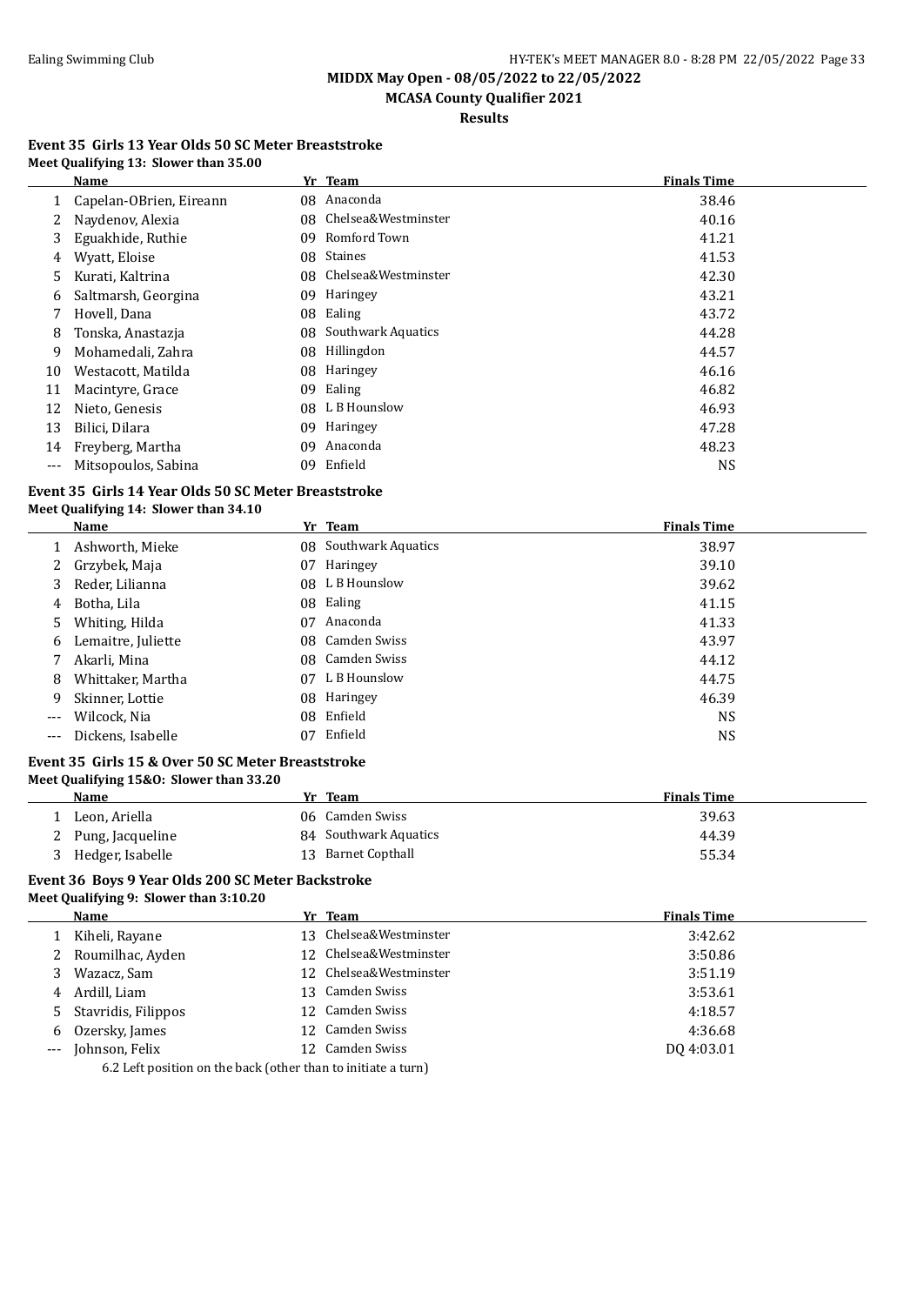**MCASA County Qualifier 2021**

### **Results**

|       | (Event 36 Boys 9 Year Olds 200 SC Meter Backstroke)<br>Name                    | Yr Team                | <b>Finals Time</b> |
|-------|--------------------------------------------------------------------------------|------------------------|--------------------|
| $---$ | Skeggs, Christopher                                                            | 12 Chelsea&Westminster | DQ 4:03.85         |
|       | 6.2 Left position on the back (other than to initiate a turn)                  |                        |                    |
|       | Event 36 Boys 10 Year Olds 200 SC Meter Backstroke                             |                        |                    |
|       | Meet Qualifying 10: Slower than 3:05.50                                        |                        |                    |
|       | Name                                                                           | Yr Team                | <b>Finals Time</b> |
|       | 1 Vermaat, Lucas                                                               | 12 Camden Swiss        | 3:23.41            |
|       | Jasak, Thomas                                                                  | 11 Chelsea&Westminster | 4:04.49            |
|       | Anisimov, Marcel                                                               | 11 Chelsea&Westminster | DQ 3:42.76         |
|       | 6.2 Left position on the back (other than to initiate a turn)                  |                        |                    |
|       | Event 36 Boys 11 Year Olds 200 SC Meter Backstroke                             |                        |                    |
|       | Meet Qualifying 11: Slower than 3:03.00                                        |                        |                    |
|       | Name                                                                           | Yr Team                | <b>Finals Time</b> |
|       | 1 Augustine, Daniel                                                            | 10 Chelsea&Westminster | 2:54.71            |
| 2     | Sharp, Marlee                                                                  | 10 Staines             | 3:05.51            |
| 3     | Kwok, Ryan                                                                     | 10 Ealing              | 3:06.57            |
| 4     | Parker, Jacob                                                                  | 10 Southwark Aquatics  | 3:26.46            |
| 5     | Zhou, John                                                                     | 10 Southwark Aquatics  | 3:31.75            |
|       | Gillam, Henry                                                                  | 10 Camden Swiss        | X2:52.02           |
|       | Choudhury, Timur                                                               | 10 Chelsea&Westminster | NS                 |
|       | Event 36 Boys 12 Year Olds 200 SC Meter Backstroke                             |                        |                    |
|       | Meet Qualifying 12: Slower than 2:58.90                                        |                        |                    |
|       | Name                                                                           | Yr Team                | <b>Finals Time</b> |
|       | 1 Hashim, Mustafa                                                              | 09 Romford Town        | 2:55.68            |
| 2     | Scannell-Wood, Jack                                                            | 09 Romford Town        | 3:01.98            |
| 3     | Minerva, Lorenzo                                                               | 10 Chelsea&Westminster | 3:02.70            |
| 4     | Vicente, Daniel                                                                | 10 Enfield             | 3:11.34            |
| $---$ | Chan, Tristan                                                                  | 09 Chelsea&Westminster | <b>NS</b>          |
|       |                                                                                |                        |                    |
|       | Event 36 Boys 13 Year Olds 200 SC Meter Backstroke                             |                        |                    |
|       | Meet Qualifying 13: Slower than 2:48.00                                        |                        |                    |
|       | Name                                                                           | Yr Team                | <b>Finals Time</b> |
|       | 1 Pytlowany, Hubert                                                            | 08 Ealing              | 2:29.97            |
|       | Kecso, Vince                                                                   | 08 Hillingdon          | 2:54.34            |
| $---$ | Kee, Kieran                                                                    | 08 Hillingdon          | DQ 3:09.22         |
|       | 6.5 Not on the back at finish                                                  |                        |                    |
|       | Event 36 Boys 14 Year Olds 200 SC Meter Backstroke                             |                        |                    |
|       | Meet Qualifying 14: Slower than 2:37.00                                        |                        |                    |
|       | Name                                                                           | Yr Team                | <b>Finals Time</b> |
|       | 1 Chana, Dhan                                                                  | 08 Hillingdon          | 2:43.51            |
|       |                                                                                |                        |                    |
| 2     | Judd, Caleb                                                                    | 08 Romford Town        | 2:49.04            |
| 3     | Brinkmann, Anton                                                               | 07 Haringey            | 2:50.08            |
|       | Hitchcock, Malachy                                                             | 08 Camden Swiss        | X2:33.71           |
|       | Lewis, Kane                                                                    | 08 Hillingdon          | DQ 2:48.96         |
|       | 6.2 Left position on the back (other than to initiate a turn)<br>Ward, Zachary | 08 Hillingdon          | <b>NS</b>          |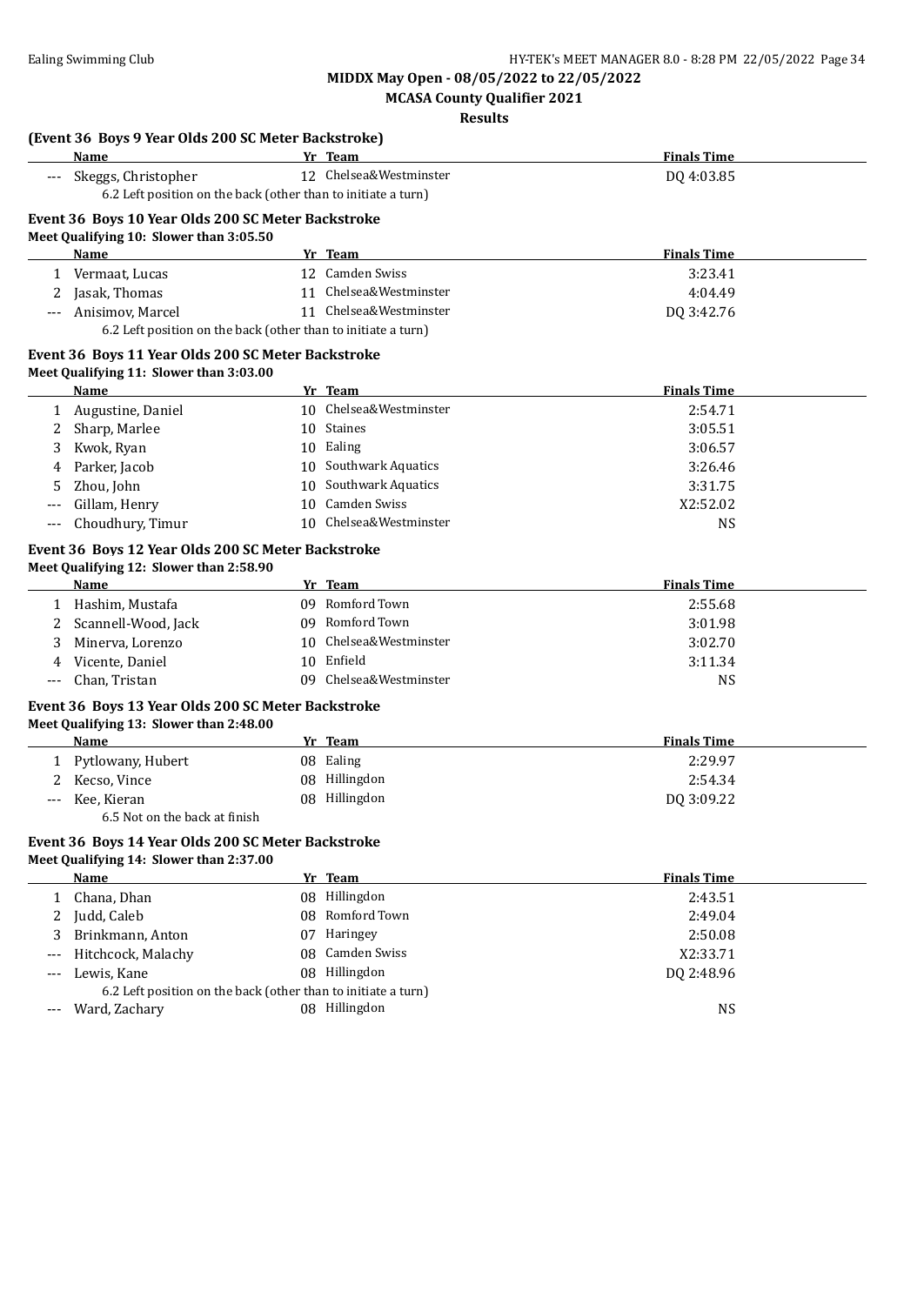**MCASA County Qualifier 2021**

**Results**

|        | Event 36 Boys 15 & Over 200 SC Meter Backstroke                                                 |                          |                    |  |
|--------|-------------------------------------------------------------------------------------------------|--------------------------|--------------------|--|
|        | Meet Qualifying 15&0: Slower than 2:30.00<br><b>Name</b>                                        |                          | <b>Finals Time</b> |  |
|        |                                                                                                 | Yr Team<br>99 Hillingdon | 2:28.33            |  |
|        | 1 Bilas, Krystian<br>Ratcliffe, Angus                                                           | 07 Haringey              | 2:43.99            |  |
| 2<br>3 | Zemcik, Petr                                                                                    | 69 Southwark Aquatics    | 3:30.49            |  |
|        |                                                                                                 | 05 Southwark Aquatics    |                    |  |
|        | Zemcik, Alexander<br>6.2 Left position on the back (other than to initiate a turn)              |                          | DQ 3:33.16         |  |
|        | Event 37 Girls 11 Year Olds 1500 SC Meter Freestyle                                             |                          |                    |  |
|        | Meet Qualifying 11: Slower than 22:00.00                                                        |                          |                    |  |
|        | Name                                                                                            | Yr Team                  | <b>Finals Time</b> |  |
|        | 1 Lawrie, Jessica                                                                               | 10 Enfield               | 24:34.95           |  |
| ---    | North, Zara                                                                                     | 11 Chelsea&Westminster   | X22:43.38          |  |
|        |                                                                                                 |                          |                    |  |
|        | Event 37 Girls 12 Year Olds 1500 SC Meter Freestyle<br>Meet Qualifying 12: Slower than 20:20.00 |                          |                    |  |
|        | <b>Name</b>                                                                                     | Yr Team                  | <b>Finals Time</b> |  |
|        | 1 wun, Katy                                                                                     | 09 Camden Swiss          | 19:10.47           |  |
| 2      | Nurney, Alexandra                                                                               | 10 Camden Swiss          | 20:38.80           |  |
| 3      | Riach, Rebecca                                                                                  | 09 Hillingdon            | 22:12.10           |  |
| 4      | O'Hara, Ava                                                                                     | 09 Enfield               | 22:18.25           |  |
|        |                                                                                                 |                          |                    |  |
|        | Event 37 Girls 13 Year Olds 1500 SC Meter Freestyle                                             |                          |                    |  |
|        | Meet Qualifying 13: Slower than 19:27.00                                                        |                          |                    |  |
|        | Name                                                                                            | Yr Team                  | <b>Finals Time</b> |  |
|        | 1 Fielding, Lucy                                                                                | 08 Camden Swiss          | 18:52.29           |  |
| 2      | Hudszky, Emily                                                                                  | 09 Haringey              | 20:28.84           |  |
| 3      | Mohamedali, Zahra                                                                               | 08 Hillingdon            | 21:25.06           |  |
| 4      | Kowal, Bianka                                                                                   | 08 Ealing                | 21:59.72           |  |
| 5      | Forsyth, Iliana                                                                                 | 09 Enfield               | 24:12.94           |  |
|        | Event 37 Girls 14 Year Olds 1500 SC Meter Freestyle                                             |                          |                    |  |
|        | Meet Qualifying 14: Slower than 18:29.00                                                        |                          |                    |  |
|        | Name                                                                                            | Yr Team                  | <b>Finals Time</b> |  |
|        | 1 Blumel, Ruby                                                                                  | 07 Camden Swiss          | 19:57.64           |  |
| 2      | Grzybek, Maja                                                                                   | 07 Haringey              | 20:23.57           |  |
| 3      | Adams, Holly                                                                                    | 07 Staines               | 20:37.99           |  |
|        | 4 Randhawa, Ishpreet                                                                            | 08 Hillingdon            | 22:35.30           |  |
|        | Event 37 Girls 15 & Over 1500 SC Meter Freestyle                                                |                          |                    |  |
|        | Meet Qualifying 15&0: Slower than 17:51.00                                                      |                          |                    |  |
|        | Name                                                                                            | Yr Team                  | <b>Finals Time</b> |  |
|        | 1 Poynter, Grace                                                                                | 02 West Wight            | 18:27.56           |  |
|        | Event 38 Boys 9 Year Olds 200 SC Meter Breaststroke                                             |                          |                    |  |
|        | Meet Qualifying 9: Slower than 3:38.10                                                          |                          |                    |  |
|        | Name                                                                                            | Yr Team                  | <b>Finals Time</b> |  |
|        | 1 Pasheli, Aviv                                                                                 | 12 Camden Swiss          | 3:58.94            |  |
|        | 2 Johnson, Felix                                                                                | 12 Camden Swiss          | 4:37.48            |  |
|        |                                                                                                 |                          |                    |  |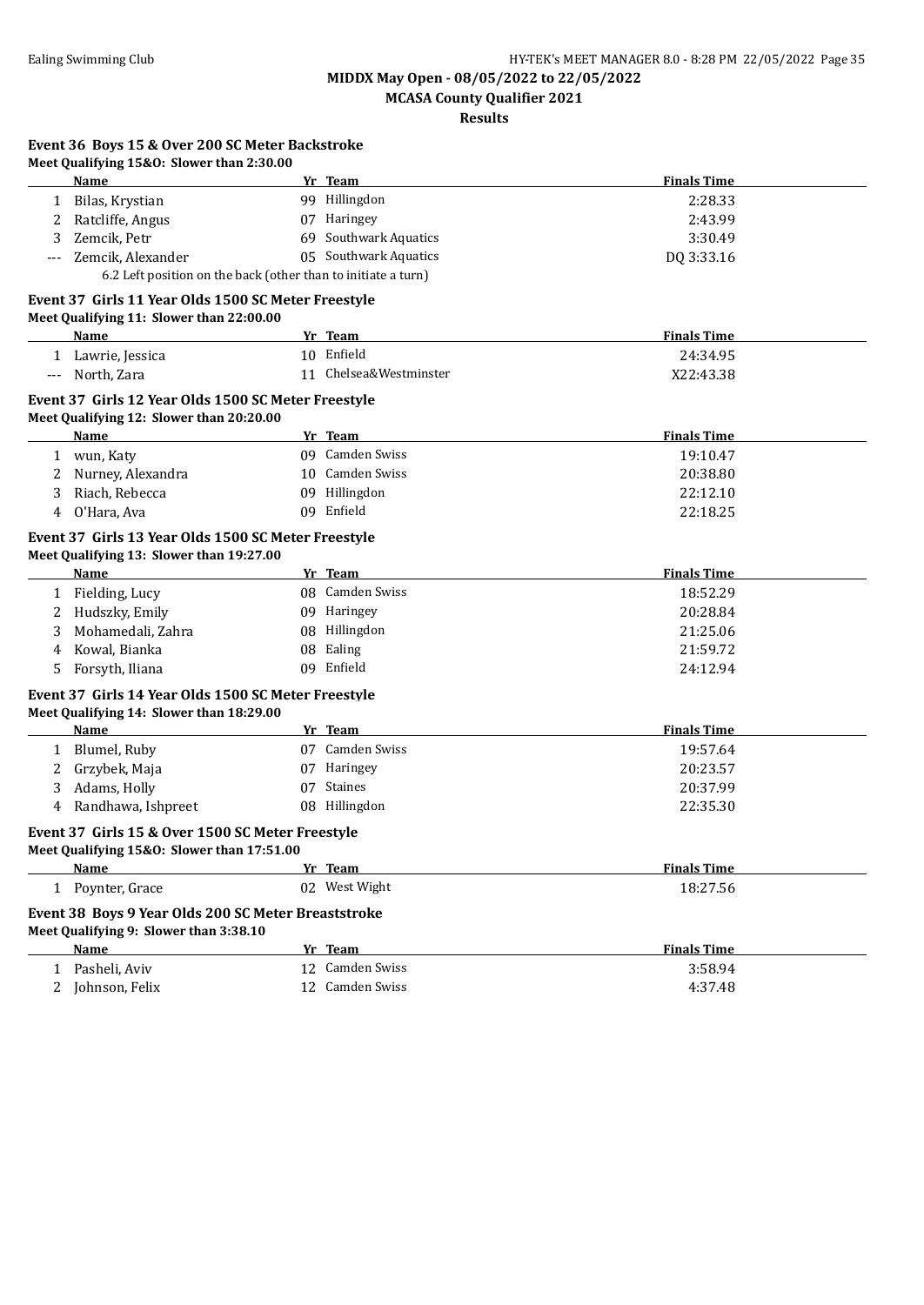**MCASA County Qualifier 2021**

**Results**

#### **Event 38 Boys 10 Year Olds 200 SC Meter Breaststroke Meet Qualifying 10: Slower than 3:10.60**

|       | $\cdot$ icet guannymig zor biower than britanoo                                           |  |                     |                    |  |
|-------|-------------------------------------------------------------------------------------------|--|---------------------|--------------------|--|
|       | Name                                                                                      |  | Yr Team             | <b>Finals Time</b> |  |
|       | Ares, Michael                                                                             |  | Chelsea&Westminster | 3:42.05            |  |
|       | O'Donnell, Josh                                                                           |  | Chelsea&Westminster | 3:46.30            |  |
| 3     | Pugliese, Rocco                                                                           |  | 11 Enfield          | 4:06.18            |  |
| $---$ | Zobel, Josh                                                                               |  | 12 Camden Swiss     | DO 4:16.33         |  |
|       | 7.1 After the start or after each turn single butterfly kick not performed before the 1st |  |                     |                    |  |

# **Event 38 Boys 11 Year Olds 200 SC Meter Breaststroke**

#### **Meet Qualifying 11: Slower than 2:52.80**

|                     | Name                                                                                       |    | Yr Team                | <b>Finals Time</b> |  |  |
|---------------------|--------------------------------------------------------------------------------------------|----|------------------------|--------------------|--|--|
|                     | Wun, Vincent                                                                               |    | 10 Camden Swiss        | 3:07.73            |  |  |
|                     | Bhatia, Advay                                                                              | 10 | Hillingdon             | 3:10.83            |  |  |
|                     | Gorin-Delmas, Elie                                                                         |    | 10 Camden Swiss        | 3:17.84            |  |  |
| 4                   | Mathers, Finn                                                                              |    | Camden Swiss           | 3:19.40            |  |  |
|                     | Kwok, Ryan                                                                                 |    | 10 Ealing              | 3:26.64            |  |  |
| 6                   | Cross, Charlie                                                                             | 11 | Enfield                | 4:12.60            |  |  |
| $\qquad \qquad - -$ | Augustine, Daniel                                                                          |    | 10 Chelsea&Westminster | DO 3:32.17         |  |  |
|                     | 7.6 Head not breaking surface during the last complete or incomplete cycle preceding the t |    |                        |                    |  |  |

### **Event 38 Boys 12 Year Olds 200 SC Meter Breaststroke**

#### **Meet Qualifying 12: Slower than 2:46.00**

|       | Name                |     | Yr Team                                                                                   | <b>Finals Time</b> |
|-------|---------------------|-----|-------------------------------------------------------------------------------------------|--------------------|
|       | Alvarado, Sam       | 09. | Camden Swiss                                                                              | 3:03.35            |
|       | Howard, Jesse       |     | 10 Romford Town                                                                           | 3:07.75            |
| 3     | Minerva, Lorenzo    |     | 10 Chelsea&Westminster                                                                    | 3:17.69            |
| 4     | Tornay, Zalan       | 09  | Haringey                                                                                  | 3:20.17            |
| 5.    | Guest, Finley       | 10. | Hillingdon                                                                                | 3:23.16            |
| 6     | Hashim, Mustafa     | 09. | Romford Town                                                                              | 3:23.42            |
|       | Scannell-Wood, Jack | 09. | Romford Town                                                                              | 3:46.29            |
| 8     | Correia, Lucas      |     | 10 Haringey                                                                               | 3:50.87            |
| $---$ | Vicente, Daniel     |     | 10 Enfield                                                                                | DQ 3:55.01         |
|       |                     |     | 7.1 After the start or after each turn single butterfly kick not performed before the 1st |                    |
|       | Alfano, Filippo     | 09  | Camden Swiss                                                                              | <b>NS</b>          |
|       | Garton, Jacob       | 10  | Hillingdon                                                                                | NS                 |

#### **Event 38 Boys 13 Year Olds 200 SC Meter Breaststroke Meet Qualifying 13: Slower than 2:38.00**

|    | <b>Name</b>         | Yr Team                | <b>Finals Time</b> |
|----|---------------------|------------------------|--------------------|
|    | Awan, Rayan         | 09 Enfield             | 2:51.95            |
|    | Das, Arun           | 08 Chelsea&Westminster | 2:58.33            |
|    | 3 Pytlowany, Hubert | 08 Ealing              | 3:00.05            |
|    | 4 Kecso, Vince      | 08 Hillingdon          | 3:13.19            |
|    | 5 Grynczel, Simon   | 09 Staines             | 3:23.33            |
| 6. | Parmar, Aaran       | 09 Hillingdon          | 3:30.06            |
|    | Himsworth, Louis    | 08 Enfield             | 3:30.66            |
|    |                     |                        |                    |

#### **Event 38 Boys 14 Year Olds 200 SC Meter Breaststroke Meet Qualifying 14: Slower than 2:30.00**

| Name                          | Team<br>Vr.     | <b>Finals Time</b> |
|-------------------------------|-----------------|--------------------|
| Rogers, Charlie               | 07 Romford Town | 2:39.48            |
| Judd, Caleb<br>$\overline{a}$ | 08 Romford Town | 3:07.39            |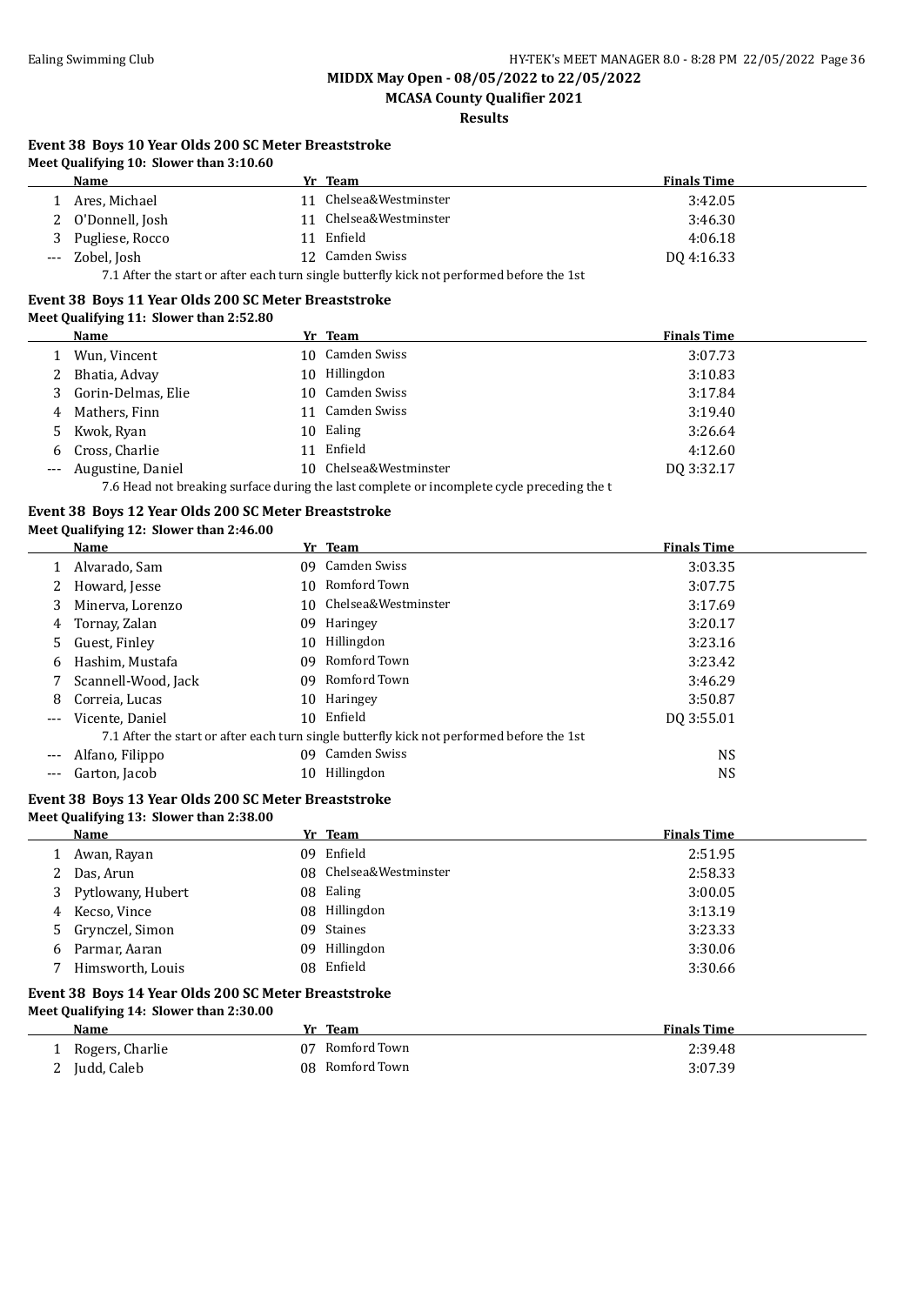**MCASA County Qualifier 2021**

**Results**

|       | (Event 38 Boys 14 Year Olds 200 SC Meter Breaststroke)        |    |                                                                                           |                    |  |
|-------|---------------------------------------------------------------|----|-------------------------------------------------------------------------------------------|--------------------|--|
|       | Name                                                          |    | Yr Team                                                                                   | <b>Finals Time</b> |  |
| 3     | Clayton, Finn                                                 |    | 07 Anaconda                                                                               | 3:08.89            |  |
| 4     | Lewis, Kane                                                   |    | 08 Hillingdon                                                                             | 3:09.70            |  |
|       | Ahluwalia, Sunjay                                             |    | 08 Hillingdon                                                                             | DQ 3:21.61         |  |
|       | 7.4 Leg movements not on the same plane                       |    |                                                                                           |                    |  |
|       | Event 38 Boys 15 & Over 200 SC Meter Breaststroke             |    |                                                                                           |                    |  |
|       | Meet Qualifying 15&0: Slower than 2:25.00                     |    |                                                                                           |                    |  |
|       | Name                                                          |    | Yr Team                                                                                   | <b>Finals Time</b> |  |
|       | 1 Bilas, Krystian                                             |    | 99 Hillingdon                                                                             | 2:36.44            |  |
| 2     | Sze, Theo                                                     |    | 06 Haringey                                                                               | 3:07.91            |  |
|       | Event 39 Girls 9 Year Olds 100 SC Meter Backstroke            |    |                                                                                           |                    |  |
|       | Meet Qualifying 9: Slower than 1:30.00                        |    |                                                                                           |                    |  |
|       | Name                                                          |    | Yr Team                                                                                   | <b>Finals Time</b> |  |
| 1     | Marquez, Lara                                                 |    | 12 Chelsea&Westminster                                                                    | 1:31.48            |  |
| 2     | Simms-Cato, Jessica                                           |    | 12 Staines                                                                                | 1:34.87            |  |
| 3     | Wagjiani, Lois                                                |    | 13 Hillingdon                                                                             | 1:36.36            |  |
| 4     | Hill, Inès                                                    |    | 12 Chelsea&Westminster                                                                    | 1:36.45            |  |
| 5     | Burgoyne, Elodie                                              | 13 | Chelsea&Westminster                                                                       | 1:36.84            |  |
| 6     | Labrande, Sophia                                              |    | 12 Chelsea&Westminster                                                                    | 1:37.77            |  |
| 7     | Row, Evelyn                                                   |    | 12 Chelsea&Westminster                                                                    | 1:38.49            |  |
| 8     | Karlsen, Isabella                                             |    | 12 Chelsea&Westminster                                                                    | 1:38.81            |  |
| 9     | Cobby, Ruby                                                   |    | 12 Chelsea&Westminster                                                                    | 1:39.10            |  |
| 10    | Edghill, Victoria                                             |    | 12 Romford Town                                                                           | 1:39.32            |  |
| 11    | Ang, Ashley-Jane                                              |    | 12 Camden Swiss                                                                           | 1:41.18            |  |
| 12    | Sethi, Aryana                                                 |    | 12 Chelsea&Westminster                                                                    | 1:45.24            |  |
| 13    | Ge, Jessica                                                   |    | 12 Chelsea&Westminster                                                                    | 1:45.33            |  |
| 14    | Agustin, Hazel                                                |    | 12 Chelsea&Westminster                                                                    | 1:46.48            |  |
| 15    | Cara, Amelia                                                  |    | 12 Camden Swiss                                                                           | 1:46.99            |  |
| 16    | Longo, Lavinia                                                |    | 12 Chelsea&Westminster                                                                    | 1:48.61            |  |
| $---$ | MacGloin, Lotus                                               |    | 13 Chelsea&Westminster                                                                    | DQ 1:42.69         |  |
|       | 6.2 Left position on the back (other than to initiate a turn) |    |                                                                                           |                    |  |
|       | Olson, Annika                                                 |    | 12 Chelsea&Westminster                                                                    | DQ 1:43.60         |  |
|       | 6.2 Left position on the back (other than to initiate a turn) |    |                                                                                           |                    |  |
|       | Webster, Emilia                                               |    | 13 Chelsea&Westminster                                                                    | XDQ 2:00.30        |  |
|       |                                                               |    | 6.4 More than one single or double simultaneous arm pull used to initiate the turn or not |                    |  |
|       | Ares, Myla                                                    |    | 13 Chelsea&Westminster                                                                    | <b>NS</b>          |  |
|       |                                                               |    |                                                                                           |                    |  |

#### **Event 39 Girls 10 Year Olds 100 SC Meter Backstroke Meet Qualifying 10: Slower than 1:26.80**

|    | <b>Name</b>          |    | Yr Team                | <b>Finals Time</b> |
|----|----------------------|----|------------------------|--------------------|
|    | Biss, Carmen         | 11 | Camden Swiss           | 1:25.99            |
|    | Donnelly, Amelia     |    | 12 Camden Swiss        | 1:26.85            |
| 3  | Alexaki, Eirene      | 11 | Hillingdon             | 1:27.99            |
| 4  | Nurse, Jessie        | 11 | Staines                | 1:28.31            |
|    | 5 Forsyth, Margarita | 11 | Enfield                | 1:28.40            |
| 6  | Sherman, Isabella    |    | 11 Chelsea&Westminster | 1:30.19            |
|    | Minerva, Arianna     |    | 12 Chelsea&Westminster | 1:33.40            |
| 8  | Ursini. Nikol        |    | 11 Chelsea&Westminster | 1:35.08            |
| 9  | Buckley, Xylina      | 11 | Camden Swiss           | 1:35.24            |
| 10 | Chiang, Isabella     | 11 | Camden Swiss           | 1:36.96            |
|    |                      |    |                        |                    |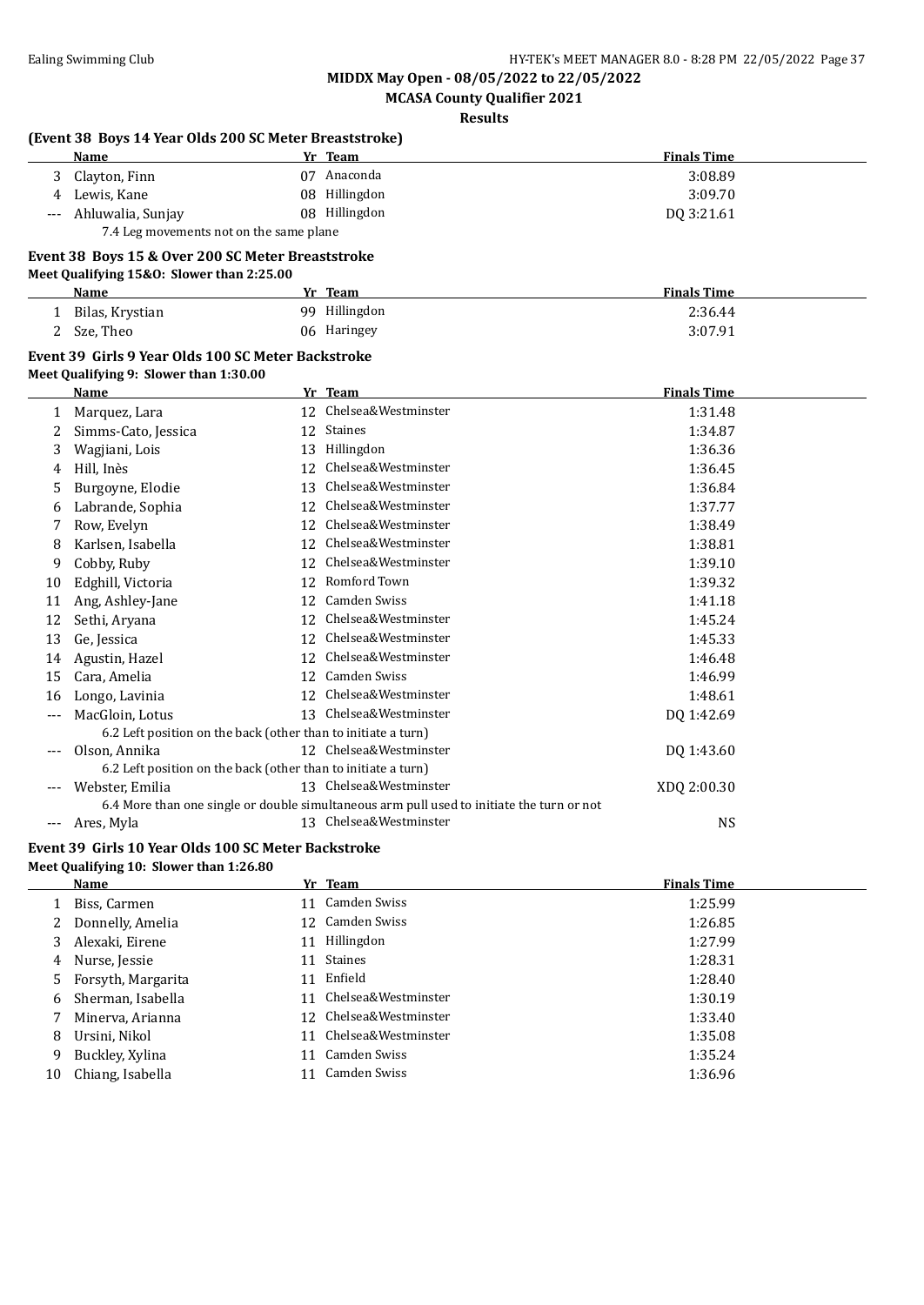**MCASA County Qualifier 2021**

### **Results**

### **(Event 39 Girls 10 Year Olds 100 SC Meter Backstroke)**

|                     | Name                        |    | Yr Team                | <b>Finals Time</b> |
|---------------------|-----------------------------|----|------------------------|--------------------|
|                     | 11 Perryman, Imogen         |    | 12 Chelsea&Westminster | 1:37.67            |
| 12                  | O'Brien, Caitlin            |    | Hillingdon             | 1:40.74            |
| 13                  | Randhawa, Antaara           |    | Hillingdon             | 1:42.18            |
|                     | 14 Pytlowany, Dominika      | 11 | Ealing                 | 1:42.56            |
| 15                  | Riach, Jessica              | 11 | Hillingdon             | 1:42.78            |
|                     | 16 Ralph Sargent, Elizabeth |    | 11 Chelsea&Westminster | 1:44.61            |
| 17                  | Griffini, Stella            |    | 11 Chelsea&Westminster | 1:48.21            |
| $---$               | Kernkraut, Celia            |    | Anaconda               | X1:35.61           |
| $\qquad \qquad - -$ | Jennings-Mace, Lola         |    | 11 L B Hounslow        | X1:39.71           |
|                     |                             |    |                        |                    |

#### **Event 39 Girls 11 Year Olds 100 SC Meter Backstroke Meet Qualifying 11: Slower than 1:22.30**

|     | Name                  |    | Yr Team                                                                                   | <b>Finals Time</b> |
|-----|-----------------------|----|-------------------------------------------------------------------------------------------|--------------------|
|     | Zobel, Ellie          |    | 10 Camden Swiss                                                                           | 1:22.04            |
|     | Long, Sophie          | 10 | Romford Town                                                                              | 1:22.57            |
| 3   | Da Silva, Jemima      | 11 | <b>Camden Swiss</b>                                                                       | 1:22.62            |
| 4   | Colquhoun, Maia       | 11 | Chelsea&Westminster                                                                       | 1:25.66            |
| 5   | Woodhouse, Christie   | 11 | Hillingdon                                                                                | 1:26.87            |
| 6   | Harris, Clementine    | 11 | Chelsea&Westminster                                                                       | 1:28.92            |
|     | Napier-Mackman, Kecel | 10 | Hillingdon                                                                                | 1:31.00            |
| 8   | Sweeney, Ines         | 11 | Chelsea&Westminster                                                                       | 1:31.75            |
| 9   | Cader, Mariam         | 11 | Hillingdon                                                                                | 1:31.83            |
| 10  | Shah, Soraiya         | 10 | Hillingdon                                                                                | 1:32.58            |
| 11  | Staniak, Rosie        | 11 | <b>Staines</b>                                                                            | 1:34.51            |
| 12  | Slim, Liana           | 11 | Chelsea&Westminster                                                                       | 1:35.07            |
| 13  | Kirk, Annabelle       | 10 | Romford Town                                                                              | 1:36.02            |
| 14  | Visaria, Mahi         | 10 | Hillingdon                                                                                | 1:38.24            |
| 15  | Latkowska, Livia      | 10 | Chelsea&Westminster                                                                       | 1:38.66            |
| --- | Ruzzaman, Ruby        | 10 | Camden Swiss                                                                              | X1:20.38           |
| --- | Fitzhardinge, Maya    | 11 | <b>Camden Swiss</b>                                                                       | X1:36.53           |
| --- | Huynh, Grace          | 10 | Camden Swiss                                                                              | X1:38.35           |
| --- | Tran, Scout           |    | 11 Ealing                                                                                 | DQ 1:30.76         |
|     |                       |    | 6.4 More than one single or double simultaneous arm pull used to initiate the turn or not |                    |
| --- | Demiri, Lola          | 10 | Romford Town                                                                              | <b>NS</b>          |
|     |                       |    |                                                                                           |                    |

#### **Event 39 Girls 12 Year Olds 100 SC Meter Backstroke Meet Qualifying 12: Slower than 1:19.80**

|    | Name                 |    | Yr Team                   | <b>Finals Time</b> |
|----|----------------------|----|---------------------------|--------------------|
|    | Dixon, Sophia        |    | 10 Romford Town           | 1:17.57            |
|    | Beenham, Daisy       | 09 | Romford Town              | 1:20.40            |
| *3 | Ung, Millie          | 09 | <b>Southwark Aquatics</b> | 1:20.66            |
| *3 | Caygill, Amber       | 10 | Ealing                    | 1:20.66            |
| 5. | Tran, Evie           | 10 | Camden Swiss              | 1:21.15            |
| 6  | Ingleton, Isobella   | 10 | Ealing                    | 1:21.56            |
|    | Trincano, Jade       | 09 | Chelsea&Westminster       | 1:23.30            |
| 8  | Fairbairn, Khai      | 09 | Haringey                  | 1:24.64            |
| 9  | Grane, Ximena        | 10 | Hillingdon                | 1:24.87            |
| 10 | O'Keeffe, Daisy      | 09 | Ealing                    | 1:25.03            |
|    | Morrison, Nessie     | 10 | Camden Swiss              | 1:25.39            |
| 12 | Bunimovich, Olivia   | 10 | Chelsea&Westminster       | 1:25.48            |
| 13 | Garcia-Placido, Ines | 09 | Chelsea&Westminster       | 1:26.13            |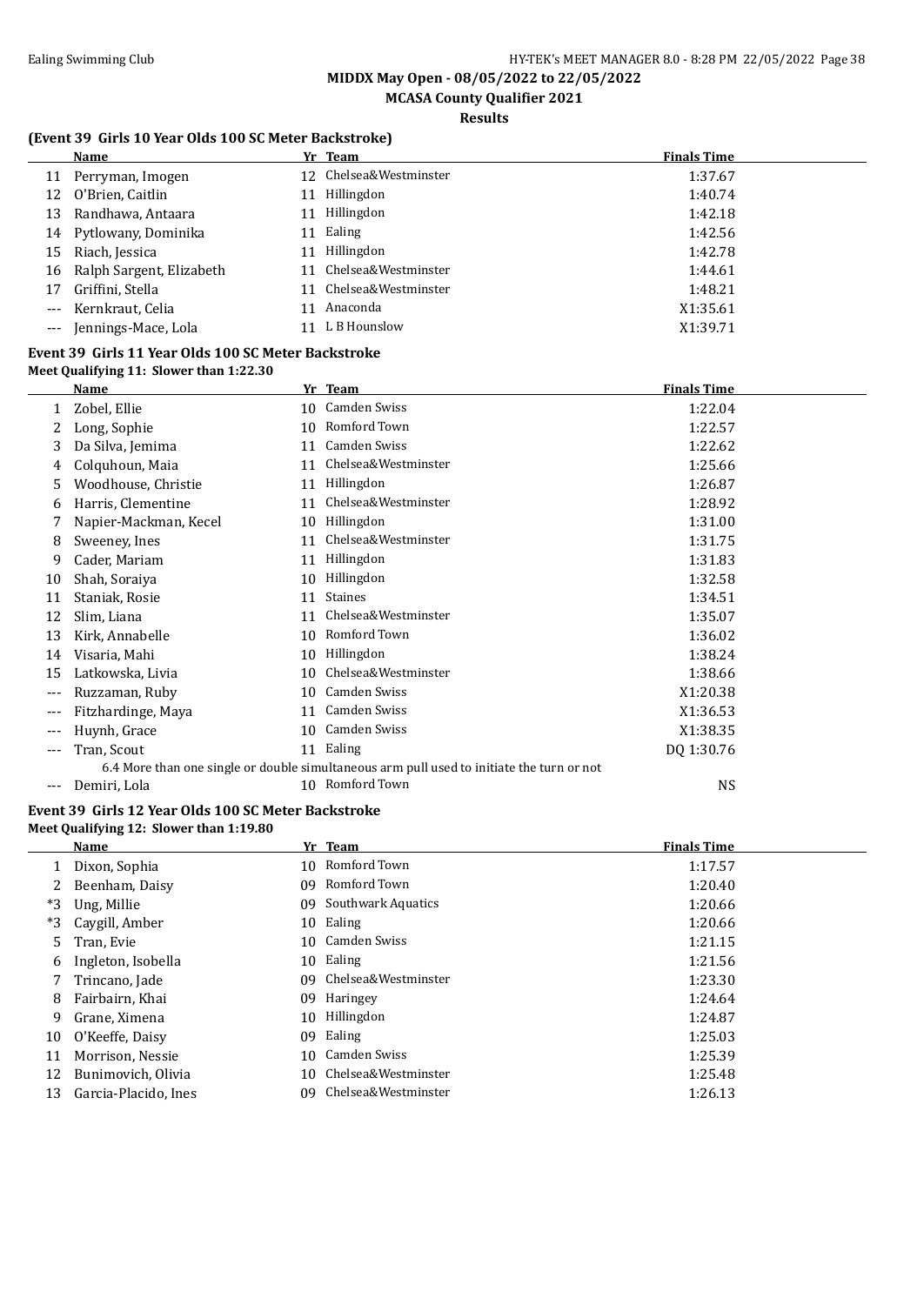**MCASA County Qualifier 2021**

### **Results**

#### **(Event 39 Girls 12 Year Olds 100 SC Meter Backstroke)**

|                     | Name                  | Yr Team         | <b>Finals Time</b> |
|---------------------|-----------------------|-----------------|--------------------|
| 14                  | Quin, Tara            | 10 Camden Swiss | 1:26.49            |
|                     | 15 Howell-Jones, Edie | 09 Ealing       | 1:31.21            |
|                     | --- Tingay, Sophia    | 09 Anaconda     | NS                 |
| $\qquad \qquad - -$ | Shah, Sierra          | 09 Hillingdon   | NS                 |
| $\qquad \qquad - -$ | Veingard, Amelia      | 10 Camden Swiss | NS                 |

#### **Event 39 Girls 13 Year Olds 100 SC Meter Backstroke Meet Qualifying 13: Slower than 1:15.00**

|    | Name                    |    | Yr Team                   | <b>Finals Time</b> |
|----|-------------------------|----|---------------------------|--------------------|
|    | Self, Daisy             | 08 | Ealing                    | 1:13.63            |
|    | Wyatt, Eloise           | 08 | Staines                   | 1:16.37            |
| 3  | Maclean, Daisy          | 09 | Camden Swiss              | 1:16.79            |
| 4  | Kc, Evanshui            | 09 | Ealing                    | 1:17.23            |
| 5  | Eguakhide, Ruthie       | 09 | Romford Town              | 1:20.90            |
| 6  | Spender, Ava            | 08 | Hillingdon                | 1:21.06            |
|    | Tonska, Anastazja       | 08 | <b>Southwark Aquatics</b> | 1:21.92            |
| 8  | Williams, Megan         | 09 | <b>Staines</b>            | 1:22.54            |
| 9  | Van Zyl, Amae           | 09 | Hillingdon                | 1:22.68            |
| 10 | Mistry, Clara           | 08 | Haringey                  | 1:23.12            |
| 11 | Thode, Pearl            | 08 | Anaconda                  | 1:23.13            |
| 12 | Mohamedali, Zahra       | 08 | Hillingdon                | 1:23.22            |
| 13 | Nanassy, Melinda        | 08 | Hillingdon                | 1:24.08            |
| 14 | Bilici, Dilara          | 09 | Haringey                  | 1:25.83            |
| 15 | Capelan-OBrien, Eireann | 08 | Anaconda                  | 1:27.58            |
| 16 | Nieto, Genesis          | 08 | L B Hounslow              | 1:28.12            |
| 17 | Saltmarsh, Georgina     | 09 | Haringey                  | 1:29.54            |
| 18 | Freyberg, Martha        | 09 | Anaconda                  | 1:29.68            |
| 19 | Perkins, Greta          | 09 | Ealing                    | 1:36.35            |

### **Event 39 Girls 14 Year Olds 100 SC Meter Backstroke**

#### **Meet Qualifying 14: Slower than 1:11.00**

|       | Name                                              |    | Yr Team                   | <b>Finals Time</b> |
|-------|---------------------------------------------------|----|---------------------------|--------------------|
| 1     | Golding, Mia                                      | 07 | <b>Staines</b>            | 1:14.71            |
| 2     | Blumel, Ruby                                      | 07 | Camden Swiss              | 1:15.27            |
| 3     | Makici, Ornea                                     | 08 | Camden Swiss              | 1:15.96            |
| 4     | Ashworth, Mieke                                   | 08 | <b>Southwark Aquatics</b> | 1:16.17            |
| 5     | Bilici, Elif                                      | 07 | Haringey                  | 1:17.93            |
| 6     | Randhawa, Ishpreet                                | 08 | Hillingdon                | 1:20.99            |
|       | Gillam, Matilda                                   | 07 | Camden Swiss              | 1:21.67            |
| 8     | Spyrou, Isabel                                    | 07 | Haringey                  | 1:22.68            |
| 9     | Poulton, Francesca                                | 07 | Haringey                  | 1:24.18            |
| 10    | Ferrinho, Leni                                    | 08 | <b>Southwark Aquatics</b> | 1:24.66            |
| 11    | Ferhat, Cylia                                     | 07 | Ealing                    | 1:26.88            |
| 12    | Clarke, Rosa                                      | 07 | Haringey                  | 1:28.42            |
| 13    | Aman, Anya                                        | 08 | Hillingdon                | 1:33.78            |
| $---$ | Whiting, Hilda                                    | 07 | Anaconda                  | X1:17.01           |
|       | Event 39  Girls 15 & Over 100 SC Meter Backstroke |    |                           |                    |

### **Meet Qualifying 15&O: Slower than 1:10.00**

| .<br>wan | m<br>$\cdot$<br>dlll<br>. . | --<br>,,,,, |
|----------|-----------------------------|-------------|
| na<br>.  | 06<br>пагш                  |             |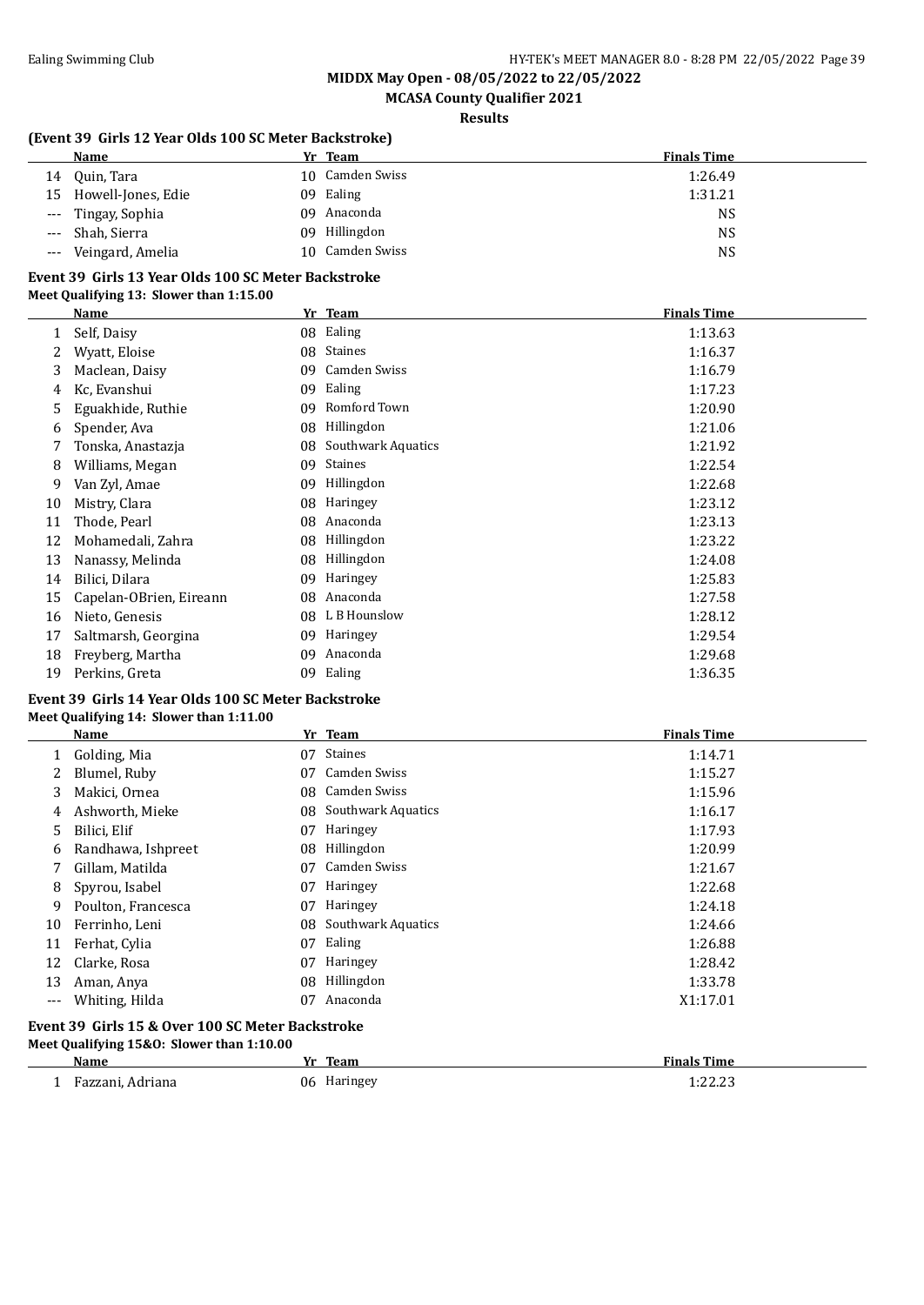**MCASA County Qualifier 2021**

**Results**

| Hedger, Isabelle<br>Ta-Dambron, Audrey<br>Braun, Charlotte<br>Event 40 Boys 9 Year Olds 400 SC Meter Freestyle<br>Meet Qualifying 9: Slower than 5:25.90<br>Name<br>1 Messis, Adam<br>Event 40 Boys 10 Year Olds 400 SC Meter Freestyle<br>Meet Qualifying 10: Slower than 5:18.00<br>Name |                                                                                                                                                                                            | 13 Barnet Copthall<br>81 Southwark Aquatics<br>07 Ealing<br>Yr Team<br>12 Ealing                                                                                         | <b>Finals Time</b><br>1:43.92<br>1:59.53<br>NS<br><b>Finals Time</b>                                                                                                                                                                                                                                                                                                                                                                                                                                                                                                                                                                          |                                                                                                                                                        |
|--------------------------------------------------------------------------------------------------------------------------------------------------------------------------------------------------------------------------------------------------------------------------------------------|--------------------------------------------------------------------------------------------------------------------------------------------------------------------------------------------|--------------------------------------------------------------------------------------------------------------------------------------------------------------------------|-----------------------------------------------------------------------------------------------------------------------------------------------------------------------------------------------------------------------------------------------------------------------------------------------------------------------------------------------------------------------------------------------------------------------------------------------------------------------------------------------------------------------------------------------------------------------------------------------------------------------------------------------|--------------------------------------------------------------------------------------------------------------------------------------------------------|
|                                                                                                                                                                                                                                                                                            |                                                                                                                                                                                            |                                                                                                                                                                          |                                                                                                                                                                                                                                                                                                                                                                                                                                                                                                                                                                                                                                               |                                                                                                                                                        |
|                                                                                                                                                                                                                                                                                            |                                                                                                                                                                                            |                                                                                                                                                                          |                                                                                                                                                                                                                                                                                                                                                                                                                                                                                                                                                                                                                                               |                                                                                                                                                        |
|                                                                                                                                                                                                                                                                                            |                                                                                                                                                                                            |                                                                                                                                                                          |                                                                                                                                                                                                                                                                                                                                                                                                                                                                                                                                                                                                                                               |                                                                                                                                                        |
|                                                                                                                                                                                                                                                                                            |                                                                                                                                                                                            |                                                                                                                                                                          |                                                                                                                                                                                                                                                                                                                                                                                                                                                                                                                                                                                                                                               |                                                                                                                                                        |
|                                                                                                                                                                                                                                                                                            |                                                                                                                                                                                            |                                                                                                                                                                          |                                                                                                                                                                                                                                                                                                                                                                                                                                                                                                                                                                                                                                               |                                                                                                                                                        |
|                                                                                                                                                                                                                                                                                            |                                                                                                                                                                                            |                                                                                                                                                                          |                                                                                                                                                                                                                                                                                                                                                                                                                                                                                                                                                                                                                                               |                                                                                                                                                        |
|                                                                                                                                                                                                                                                                                            |                                                                                                                                                                                            |                                                                                                                                                                          | 6:27.38                                                                                                                                                                                                                                                                                                                                                                                                                                                                                                                                                                                                                                       |                                                                                                                                                        |
|                                                                                                                                                                                                                                                                                            |                                                                                                                                                                                            |                                                                                                                                                                          |                                                                                                                                                                                                                                                                                                                                                                                                                                                                                                                                                                                                                                               |                                                                                                                                                        |
|                                                                                                                                                                                                                                                                                            |                                                                                                                                                                                            | Yr Team                                                                                                                                                                  | <b>Finals Time</b>                                                                                                                                                                                                                                                                                                                                                                                                                                                                                                                                                                                                                            |                                                                                                                                                        |
| 1 Ares, Michael                                                                                                                                                                                                                                                                            |                                                                                                                                                                                            | 11 Chelsea&Westminster                                                                                                                                                   | 6:10.56                                                                                                                                                                                                                                                                                                                                                                                                                                                                                                                                                                                                                                       |                                                                                                                                                        |
| O'Donnell, Josh                                                                                                                                                                                                                                                                            |                                                                                                                                                                                            | 11 Chelsea&Westminster                                                                                                                                                   | X6:20.94                                                                                                                                                                                                                                                                                                                                                                                                                                                                                                                                                                                                                                      |                                                                                                                                                        |
|                                                                                                                                                                                                                                                                                            |                                                                                                                                                                                            |                                                                                                                                                                          |                                                                                                                                                                                                                                                                                                                                                                                                                                                                                                                                                                                                                                               |                                                                                                                                                        |
|                                                                                                                                                                                                                                                                                            |                                                                                                                                                                                            |                                                                                                                                                                          |                                                                                                                                                                                                                                                                                                                                                                                                                                                                                                                                                                                                                                               |                                                                                                                                                        |
| <b>Name</b>                                                                                                                                                                                                                                                                                |                                                                                                                                                                                            |                                                                                                                                                                          | <b>Finals Time</b>                                                                                                                                                                                                                                                                                                                                                                                                                                                                                                                                                                                                                            |                                                                                                                                                        |
| 1 Gillam, Henry                                                                                                                                                                                                                                                                            |                                                                                                                                                                                            |                                                                                                                                                                          | 5:09.41                                                                                                                                                                                                                                                                                                                                                                                                                                                                                                                                                                                                                                       |                                                                                                                                                        |
| Bhatia, Advay                                                                                                                                                                                                                                                                              |                                                                                                                                                                                            |                                                                                                                                                                          | 5:14.38                                                                                                                                                                                                                                                                                                                                                                                                                                                                                                                                                                                                                                       |                                                                                                                                                        |
| Rodgers, Nicholas                                                                                                                                                                                                                                                                          |                                                                                                                                                                                            |                                                                                                                                                                          | 5:40.08                                                                                                                                                                                                                                                                                                                                                                                                                                                                                                                                                                                                                                       |                                                                                                                                                        |
| Wun, Vincent                                                                                                                                                                                                                                                                               |                                                                                                                                                                                            |                                                                                                                                                                          | 5:44.72                                                                                                                                                                                                                                                                                                                                                                                                                                                                                                                                                                                                                                       |                                                                                                                                                        |
| Ali, Mir Zahran                                                                                                                                                                                                                                                                            |                                                                                                                                                                                            |                                                                                                                                                                          | 6:15.06                                                                                                                                                                                                                                                                                                                                                                                                                                                                                                                                                                                                                                       |                                                                                                                                                        |
|                                                                                                                                                                                                                                                                                            |                                                                                                                                                                                            |                                                                                                                                                                          |                                                                                                                                                                                                                                                                                                                                                                                                                                                                                                                                                                                                                                               |                                                                                                                                                        |
|                                                                                                                                                                                                                                                                                            |                                                                                                                                                                                            |                                                                                                                                                                          |                                                                                                                                                                                                                                                                                                                                                                                                                                                                                                                                                                                                                                               |                                                                                                                                                        |
| Name                                                                                                                                                                                                                                                                                       |                                                                                                                                                                                            |                                                                                                                                                                          | <b>Finals Time</b>                                                                                                                                                                                                                                                                                                                                                                                                                                                                                                                                                                                                                            |                                                                                                                                                        |
| 1 Birlouez-Lee, Edgar                                                                                                                                                                                                                                                                      |                                                                                                                                                                                            |                                                                                                                                                                          | 4:59.28                                                                                                                                                                                                                                                                                                                                                                                                                                                                                                                                                                                                                                       |                                                                                                                                                        |
| Guest, Finley                                                                                                                                                                                                                                                                              |                                                                                                                                                                                            |                                                                                                                                                                          | 5:26.52                                                                                                                                                                                                                                                                                                                                                                                                                                                                                                                                                                                                                                       |                                                                                                                                                        |
| Hashim, Mustafa                                                                                                                                                                                                                                                                            |                                                                                                                                                                                            |                                                                                                                                                                          | 5:40.03                                                                                                                                                                                                                                                                                                                                                                                                                                                                                                                                                                                                                                       |                                                                                                                                                        |
| Tornay, Zalan                                                                                                                                                                                                                                                                              |                                                                                                                                                                                            |                                                                                                                                                                          | 5:47.75                                                                                                                                                                                                                                                                                                                                                                                                                                                                                                                                                                                                                                       |                                                                                                                                                        |
| Yalovets, Timofiy                                                                                                                                                                                                                                                                          |                                                                                                                                                                                            |                                                                                                                                                                          | 5:56.85                                                                                                                                                                                                                                                                                                                                                                                                                                                                                                                                                                                                                                       |                                                                                                                                                        |
| Minerva, Lorenzo                                                                                                                                                                                                                                                                           |                                                                                                                                                                                            |                                                                                                                                                                          | <b>NS</b>                                                                                                                                                                                                                                                                                                                                                                                                                                                                                                                                                                                                                                     |                                                                                                                                                        |
| Toth, Kristof                                                                                                                                                                                                                                                                              |                                                                                                                                                                                            |                                                                                                                                                                          | <b>NS</b>                                                                                                                                                                                                                                                                                                                                                                                                                                                                                                                                                                                                                                     |                                                                                                                                                        |
|                                                                                                                                                                                                                                                                                            |                                                                                                                                                                                            |                                                                                                                                                                          |                                                                                                                                                                                                                                                                                                                                                                                                                                                                                                                                                                                                                                               |                                                                                                                                                        |
|                                                                                                                                                                                                                                                                                            |                                                                                                                                                                                            |                                                                                                                                                                          |                                                                                                                                                                                                                                                                                                                                                                                                                                                                                                                                                                                                                                               |                                                                                                                                                        |
|                                                                                                                                                                                                                                                                                            |                                                                                                                                                                                            |                                                                                                                                                                          |                                                                                                                                                                                                                                                                                                                                                                                                                                                                                                                                                                                                                                               |                                                                                                                                                        |
|                                                                                                                                                                                                                                                                                            |                                                                                                                                                                                            |                                                                                                                                                                          |                                                                                                                                                                                                                                                                                                                                                                                                                                                                                                                                                                                                                                               |                                                                                                                                                        |
|                                                                                                                                                                                                                                                                                            |                                                                                                                                                                                            |                                                                                                                                                                          |                                                                                                                                                                                                                                                                                                                                                                                                                                                                                                                                                                                                                                               |                                                                                                                                                        |
|                                                                                                                                                                                                                                                                                            |                                                                                                                                                                                            |                                                                                                                                                                          |                                                                                                                                                                                                                                                                                                                                                                                                                                                                                                                                                                                                                                               |                                                                                                                                                        |
|                                                                                                                                                                                                                                                                                            |                                                                                                                                                                                            |                                                                                                                                                                          |                                                                                                                                                                                                                                                                                                                                                                                                                                                                                                                                                                                                                                               |                                                                                                                                                        |
|                                                                                                                                                                                                                                                                                            |                                                                                                                                                                                            |                                                                                                                                                                          |                                                                                                                                                                                                                                                                                                                                                                                                                                                                                                                                                                                                                                               |                                                                                                                                                        |
|                                                                                                                                                                                                                                                                                            |                                                                                                                                                                                            |                                                                                                                                                                          |                                                                                                                                                                                                                                                                                                                                                                                                                                                                                                                                                                                                                                               |                                                                                                                                                        |
|                                                                                                                                                                                                                                                                                            |                                                                                                                                                                                            |                                                                                                                                                                          |                                                                                                                                                                                                                                                                                                                                                                                                                                                                                                                                                                                                                                               |                                                                                                                                                        |
|                                                                                                                                                                                                                                                                                            |                                                                                                                                                                                            |                                                                                                                                                                          |                                                                                                                                                                                                                                                                                                                                                                                                                                                                                                                                                                                                                                               |                                                                                                                                                        |
|                                                                                                                                                                                                                                                                                            |                                                                                                                                                                                            |                                                                                                                                                                          |                                                                                                                                                                                                                                                                                                                                                                                                                                                                                                                                                                                                                                               |                                                                                                                                                        |
|                                                                                                                                                                                                                                                                                            |                                                                                                                                                                                            |                                                                                                                                                                          |                                                                                                                                                                                                                                                                                                                                                                                                                                                                                                                                                                                                                                               |                                                                                                                                                        |
|                                                                                                                                                                                                                                                                                            |                                                                                                                                                                                            |                                                                                                                                                                          |                                                                                                                                                                                                                                                                                                                                                                                                                                                                                                                                                                                                                                               |                                                                                                                                                        |
|                                                                                                                                                                                                                                                                                            |                                                                                                                                                                                            |                                                                                                                                                                          |                                                                                                                                                                                                                                                                                                                                                                                                                                                                                                                                                                                                                                               |                                                                                                                                                        |
|                                                                                                                                                                                                                                                                                            | Name<br>Biss, Leon<br>Gholami, Jason<br>Kecso, Vince<br>Himsworth, Louis<br>de Wilde, Owen<br>Name<br>1 Ridard, Luca<br>Ruzicka, Freddie<br>Lewis, Kane<br>Rogers, Charlie<br>Bowden, Jake | Meet Qualifying 11: Slower than 5:14.30<br>Meet Qualifying 12: Slower than 4:54.00<br>Meet Qualifying 13: Slower than 4:45.00<br>Meet Qualifying 14: Slower than 4:42.00 | Event 40 Boys 11 Year Olds 400 SC Meter Freestyle<br>Yr Team<br>10 Camden Swiss<br>10 Hillingdon<br>11 Ealing<br>10 Camden Swiss<br>10 Enfield<br>Event 40 Boys 12 Year Olds 400 SC Meter Freestyle<br>Yr Team<br>09 Ealing<br>10 Hillingdon<br>09 Romford Town<br>09 Haringey<br>10 L B Hounslow<br>10 Chelsea&Westminster<br>09 Hillingdon<br>Event 40 Boys 13 Year Olds 400 SC Meter Freestyle<br>Yr Team<br>09 Camden Swiss<br>09 Camden Swiss<br>08 Hillingdon<br>08 Enfield<br>08 Haringey<br>Event 40 Boys 14 Year Olds 400 SC Meter Freestyle<br>Yr Team<br>07 Haringey<br>07 Ealing<br>08 Hillingdon<br>07 Romford Town<br>08 Ealing | <b>Finals Time</b><br>4:38.32<br>5:02.86<br>5:33.77<br>6:20.49<br>6:44.26<br><b>Finals Time</b><br>4:44.49<br>4:55.98<br>4:57.10<br>5:03.66<br>5:09.27 |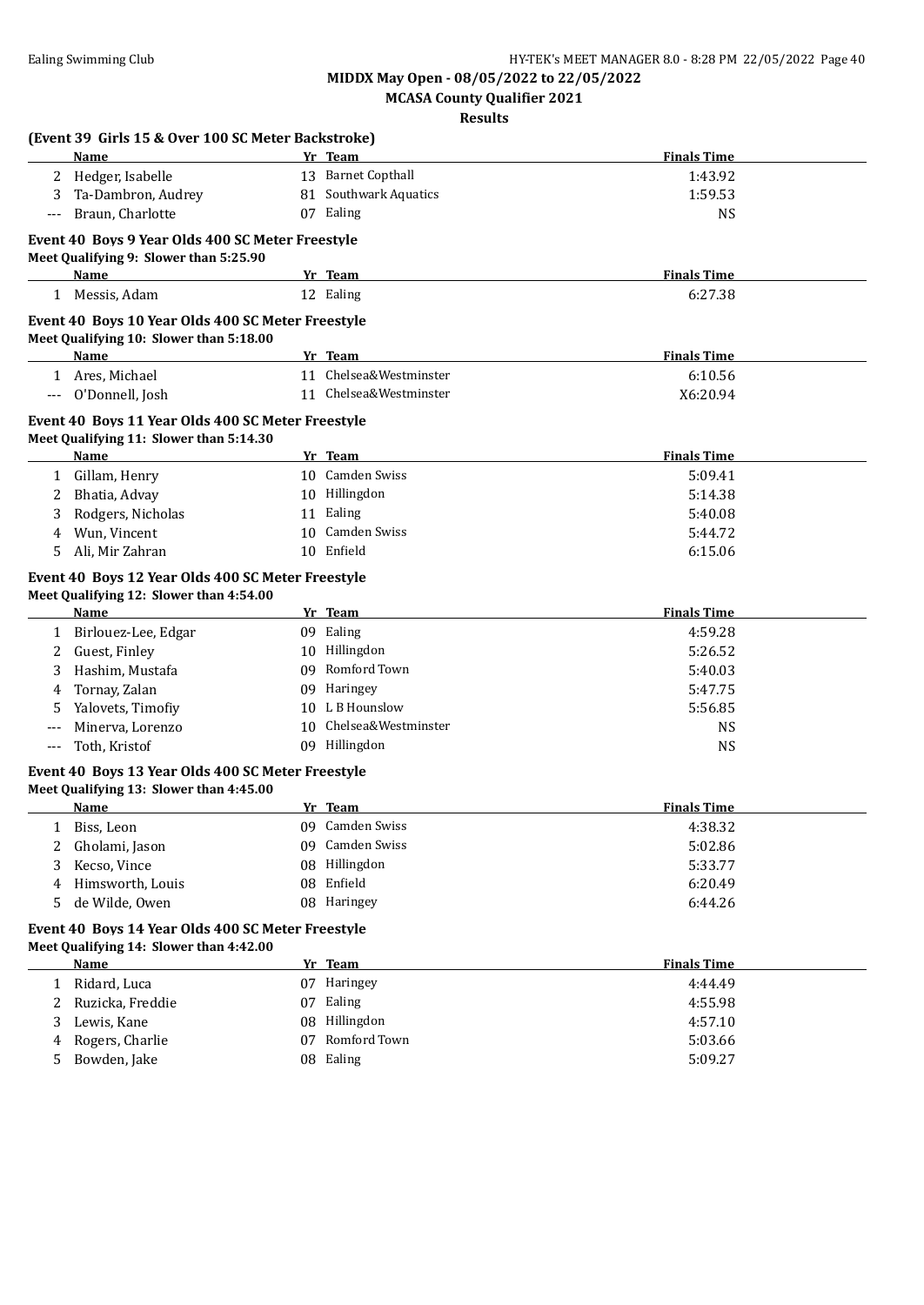**MCASA County Qualifier 2021**

**Results**

|              | (Event 40 Boys 14 Year Olds 400 SC Meter Freestyle) |     |                        |                    |  |
|--------------|-----------------------------------------------------|-----|------------------------|--------------------|--|
|              | Name                                                |     | Yr Team                | <b>Finals Time</b> |  |
|              | 6 Chana, Dhan                                       |     | 08 Hillingdon          | 5:28.77            |  |
|              | Event 40 Boys 15 & Over 400 SC Meter Freestyle      |     |                        |                    |  |
|              | Meet Qualifying 15&0: Slower than 4:32.00           |     |                        |                    |  |
|              | <b>Name</b>                                         |     | Yr Team                | <b>Finals Time</b> |  |
| $\mathbf{1}$ | Biss, Brandon                                       |     | 05 Camden Swiss        | 4:21.44            |  |
| $---$        | Cardenas, Abelardo                                  |     | 05 Hillingdon          | <b>NS</b>          |  |
|              | Event 41 Girls 9 Year Olds 50 SC Meter Backstroke   |     |                        |                    |  |
|              | Meet Qualifying 9: Slower than 40.00                |     |                        |                    |  |
|              | Name                                                |     | Yr Team                | <b>Finals Time</b> |  |
| 1            | Long, Charley                                       |     | 12 Romford Town        | 43.73              |  |
| 2            | Wagjiani, Lois                                      | 13  | Hillingdon             | 43.80              |  |
| 3            | Edghill, Victoria                                   | 12  | Romford Town           | 44.05              |  |
| 4            | Marquez, Lara                                       | 12  | Chelsea&Westminster    | 44.60              |  |
| 5            | Bianco, Martina                                     | 12  | Chelsea&Westminster    | 45.14              |  |
| 6            | Row, Evelyn                                         | 12  | Chelsea&Westminster    | 45.34              |  |
|              | Olson, Annika                                       | 12  | Chelsea&Westminster    | 45.44              |  |
| 8            | Simms-Cato, Jessica                                 | 12  | Staines                | 45.64              |  |
| 9            | Karlsen, Isabella                                   | 12  | Chelsea&Westminster    | 46.30              |  |
| 10           | Burgoyne, Elodie                                    | 13. | Chelsea&Westminster    | 46.40              |  |
| 11           | Labrande, Sophia                                    | 12  | Chelsea&Westminster    | 46.58              |  |
| 12           | Cobby, Ruby                                         | 12  | Chelsea&Westminster    | 46.91              |  |
| 13           | Sethi, Aryana                                       | 12  | Chelsea&Westminster    | 46.98              |  |
| 14           | Ang, Ashley-Jane                                    | 12  | <b>Camden Swiss</b>    | 47.00              |  |
| 15           | Ge, Jessica                                         | 12  | Chelsea&Westminster    | 47.50              |  |
| 16           | Agustin, Hazel                                      | 12  | Chelsea&Westminster    | 48.09              |  |
| 17           | Cara, Amelia                                        | 12  | <b>Camden Swiss</b>    | 49.28              |  |
|              | Scannell-Wood, Abigail                              | 12  | Romford Town           | X54.33             |  |
| $---$        | Webster, Emilia                                     | 13  | Chelsea&Westminster    | X55.74             |  |
| $---$        | Ares, Myla                                          |     | 13 Chelsea&Westminster | <b>NS</b>          |  |
|              | Event 41 Girls 10 Year Olds 50 SC Meter Backstroke  |     |                        |                    |  |

# **Meet Qualifying 10: Slower than 38.90**

|    | Name               |    | Yr Team             | <b>Finals Time</b> |
|----|--------------------|----|---------------------|--------------------|
|    | Alexaki, Eirene    | 11 | Hillingdon          | 40.44              |
| 2  | Nurse, Jessie      | 11 | <b>Staines</b>      | 40.70              |
| 3  | Donnelly, Amelia   | 12 | Camden Swiss        | 40.87              |
| 4  | Biss, Carmen       | 11 | <b>Camden Swiss</b> | 41.91              |
| 5  | Sherman, Isabella  | 11 | Chelsea&Westminster | 42.32              |
| 6  | Kernkraut, Celia   | 11 | Anaconda            | 43.05              |
|    | Ursini, Nikol      | 11 | Chelsea&Westminster | 43.20              |
| 8  | Booth, Lilac       |    | 12 Ealing           | 43.27              |
| 9  | Forsyth, Margarita | 11 | Enfield             | 43.42              |
| 10 | Minerva, Arianna   | 12 | Chelsea&Westminster | 44.29              |
| 11 | Perryman, Imogen   | 12 | Chelsea&Westminster | 45.18              |
| 12 | Zhang, Emma        | 11 | Chelsea&Westminster | 45.22              |
| 13 | Buckley, Xylina    | 11 | Camden Swiss        | 45.26              |
| 14 | Chan, Charlie      | 12 | Camden Swiss        | 46.57              |
| 15 | Chiang, Isabella   | 11 | Camden Swiss        | 46.59              |
| 16 | Riach, Jessica     | 11 | Hillingdon          | 49.00              |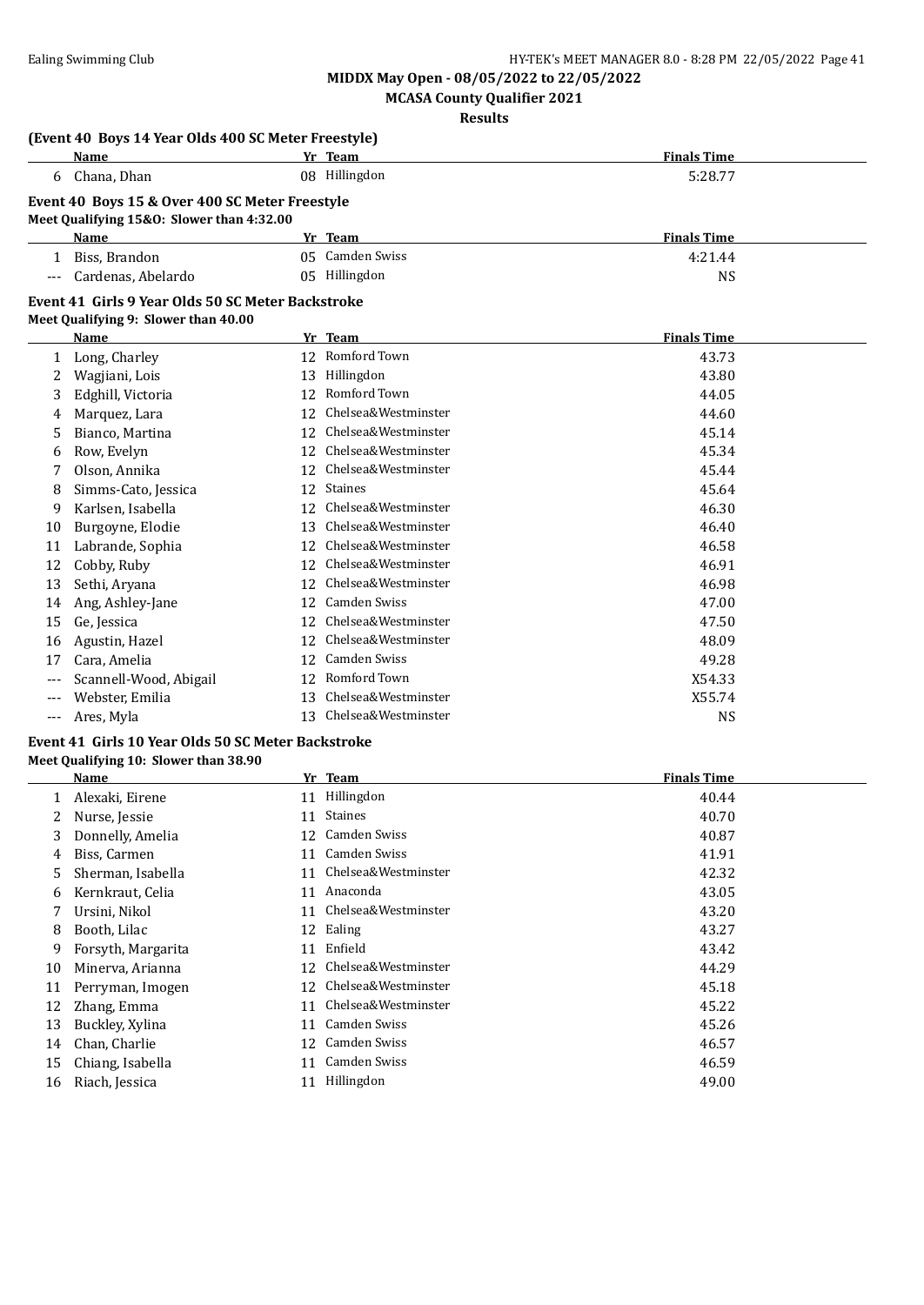### **MCASA County Qualifier 2021**

**Results**

### **(Event 41 Girls 10 Year Olds 50 SC Meter Backstroke)**

| <b>Name</b>                                                   | Team<br>Vr.     | <b>Finals Time</b> |
|---------------------------------------------------------------|-----------------|--------------------|
| --- Randhawa, Antaara                                         | 11 Hillingdon   | X48.08             |
| 0kbi. Aisha<br>$---$                                          | 11 L B Hounslow | XDO 47.78          |
| 6.2 Left position on the back (other than to initiate a turn) |                 |                    |

#### **Event 41 Girls 11 Year Olds 50 SC Meter Backstroke**

#### **Meet Qualifying 11: Slower than 36.40**

|     | <b>Name</b>           |    | Yr Team             | <b>Finals Time</b> |  |
|-----|-----------------------|----|---------------------|--------------------|--|
|     | Ruzzaman, Ruby        | 10 | Camden Swiss        | 37.18              |  |
|     | Da Silva, Jemima      | 11 | Camden Swiss        | 38.49              |  |
| 3   | Long, Sophie          | 10 | Romford Town        | 38.75              |  |
| 4   | Zobel, Ellie          | 10 | Camden Swiss        | 38.80              |  |
| 5   | Harris, Clementine    | 11 | Chelsea&Westminster | 40.19              |  |
| 6   | Cader, Mariam         | 11 | Hillingdon          | 40.91              |  |
|     | Himsworth, Amélie     | 10 | Enfield             | 41.38              |  |
| 8   | Shah, Soraiya         | 10 | Hillingdon          | 41.58              |  |
| 9   | Tran, Scout           | 11 | Ealing              | 42.20              |  |
| 10  | Hunter, Amelia        | 10 | Hillingdon          | 42.25              |  |
| 11  | Napier-Mackman, Kecel | 10 | Hillingdon          | 42.72              |  |
| 12  | Perez Guzman, Alysa   | 10 | Ealing              | 43.01              |  |
| 13  | Sharma, Rhyme         | 10 | Ealing              | 43.15              |  |
| 14  | Sweeney, Ines         | 11 | Chelsea&Westminster | 43.80              |  |
| --- | Fitzhardinge, Maya    | 11 | Camden Swiss        | X43.41             |  |
| --- | Huynh, Grace          | 10 | Camden Swiss        | X44.39             |  |
| --- | Demiri, Lola          | 10 | Romford Town        | <b>NS</b>          |  |

### **Event 41 Girls 12 Year Olds 50 SC Meter Backstroke**

#### **Meet Qualifying 12: Slower than 35.20**

|     | <b>Name</b>          | Yr | <b>Team</b>         | <b>Finals Time</b> |
|-----|----------------------|----|---------------------|--------------------|
|     | Dixon, Sophia        | 10 | Romford Town        | 35.60              |
| 2   | Alieva, Naz          | 09 | Enfield             | 36.62              |
| 3   | Bavishi, Shreya      | 09 | Haringey            | 36.73              |
| 4   | Riach, Rebecca       | 09 | Hillingdon          | 37.01              |
| 5   | Beenham, Daisy       | 09 | Romford Town        | 37.11              |
| 6   | Ung, Millie          | 09 | Southwark Aquatics  | 37.61              |
| 7   | Al Faisal, Maya      | 09 | Chelsea&Westminster | 37.65              |
| 8   | Caygill, Amber       | 10 | Ealing              | 37.70              |
| 9   | Ingleton, Isobella   | 10 | Ealing              | 37.79              |
| 10  | Hovell, Tamar        | 10 | Ealing              | 38.10              |
| 11  | Trincano, Jade       | 09 | Chelsea&Westminster | 38.55              |
| 12  | Quin, Tara           | 10 | Camden Swiss        | 38.65              |
| 13  | Bunimovich, Olivia   | 10 | Chelsea&Westminster | 39.26              |
| 14  | Rodgers, Emilia      | 09 | Ealing              | 39.28              |
| 15  | Fairbairn, Khai      | 09 | Haringey            | 39.63              |
| 16  | Garcia-Placido, Ines | 09 | Chelsea&Westminster | 40.18              |
| 17  | Al Faisal, Hissah    | 09 | Chelsea&Westminster | 40.22              |
| 18  | Morrison, Nessie     | 10 | <b>Camden Swiss</b> | 41.34              |
|     | Grane, Ximena        | 10 | Hillingdon          | X39.81             |
| --- | Shah, Sierra         | 09 | Hillingdon          | <b>NS</b>          |
|     |                      |    |                     |                    |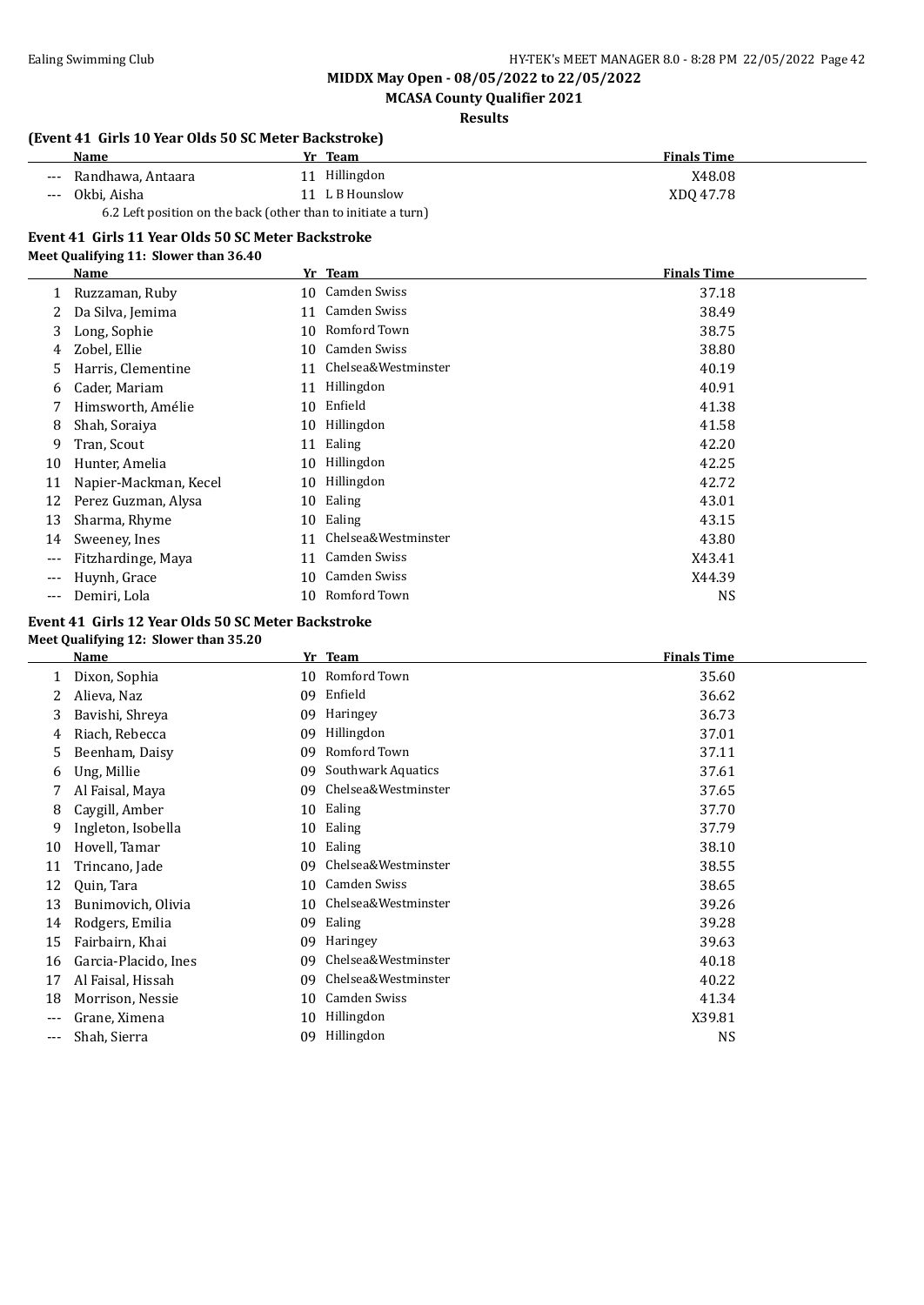# **MCASA County Qualifier 2021**

**Results**

#### **Event 41 Girls 13 Year Olds 50 SC Meter Backstroke Meet Qualifying 13: Slower than 33.60**

|    | Name                    | Yr | <b>Team</b>               | <b>Finals Time</b> |
|----|-------------------------|----|---------------------------|--------------------|
|    | Self, Daisy             | 08 | Ealing                    | 34.30              |
|    | Maclean, Daisy          | 09 | Camden Swiss              | 35.75              |
| 3  | Kc, Evanshui            | 09 | Ealing                    | 36.32              |
| 4  | Wyatt, Eloise           | 08 | Staines                   | 36.60              |
| 5  | Williams, Megan         | 09 | <b>Staines</b>            | 37.79              |
| 6  | Spender, Ava            | 08 | Hillingdon                | 37.99              |
|    | Naydenov, Alexia        | 08 | Chelsea&Westminster       | 38.01              |
| 8  | Hovell, Dana            | 08 | Ealing                    | 38.13              |
| 9  | Macintyre, Grace        | 09 | Ealing                    | 38.35              |
| 10 | Mistry, Clara           | 08 | Haringey                  | 38.37              |
| 11 | Mohamedali, Zahra       | 08 | Hillingdon                | 38.46              |
| 12 | Tonska, Anastazja       | 08 | <b>Southwark Aquatics</b> | 38.48              |
| 13 | Thode, Pearl            | 08 | Anaconda                  | 38.50              |
| 14 | Van Zyl, Amae           | 09 | Hillingdon                | 38.54              |
| 15 | Nanassy, Melinda        | 08 | Hillingdon                | 40.34              |
| 16 | Capelan-OBrien, Eireann | 08 | Anaconda                  | 40.60              |
| 17 | Saltmarsh, Georgina     | 09 | Haringey                  | 41.26              |
| 18 | Freyberg, Martha        | 09 | Anaconda                  | 41.91              |

#### **Event 41 Girls 14 Year Olds 50 SC Meter Backstroke Meet Qualifying 14: Slower than 32.30**

|    | Name               |     | Yr Team             | <b>Finals Time</b> |
|----|--------------------|-----|---------------------|--------------------|
|    | Makici, Ornea      | 08  | Camden Swiss        | 33.89              |
| 2  | Golding, Mia       | 07  | <b>Staines</b>      | 34.39              |
| 3  | Ashworth, Mieke    | 08  | Southwark Aquatics  | 34.91              |
| 4  | Blumel, Ruby       | 07  | <b>Camden Swiss</b> | 35.78              |
| 5  | Whiting, Hilda     | 07  | Anaconda            | 35.79              |
| 6  | Randhawa, Ishpreet | 08  | Hillingdon          | 36.71              |
| 7  | Gillam, Matilda    | 07  | Camden Swiss        | 37.36              |
| 8  | Akarli, Mina       | 08  | Camden Swiss        | 37.71              |
| 9  | Reder, Lilianna    | 08. | L B Hounslow        | 37.88              |
| 10 | Spyrou, Isabel     | 07  | Haringey            | 38.82              |
| 11 | Poulton, Francesca | 07  | Haringey            | 39.64              |
| 12 | Ferrinho, Leni     | 08  | Southwark Aquatics  | 40.07              |
| 13 | Ferhat, Cylia      | 07  | Ealing              | 40.18              |
| 14 | Clarke, Rosa       | 07  | Haringey            | 41.11              |
| 15 | Aman, Anya         | 08  | Hillingdon          | 43.52              |

#### **Event 41 Girls 15 & Over 50 SC Meter Backstroke Meet Qualifying 15&O: Slower than 32.00**

|                                                   | Name                 |     | Yr Team            | <b>Finals Time</b> |
|---------------------------------------------------|----------------------|-----|--------------------|--------------------|
|                                                   | Fazzani, Adriana     | 06- | Haringey           | 38.03              |
| 2                                                 | Hedger, Isabelle     |     | 13 Barnet Copthall | 48.98              |
| 3.                                                | Ta-Dambron, Audrey   | 81. | Southwark Aquatics | 52.53              |
|                                                   | --- Braun, Charlotte | 07  | Ealing             | NS                 |
| Event 42 Boys 10 Year Olds 200 SC Meter Butterfly |                      |     |                    |                    |
| Meet Qualifying 10: Slower than 3:20.10           |                      |     |                    |                    |
|                                                   |                      |     |                    | _____              |

| alom -<br>.                       | eam                | <b>CONTRACTOR</b><br>ше          |
|-----------------------------------|--------------------|----------------------------------|
| بر Thanassoulas<br>Alexander<br>. | . amden Swiss<br>. | $\sim$ $\sim$ $\sim$ $\sim$<br>. |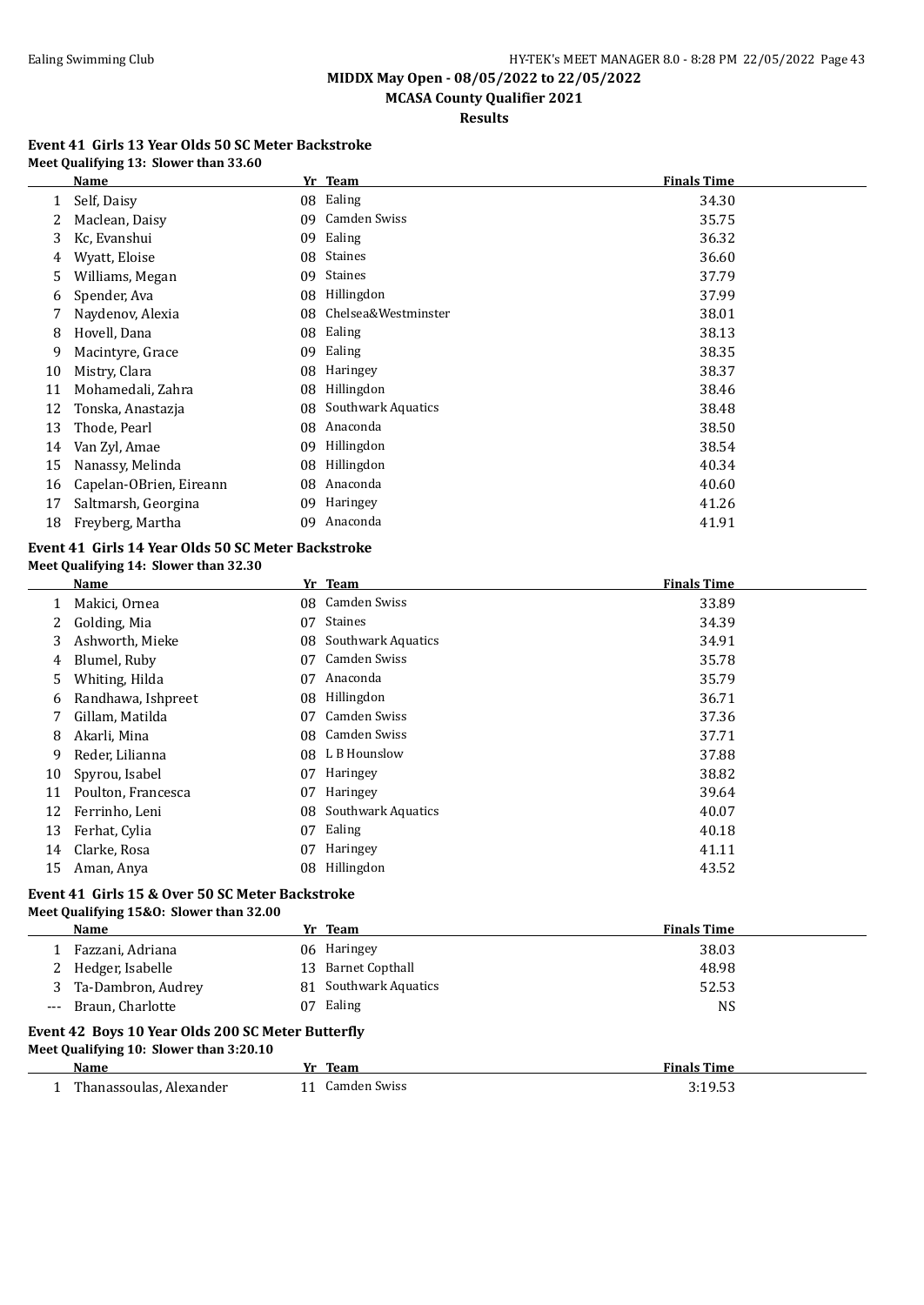**MCASA County Qualifier 2021**

**Results**

|       | (Event 42 Boys 10 Year Olds 200 SC Meter Butterfly)                  |    |                        |                    |  |
|-------|----------------------------------------------------------------------|----|------------------------|--------------------|--|
|       | Name                                                                 |    | Yr Team                | <b>Finals Time</b> |  |
|       | 2 Ares, Michael                                                      |    | 11 Chelsea&Westminster | 3:51.13            |  |
| $---$ | Bowles, Osian                                                        |    | 11 Anaconda            | <b>NS</b>          |  |
|       | Event 42 Boys 11 Year Olds 200 SC Meter Butterfly                    |    |                        |                    |  |
|       | Meet Qualifying 11: Slower than 3:18.00                              |    |                        |                    |  |
|       | Name                                                                 |    | Yr Team                | <b>Finals Time</b> |  |
|       | 1 Mathers, Finn                                                      |    | 11 Camden Swiss        | 2:51.39            |  |
| 2     | Cronin, Dillan                                                       |    | 10 Romford Town        | 3:21.56            |  |
| 3     | Augustine, Daniel                                                    |    | 10 Chelsea&Westminster | 3:30.91            |  |
|       | Event 42 Boys 12 Year Olds 200 SC Meter Butterfly                    |    |                        |                    |  |
|       | Meet Qualifying 12: Slower than 3:08.40                              |    |                        |                    |  |
|       | <u>Name</u>                                                          |    | Yr Team                | <b>Finals Time</b> |  |
|       | 1 Cinquegrana, Ciaran                                                |    | 09 Staines             | 3:00.73            |  |
| 2     | Howard, Jesse                                                        |    | 10 Romford Town        | 3:26.49            |  |
| 3     | Minerva, Lorenzo                                                     | 10 | Chelsea&Westminster    | 3:28.49            |  |
|       | 4 Yalovets, Timofiy                                                  |    | 10 L B Hounslow        | 3:29.79            |  |
|       | Event 42 Boys 13 Year Olds 200 SC Meter Butterfly                    |    |                        |                    |  |
|       | Meet Qualifying 13: Slower than 3:03.00                              |    |                        |                    |  |
|       | <b>Name</b>                                                          |    | Yr Team                | <b>Finals Time</b> |  |
|       | Das, Arun                                                            |    | 08 Chelsea&Westminster | <b>NS</b>          |  |
|       | Event 42 Boys 14 Year Olds 200 SC Meter Butterfly                    |    |                        |                    |  |
|       | Meet Qualifying 14: Slower than 2:50.00                              |    |                        |                    |  |
|       | Name                                                                 |    | Yr Team                | <b>Finals Time</b> |  |
|       | 1 Hitchcock, Malachy                                                 |    | 08 Camden Swiss        | 2:47.91            |  |
| $---$ | Rogers, Charlie                                                      |    | 07 Romford Town        | X2:36.37           |  |
|       | Event 43 Girls 9 Year Olds 100 SC Meter IM                           |    |                        |                    |  |
|       | Meet Qualifying 9: Slower than 1:19.50                               |    |                        |                    |  |
|       | Name                                                                 |    | Yr Team                | <b>Finals Time</b> |  |
|       | 1 Long, Charley                                                      |    | 12 Romford Town        | 1:32.87            |  |
| 2     | Ang, Ashley-Jane                                                     |    | 12 Camden Swiss        | 1:37.66            |  |
| 3     | Marquez, Lara                                                        |    | 12 Chelsea&Westminster | 1:39.01            |  |
| 4     | Olson, Annika                                                        |    | 12 Chelsea&Westminster | 1:39.81            |  |
| 5     | Burgoyne, Elodie                                                     |    | 13 Chelsea&Westminster | 1:40.01            |  |
| 6     | Wagjiani, Lois                                                       |    | 13 Hillingdon          | 1:40.05            |  |
| 7     | Agustin, Hazel                                                       |    | 12 Chelsea&Westminster | 1:41.96            |  |
| 8     | MacGloin, Lotus                                                      |    | 13 Chelsea&Westminster | 1:43.63            |  |
| 9     | Simms-Cato, Jessica                                                  |    | 12 Staines             | 1:44.90            |  |
| 10    | Ge, Jessica                                                          | 12 | Chelsea&Westminster    | 1:48.35            |  |
| $---$ | Scannell-Wood, Abigail                                               |    | 12 Romford Town        | X2:01.87           |  |
|       | Cobby, Ruby                                                          | 12 | Chelsea&Westminster    | DQ 1:47.85         |  |
|       | 6.2 Left position on the back (other than to initiate a turn) - back |    |                        |                    |  |
|       | Webster, Emilia                                                      |    | 13 Chelsea&Westminster | DQ 2:03.60         |  |
|       | 4.4 Start before starting signal - misc                              |    |                        |                    |  |
| $---$ | Cozzi Rueda, Ambra                                                   |    | 13 Ealing              | <b>NS</b>          |  |
| $---$ | Ares, Myla                                                           |    | 13 Chelsea&Westminster | NS                 |  |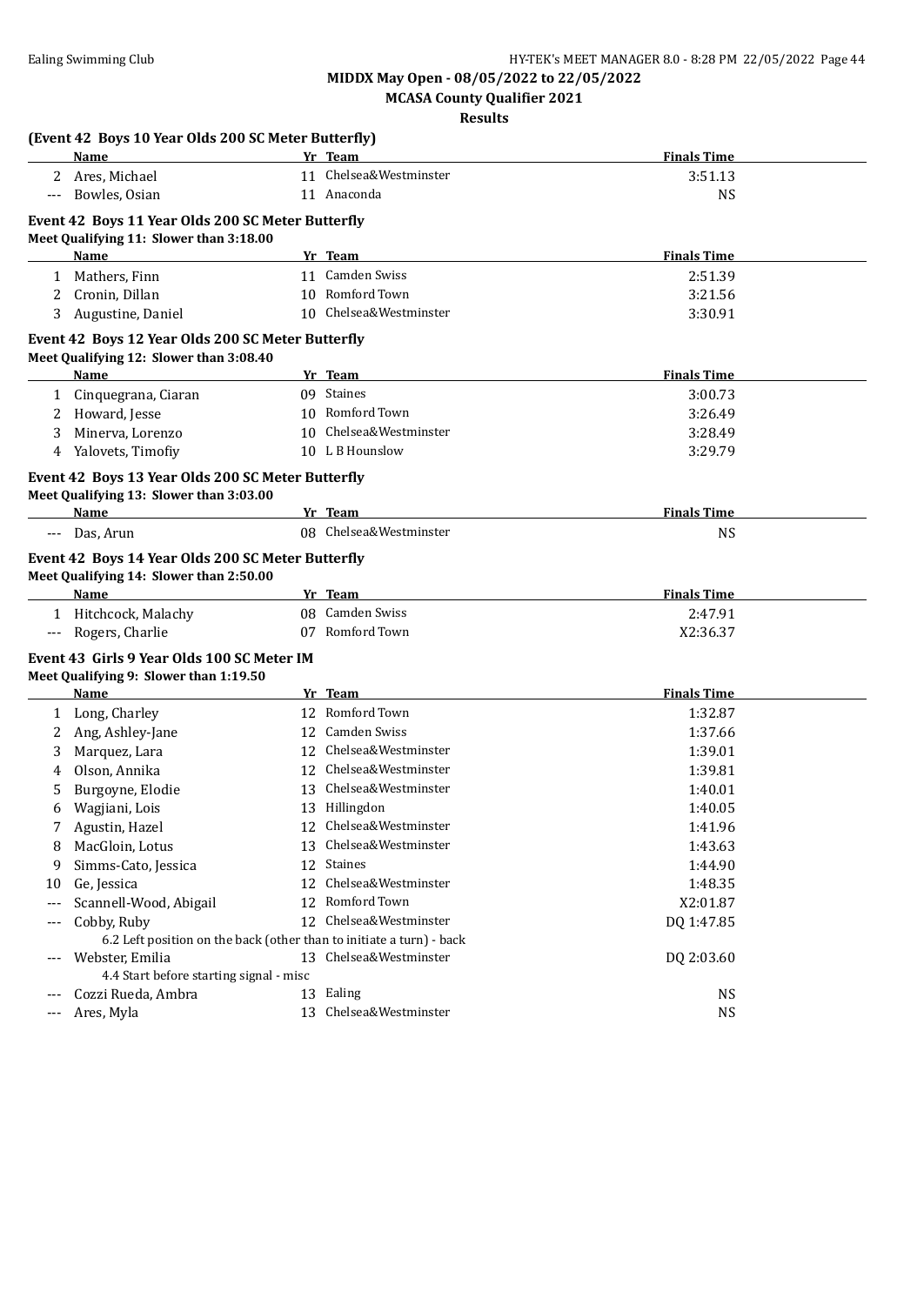#### Ealing Swimming Club **HY-TEK's MEET MANAGER 8.0 - 8:28 PM 22/05/2022** Page 45

**MIDDX May Open - 08/05/2022 to 22/05/2022**

# **MCASA County Qualifier 2021**

**Results**

#### **Event 43 Girls 10 Year Olds 100 SC Meter IM Meet Qualifying 10: Slower than 1:17.30**

|     | Name                                 |    | Yr Team             | <b>Finals Time</b> |
|-----|--------------------------------------|----|---------------------|--------------------|
|     | Donnelly, Amelia                     |    | 12 Camden Swiss     | 1:27.38            |
|     | Alexaki, Eirene                      | 11 | Hillingdon          | 1:31.07            |
| 3   | Forsyth, Margarita                   | 11 | Enfield             | 1:31.25            |
| 4   | Nurse, Jessie                        | 11 | Staines             | 1:31.74            |
| 5   | Sherman, Isabella                    | 11 | Chelsea&Westminster | 1:31.90            |
| 6   | Chiang, Isabella                     | 11 | <b>Camden Swiss</b> | 1:33.51            |
|     | Minerva, Arianna                     | 12 | Chelsea&Westminster | 1:36.72            |
| 8   | Zhang, Emma                          | 11 | Chelsea&Westminster | 1:37.03            |
| 9   | Chan, Charlie                        | 12 | Camden Swiss        | 1:43.06            |
| 10  | Perryman, Imogen                     | 12 | Chelsea&Westminster | 1:43.89            |
| 11  | Booth, Lilac                         |    | 12 Ealing           | 1:44.43            |
| 12  | Asmerom, Elilta                      | 11 | Chelsea&Westminster | 1:44.45            |
| 13  | Randhawa, Antaara                    | 11 | Hillingdon          | 1:51.17            |
| 14  | Riach, Jessica                       | 11 | Hillingdon          | 1:52.89            |
| --- | Kernkraut, Celia                     | 11 | Anaconda            | X1:38.41           |
| --- | Jennings-Mace, Lola                  | 11 | L B Hounslow        | X1:44.86           |
| --- | Ralph Sargent, Elizabeth             | 11 | Chelsea&Westminster | DQ 1:37.45         |
|     | 6.5 Not on the back at finish - back |    |                     |                    |

#### **Event 43 Girls 11 Year Olds 100 SC Meter IM Meet Qualifying 11: Slower than 1:14.80**

|       | Name                |    | Yr Team             | <b>Finals Time</b> |
|-------|---------------------|----|---------------------|--------------------|
|       | Long, Sophie        | 10 | Romford Town        | 1:21.22            |
|       | Da Silva, Jemima    | 11 | Camden Swiss        | 1:22.02            |
| 3.    | Ruzzaman, Ruby      | 10 | Camden Swiss        | 1:22.85            |
| 4     | Sharma, Rhyme       | 10 | Ealing              | 1:31.61            |
| 5.    | Perez Guzman, Alysa | 10 | Ealing              | 1:32.01            |
| b     | Slim, Liana         | 11 | Chelsea&Westminster | 1:33.11            |
|       | Harris, Clementine  | 11 | Chelsea&Westminster | 1:33.56            |
| 8     | Staniak, Rosie      | 11 | <b>Staines</b>      | 1:33.70            |
| 9     | Shah, Soraiya       | 10 | Hillingdon          | 1:34.36            |
| 10    | Sweeney, Ines       | 11 | Chelsea&Westminster | 1:35.12            |
| 11    | Swift, Ella         | 10 | Ealing              | 1:36.18            |
| 12    | Huynh, Grace        | 10 | Camden Swiss        | 1:36.27            |
| $---$ | Fitzhardinge, Maya  | 11 | Camden Swiss        | X1:33.77           |
| $---$ | Tran, Scout         | 11 | Ealing              | X1:36.83           |
| $---$ | North, Zara         |    | Chelsea&Westminster | <b>XNS</b>         |

#### **Event 43 Girls 12 Year Olds 100 SC Meter IM Meet Qualifying 12: Slower than 1:11.30**

|   | <b>Name</b>          |     | Yr Team                | <b>Finals Time</b> |
|---|----------------------|-----|------------------------|--------------------|
|   | wun, Katy            |     | 09 Camden Swiss        | 1:17.29            |
|   | 2 Dixon, Sophia      | 10  | Romford Town           | 1:18.71            |
| 3 | Hovell, Tamar        | 10. | Ealing                 | 1:19.76            |
|   | 4 Al Faisal, Maya    |     | 09 Chelsea&Westminster | 1:22.67            |
|   | 5 Ingleton, Isobella | 10  | Ealing                 | 1:23.03            |
| 6 | Alieva, Naz          | 09  | Enfield                | 1:23.33            |
|   | Beenham, Daisy       | 09  | Romford Town           | 1:24.06            |
| 8 | Riach, Rebecca       | 09  | Hillingdon             | 1:24.24            |
|   |                      |     |                        |                    |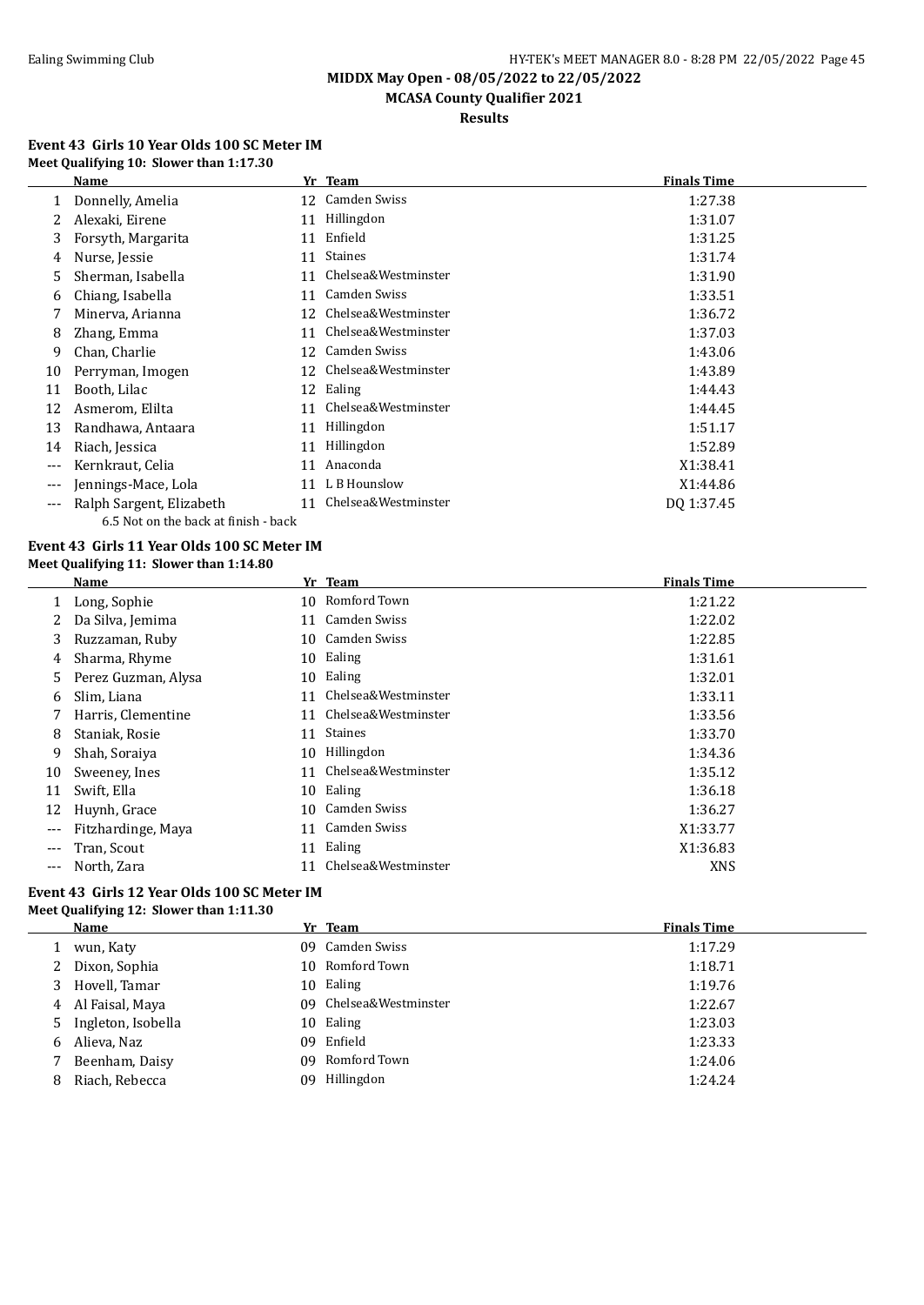# **MCASA County Qualifier 2021**

### **Results**

### **(Event 43 Girls 12 Year Olds 100 SC Meter IM)**

|       | <b>Name</b>                 |     | Yr Team                | <b>Finals Time</b> |
|-------|-----------------------------|-----|------------------------|--------------------|
| 9.    | Tran, Evie                  |     | 10 Camden Swiss        | 1:24.57            |
| 10    | Fairbairn, Khai             | 09  | Haringey               | 1:25.95            |
| 11    | Van't Hoogerhuijs, Tallulah | 10  | Staines                | 1:25.97            |
| 12    | Garcia-Placido, Ines        |     | 09 Chelsea&Westminster | 1:26.71            |
| 13    | Blumel, Maggie              | 10  | Camden Swiss           | 1:27.17            |
| 14    | Rodgers, Emilia             | 09  | Ealing                 | 1:28.36            |
| 15    | Bunimovich, Olivia          | 10. | Chelsea&Westminster    | 1:28.40            |
| 16    | Al Faisal, Hissah           |     | 09 Chelsea&Westminster | 1:30.53            |
| 17    | Wojtala, Marianna           | 10  | Ealing                 | 1:32.39            |
| $---$ | Grane, Ximena               | 10  | Hillingdon             | X1:27.89           |
|       | --- Rogers, Abigail         | 09  | Romford Town           | NS                 |

#### **Event 43 Girls 13 Year Olds 100 SC Meter IM Meet Qualifying 13: Slower than 1:09.00**

|     | Name                    |     | Yr Team             | <b>Finals Time</b> |
|-----|-------------------------|-----|---------------------|--------------------|
|     | Self, Daisy             |     | 08 Ealing           | 1:17.00            |
|     | Naydenov, Alexia        | 08  | Chelsea&Westminster | 1:19.00            |
| 3   | Kc, Evanshui            | 09  | Ealing              | 1:19.01            |
| 4   | Wyatt, Eloise           | 08  | <b>Staines</b>      | 1:19.83            |
| 5   | Mackintosh, Dudu        | 09  | Chelsea&Westminster | 1:19.89            |
| 6   | Eguakhide, Ruthie       | 09  | Romford Town        | 1:20.89            |
|     | Capelan-OBrien, Eireann | 08  | Anaconda            | 1:22.56            |
| 8   | Mistry, Clara           | 08  | Haringey            | 1:24.68            |
| 9   | Thode, Pearl            | 08  | Anaconda            | 1:24.80            |
| 10  | Van Zyl, Amae           | 09  | Hillingdon          | 1:25.04            |
| 11  | Hovell, Dana            | 08  | Ealing              | 1:25.27            |
| 12  | Williams, Megan         | 09  | <b>Staines</b>      | 1:26.95            |
| 13  | Macintyre, Grace        | 09  | Ealing              | 1:27.89            |
| 14  | Nieto, Genesis          | 08. | L B Hounslow        | 1:29.68            |
| 15  | Bilici, Dilara          | 09  | Haringey            | 1:30.27            |
| 16  | Freyberg, Martha        | 09  | Anaconda            | 1:31.08            |
| 17  | Perkins, Greta          | 09  | Ealing              | 1:36.38            |
| --- | Sennis, Eve             | 08  | Ealing              | <b>NS</b>          |

#### **Event 43 Girls 14 Year Olds 100 SC Meter IM Meet Qualifying 14: Slower than 1:08.20**

|    | <b>Name</b>        |    | Yr Team         | <b>Finals Time</b> |
|----|--------------------|----|-----------------|--------------------|
|    | Makici, Ornea      |    | 08 Camden Swiss | 1:15.63            |
|    | Reder, Lilianna    |    | 08 L B Hounslow | 1:18.03            |
| 3  | Blumel, Ruby       | 07 | Camden Swiss    | 1:18.53            |
| 4  | Botha, Lila        |    | 08 Ealing       | 1:18.78            |
|    | 5 Golding, Mia     | 07 | <b>Staines</b>  | 1:20.00            |
| 6  | Whiting, Hilda     | 07 | Anaconda        | 1:20.19            |
| 7  | Bilici, Elif       | 07 | Haringey        | 1:21.07            |
| 8  | Gillam, Matilda    | 07 | Camden Swiss    | 1:23.00            |
| 9  | Poulton, Francesca | 07 | Haringey        | 1:25.17            |
| 10 | Spyrou, Isabel     | 07 | Haringey        | 1:26.26            |
| 11 | Ferhat, Cylia      | 07 | Ealing          | 1:28.79            |
| 12 | Clarke, Rosa       | 07 | Haringey        | 1:31.16            |